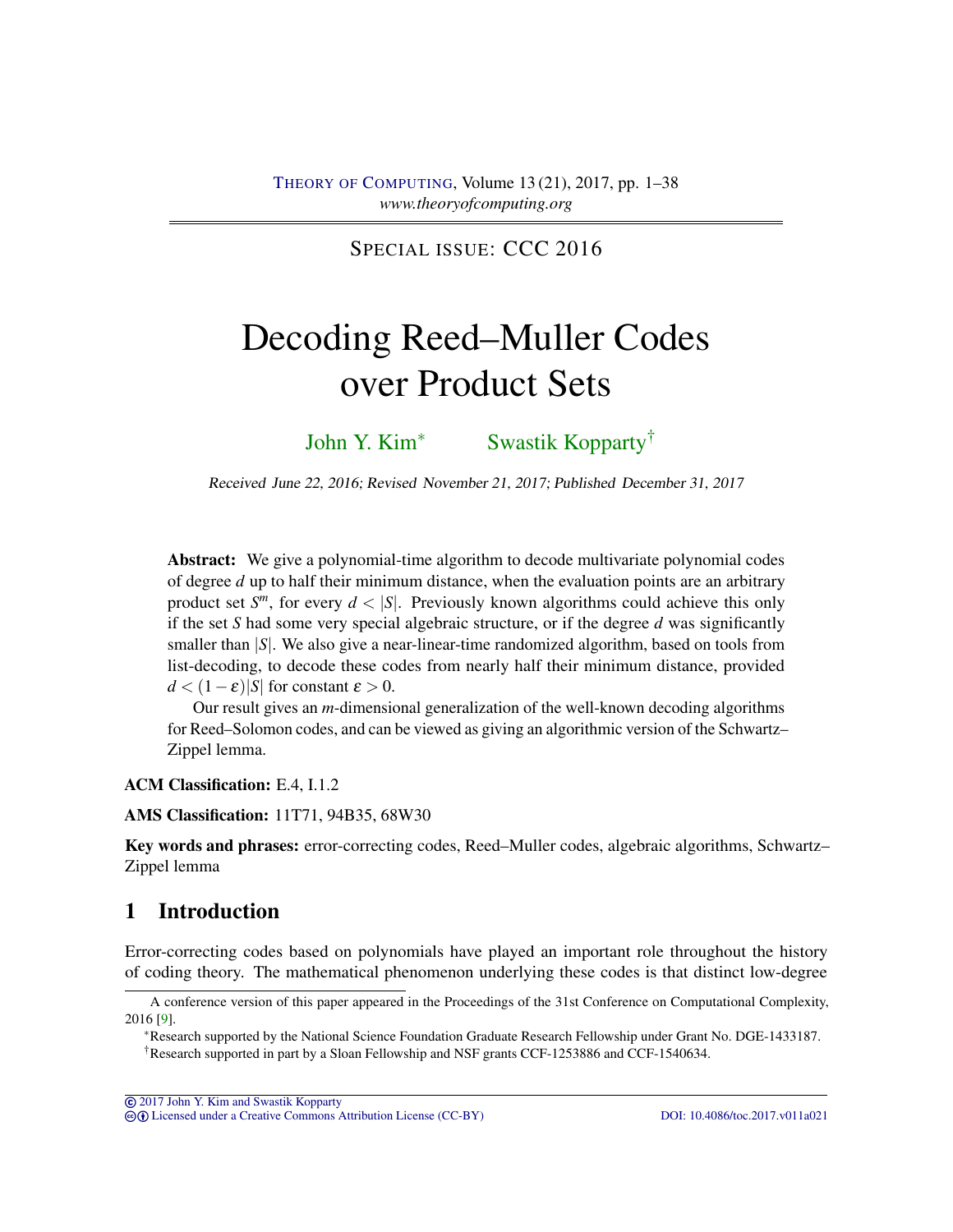<span id="page-1-1"></span>polynomials have different evaluations at many points. More recently, polynomial-based error-correcting codes have had a big impact on complexity theory, exploiting the intimate relation between polynomials and computation. Notable applications include PCPs, interactive proofs, polynomial identity testing and property testing.

Our main result is a decoding algorithm for multivariate polynomial codes over product sets. Let  $\mathbb F$ be a field,  $S \subseteq \mathbb{F}$ ,  $d < |S|$  and  $m \ge 1$ . Let  $\mathbb{F}[X_1, \ldots, X_m]$  denote the ring of *m*-variate polynomials with coefficients in F. Let deg(*P*) denote the *total* degree of the polynomial *P*. Consider the code of all *m*-variate polynomials of total degree at most *d*, evaluated at all points of *S m*:

$$
\mathcal{C} = \{ \langle P(\mathbf{a}) \rangle_{\mathbf{a} \in S^m} \mid P(X_1, \ldots, X_m) \in \mathbb{F}[X_1, \ldots, X_m], \deg(P) \leq d \}.
$$

When  $m = 1$ , this code is known as the Reed–Solomon code [\[18\]](#page-36-1), and for  $m > 1$  this code is a Reed– Muller code [\[14,](#page-36-2) [17\]](#page-36-3). The family of Reed–Muller codes also includes polynomial evaluation codes where the total degree *d* is larger than |*S*|, and the individual degree is capped to be at most  $|S| - 1$ . We do not consider the  $d \geq |S|$  case in this paper.

The code C above is a subset of  $\mathbb{F}^{S^m}$ , which we view as the space of functions from  $S^m$  to  $\mathbb{F}$ . Given two functions  $f, g: S^m \to \mathbb{F}$ , we define their (Hamming) distance  $\Delta(f, g) = |\{a \in S^m \mid f(a) \neq g(a)\}|$ . To understand the error-correcting properties of C, we recall the following well-known lemma, often called the Schwartz–Zippel lemma.

**Lemma 1.1.** Let  $\mathbb F$  be a field, and let  $P(X_1,\ldots,X_m)$  be a nonzero polynomial over  $\mathbb F$  with degree at most *d.* Then for every  $S \subseteq \mathbb{F}$ ,

$$
\Pr_{\mathbf{a}\in S^m}[P(\mathbf{a})=0]\leq \frac{d}{|S|}.
$$

This lemma implies that for any two polynomials *P*,*Q* of degree at most *d*,

$$
\Delta(P,Q) \ge \left(1 - \frac{d}{|S|}\right)|S|^m.
$$

In other words the minimum distance of C is at least  $(1 - d/|S|)|S|^m$ . It turns out that the minimum distance of C is in fact exactly  $(1 - d/|S|)|S|^m$ , and we let  $\Delta_{\mathcal{C}}$  denote this quantity.

For error-correcting purposes, if we are given a "received word"  $r : S^m \to \mathbb{F}$  such that there exists a polynomial *P* of degree at most *d* with  $\Delta(r, P) \leq \Delta_{\mathcal{C}}/2$ , then we know that there is a unique such *P*. The problem that we consider in this paper, "decoding  $C$  up to half its minimum distance," is the algorithmic task of finding this *P*.

## 1.1 Our results

There is a rich history with several deep algebraic ideas surrounding the problem of decoding multivariate polynomial codes. We first state our main results, and then discuss their relationship to various other known results.

<span id="page-1-0"></span>Theorem 1.2 (Efficient decoding of multivariate polynomial codes up to half their minimum distance). *Let*  $\mathbb F$  *be a finite field, let*  $S, d, m$  *be as above. Let*  $N = n^m$  *be the length of the corresponding Reed–Muller code, and let*  $\Delta_{\mathcal{C}} = (1 - d/|S|)N$  *be its minimum distance.*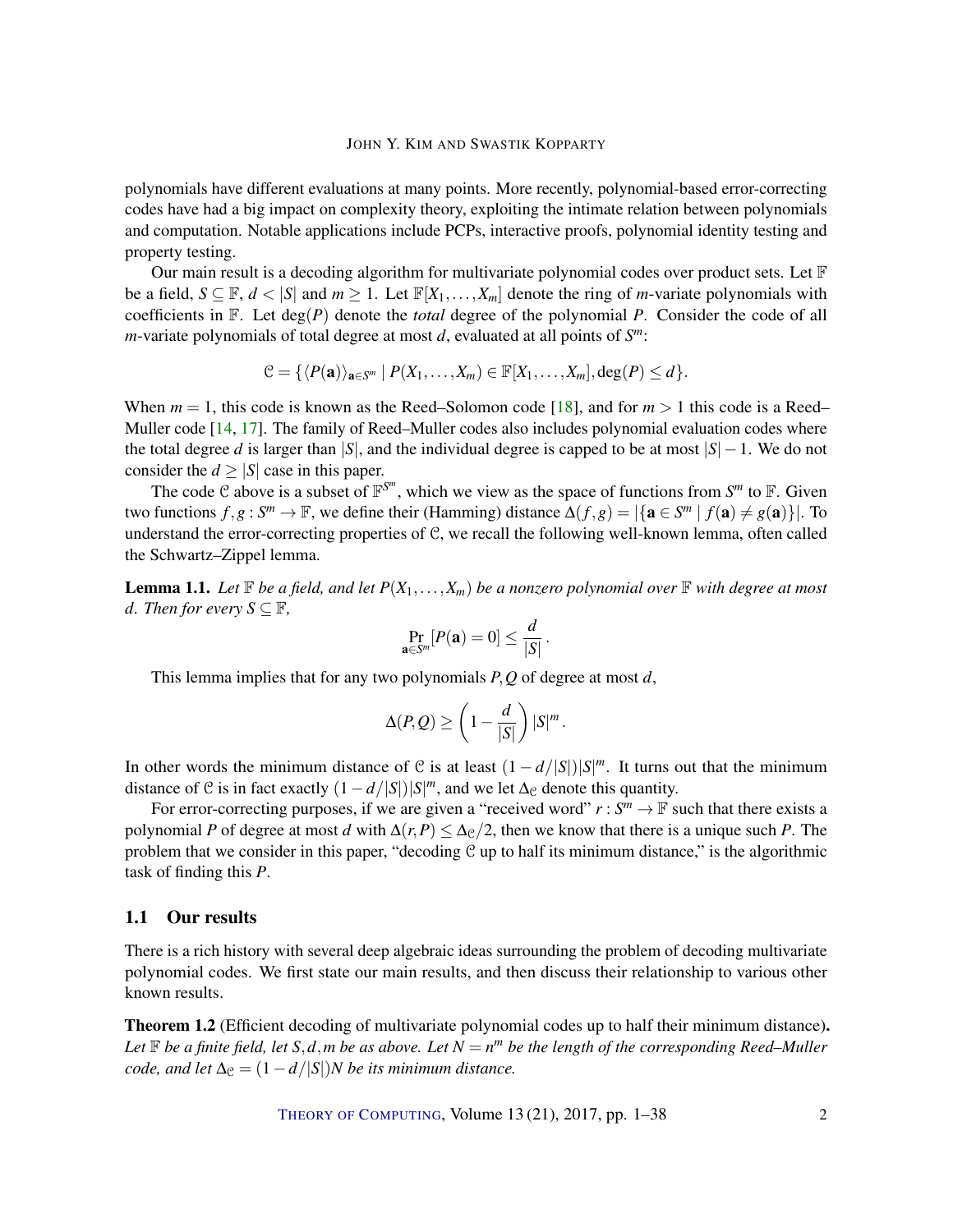<span id="page-2-0"></span>*There is an algorithm, which when given as input a function*  $r : S^m \to \mathbb{F}$ *, runs in time*  $poly(N, \log|\mathbb{F}|)$ *and finds the polynomial*  $P(X_1,...,X_m) \in \mathbb{F}[X_1,...,X_m]$  *of degree at most d (if any) such that:* 

$$
\Delta(r,P) < \Delta_{\mathcal{C}}/2.
$$

As we will discuss below, previously known efficient decoding algorithms for these codes only worked for either (1) very algebraically special sets *S*, or (2) very low degrees *d*, or (3) decoded from a much smaller number of errors ( $\approx (1/(m+1))\Delta_{\mathcal{C}}$  instead of  $(1/2)\Delta_{\mathcal{C}}$ ).

Using several further ideas, we also show how to implement the above algorithm in near-linear time to decode up to almost half the minimum distance, provided *d* is not  $(1 - o(1))|S|$ .

**Theorem 1.3** (Near-linear-time decoding). Let  $\mathbb{F}$  *be a finite field, let*  $S, d, m$  *be as above. Let*  $N = n^m$  *be the length of the corresponding Reed–Muller code, and let*

$$
\Delta_{\mathcal{C}} = \left(1 - \frac{d}{|S|}\right)N
$$

*be its minimum distance. Let*  $\delta_{\mathcal{C}} = (1 - d/|S|)$ *. Assume*  $\delta_{\mathcal{C}} > 0$ *, and m are constants.* 

*There is a randomized algorithm, which when given as input a function*  $r : S^m \to \mathbb{F}$ *, runs in time*  $N \cdot \text{poly}(\log(N), \log(|\mathbb{F}|))$  *and finds the polynomial*  $P(X_1, \ldots, X_m) \in \mathbb{F}[X_1, \ldots, X_m]$  *of degree at most d (if any) with:*

$$
\Delta(r,P) < \left(1 - \Theta\left(\frac{1}{\sqrt{n}}\right)\right) \cdot \Delta_{\mathcal{C}}/2.
$$

Over the rational numbers, we get a version of [Theorem](#page-1-0) [1.2](#page-1-0) where the running time is  $poly(|S|^m, t)$ , where *t* is the maximum bit-complexity of any point in *S* or in the image of *r*. This enables us to decode multivariate polynomial codes up to half the minimum distance in the natural special case where the evaluation set *S* equals  $\{1, 2, \ldots, n\}$ .

We also mention that decoding Reed–Muller codes over an arbitrary product set  $S<sup>m</sup>$  appears as a subroutine in the local decoding algorithm for multiplicity codes [\[11\]](#page-35-1) (see Section 4 on "Solving the noisy system"). Our results allow the local decoding algorithms there to run efficiently over all fields  $([11]$  $([11]$ could only do this over fields of small characteristic, where algebraically special sets *S* are available).

## 1.2 Related work

There have been many works studying the decoding of multivariate polynomial codes, which prove (and improve) various special cases of our main theorem.

**Reed–Solomon codes**  $(m = 1)$ . When  $m = 1$ , our problem is also known as the problem of decoding Reed–Solomon codes up to half their minimum distance. That this problem can be solved efficiently (and further, in near-linear time) is very classical, and a number of algorithms are known for this (Peterson [\[16\]](#page-36-4), Berlekamp-Massey [\[13\]](#page-36-5), Berlekamp-Welch [\[21\]](#page-36-6), see also [\[12\]](#page-35-2)). The underlying algorithmic ideas have subsequently had a tremendous impact on algebraic algorithms.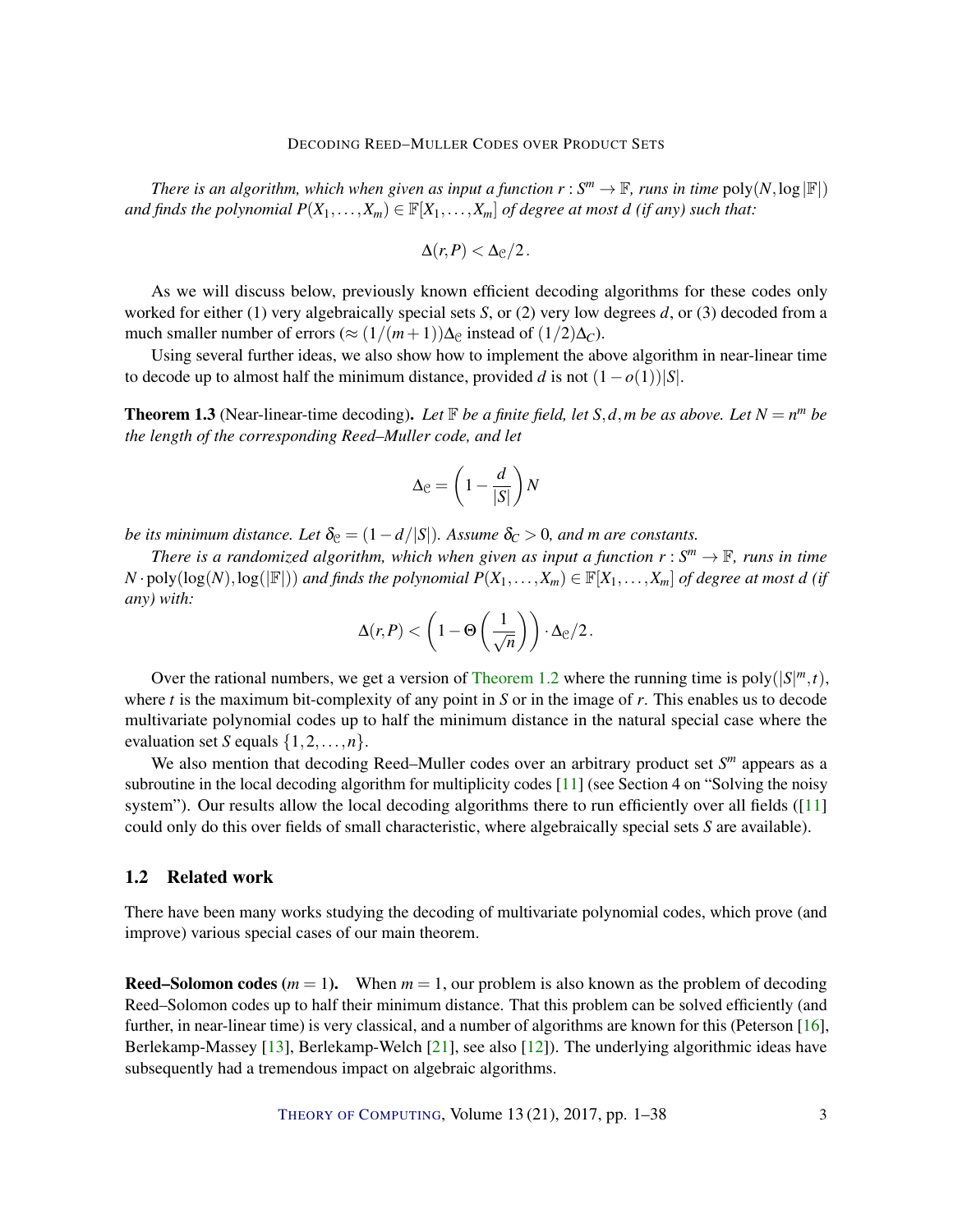<span id="page-3-0"></span>For Reed–Solomon codes, it is in fact known how to list-decode beyond half the minimum distance, up to the "Johnson radius"

$$
\left(1-\sqrt{1-\frac{\Delta_{\mathcal{C}}}{N}}\right)N,
$$

by the important Guruswami-Sudan [\[5\]](#page-35-3) algorithm. This has had numerous further applications in coding theory, complexity theory and pseudorandomness.

Special sets. For very special sets *S*, it turns out that there are some algebraic ways to reduce the decoding of multivariate polynomial codes over *S <sup>m</sup>* to the decoding of univariate polynomial codes. This kind of reduction is possible when  $\mathbb F$  is a finite field  $\mathbb F_q$  and *S* equals the whole field  $\mathbb F_q$ , or more generally when *S* equals an affine subspace over the prime subfield of  $\mathbb{F}_q$ .

When  $S = \mathbb{F}_q$ , then  $S^m = \mathbb{F}_q^m$  and  $S^m$  can then be identified with the large field  $\mathbb{F}_{q^m}$  in a natural  $\mathbb{F}_q$ -linear way (this understanding of Reed–Muller codes was discovered by [\[8\]](#page-35-4)). This converts the multivariate setting into univariate setting, identifies the multivariate polynomial code as a subcode of the univariate polynomial code, and (somewhat miraculously), the minimum distance of the univariate polynomial code equals the minimum distance of the multivariate polynomial code. Thus the classical Reed–Solomon decoding algorithms can then be used, and this leads to an algorithm for the multivariate setting decoding up to half the minimum distance. In fact, Pellikaan-Wu [\[15\]](#page-36-7) observed that this connection allows one to decode multivariate polynomial codes beyond half the minimum distance too, provided *S* is special in the above sense.

Another approach which works in the case of  $S = \mathbb{F}_q$  is based on local decoding [\[2\]](#page-35-5). Here we use the fact that  $S^m = \mathbb{F}_q^m$  contains many lines (not just the axis-parallel ones), and then use the univariate decoding algorithms to decode on those lines from

$$
\frac{1-\frac{d}{q}}{2}N
$$

errors. This approach manages to decode multivariate polynomial codes with  $S = \mathbb{F}_q$  from  $(1/2 - o(1))$ of the minimum distance. Again, this approach does not work for general *S*, since a general *S <sup>m</sup>* usually contains only axis-parallel lines (while  $\mathbb{F}_q^m$  has many more lines).

Low degree. When the degree *d* of the multivariate polynomial code is significantly smaller than |S|, then a number of other list-decoding based methods come into play.

The powerful Reed–Muller list-decoding algorithm of Sudan [\[20\]](#page-36-8) and its multiplicity-based generalization, based on  $(m+1)$ -variate interpolation and root-finding, can decode from

$$
\left(1-\left(\frac{d}{|S|}\right)^{\frac{1}{m+1}}\right)N
$$

errors. With small degree  $d = o(|S|)$  and  $m = O(1)$ , this decoding radius equals  $(1 - o(1))N!$ ! However when *d* is much larger (say  $0.9 \cdot |S|$ ), then the number of errors decodable by this algorithm is around

$$
\frac{1}{m+1} \cdot \left(1 - \frac{d}{|S|}\right)N = \frac{1}{m+1} \cdot \Delta_C.
$$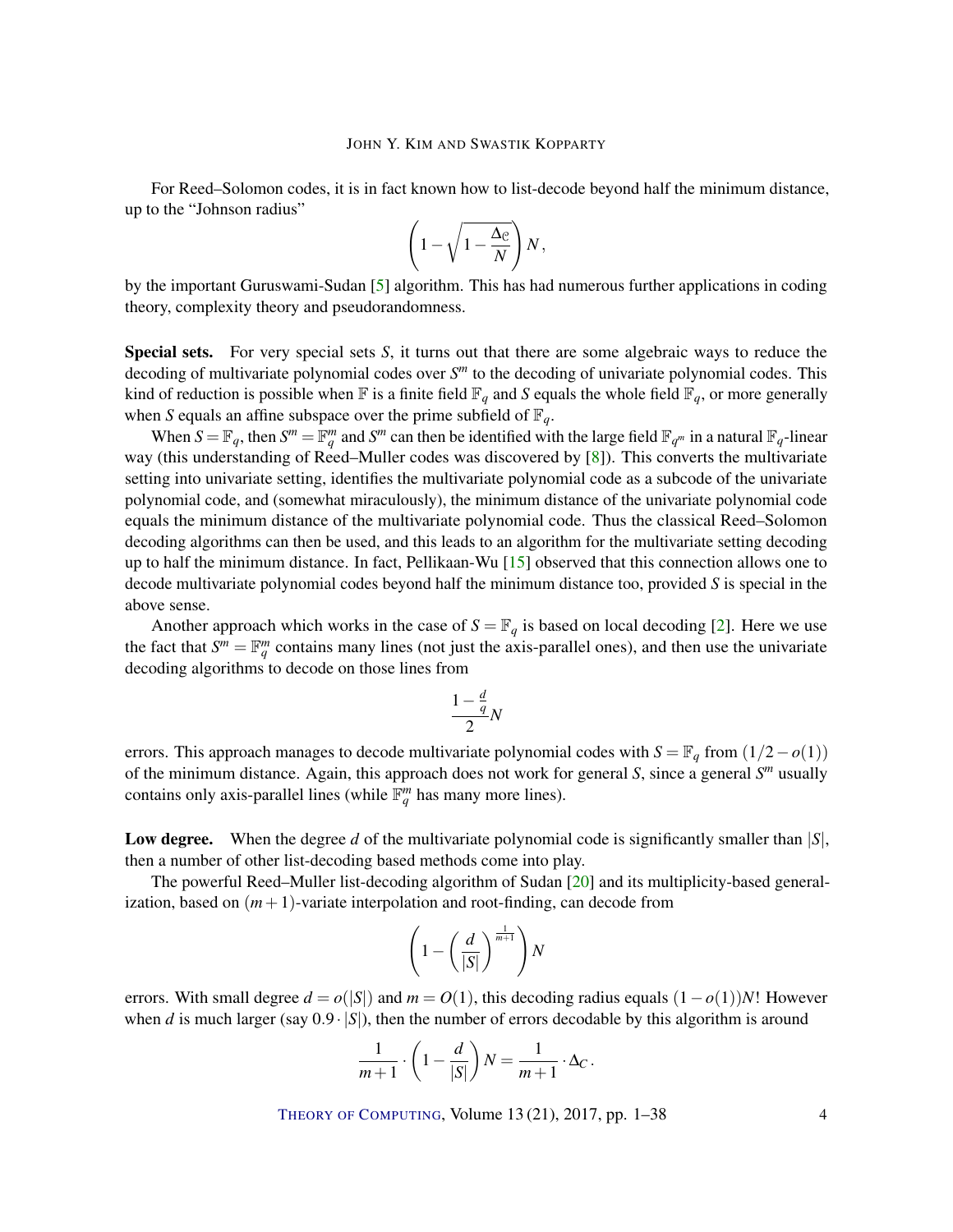<span id="page-4-0"></span>Another approach comes from the list-decoding of tensor codes [\[4\]](#page-35-6). While the multivariate polynomial codes we are interested in are not tensor codes, they are subcodes of the code of polynomials with *individual degree* at most *d*. Using the algorithm of [\[4\]](#page-35-6) for decoding tensor codes, we get an algorithm that can decode from a  $(1-o(1))N$  errors when  $d = o(|S|)$ , but fails to approach a constant fraction of the minimum distance when *d* approaches |*S*|.

In light of all the above, to the best of our knowledge, for multivariate polynomial codes with  $d > 0.9 \cdot |S|$  (i. e., with  $\Delta_C < (0.1)N$ ), and *S* generic, the largest number of errors which could be corrected efficiently was about  $(1/(m+1))\Delta_C$ . In particular, the correctable number of errors is a vanishing fraction of the minimum distance, as the number of variables *m* grows.

We thus believe it is worthwhile to investigate this problem, not only because of its basic nature, but also because of the many different powerful algebraic ideas that only give partial results towards it.

## 1.3 Overview of the decoding algorithm

We now give a brief overview of our decoding algorithms. Let us first discuss the bivariate  $(m = 2)$  case. Here we are given a received word  $r : S^2 \to \mathbb{F}$  such that there exists a codeword  $P(X,Y) \in \mathbb{F}[X,Y]$  of degree at most  $d = (1 - \delta_C)|S|$  with

$$
\Delta(P,r) < \frac{\delta_C}{2} \cdot |S|^2.
$$

Our goal is to find *P*(*X*,*Y*).

First some high-level strategy. An important role in our algorithm is played by the following observation: the restriction of a degree  $\leq d$  bivariate polynomial  $P(X, Y)$  to a vertical line (fixing  $X = \alpha$ ) or a horizontal line (fixing  $Y = \beta$ ) gives a degree  $\leq d$  univariate polynomial. Perhaps an even more important role is played by the following disclaimer: *the previous observation does not characterize bivariate polynomials of degree d!* The set of functions  $f : S^2 \to \mathbb{F}$  for which the horizontal restrictions and vertical restrictions are polynomials of degree ≤ *d* is the code of polynomials with *individual degree* at most *d* (this is the tensor Reed–Solomon code, with much smaller distance than the Reed–Muller code). For such a function *f* to be in the Reed–Muller code, the different univariate polynomials that appear as horizontal and vertical restrictions must be related in some way. The crux of our algorithm is to exploit these relations.

It will also help to recap the standard algorithm to decode tensor Reed–Solomon codes up to half their minimum distance. (This scheme, known as Forney's Generalized Minimum Distance (GMD) decoding algorithm [\[7\]](#page-35-7), actually works for general tensor codes.) Suppose we are given a received word  $r : S^2 \to \mathbb{F}$ , and we want to find a polynomial  $P(X, Y)$  with individual degrees at most *d* which is close to *r*. One first decodes, for every  $\alpha \in S$ , the row  $r(\alpha, \cdot)$  to the nearest univariate polynomial of degree  $\leq d$ . One then takes the columns of this new received word (after having corrected the rows) and decodes each of them to the nearest degree  $\leq d$  polynomial. As stated, this strategy only allows one to decode from  $1/4$  the minimum distance. To go up to  $1/2$  the minimum distance, the key point is to pass some "soft" information" from the row decodings to the column decodings; the rows which were decoded from more errors are treated with lower confidence. This decodes the tensor Reed–Solomon code from 1/2 the minimum distance fraction errors. Several ingredients from this algorithm will appear in our Reed–Muller decoding algorithm.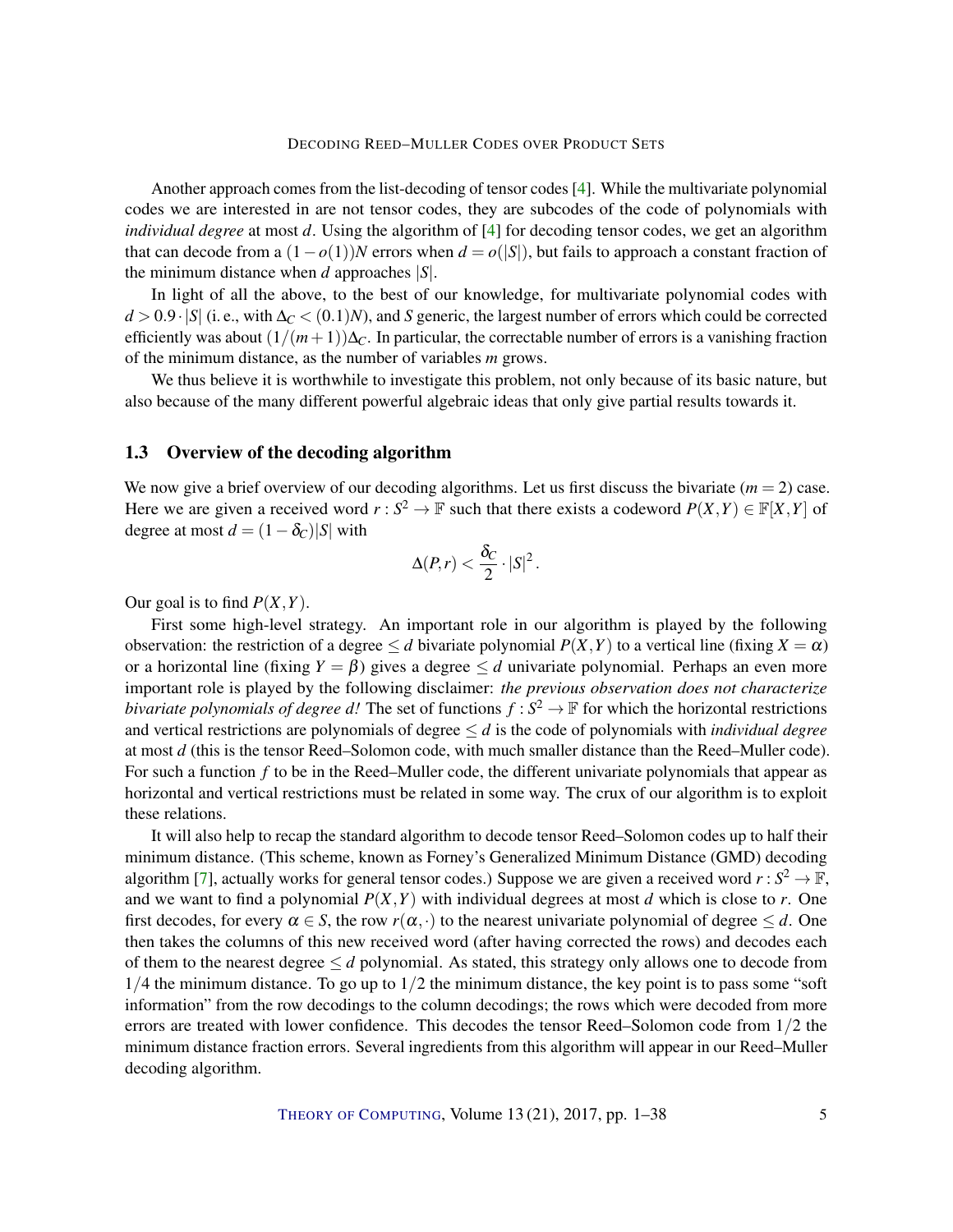Now we return to the problem of decoding Reed–Muller codes. Let us write  $P(X, Y)$  as a single variable polynomial in *Y* with coefficients in  $\mathbb{F}[X]$ :

$$
P(X,Y) = \sum_{i=0}^{d} P_i(X)Y^{d-i},
$$

where  $\deg(P_i) \leq i$ . For each  $\alpha \in S$ , consider the restricted univariate polynomial  $P(\alpha, Y)$ . Since  $\deg(P_0)$  = 0,  $P_0(\alpha)$  must be the same for each α. Thus all the polynomials  $\langle P(\alpha, Y) \rangle_{\alpha \in S}$  have the same coefficient for  $Y^d$ . Similarly, the coefficients of  $Y^{d-i}$  in the polynomials  $\langle P(\alpha, Y) \rangle_{\alpha \in S}$  fit a degree *i* polynomial.

As in the tensor Reed–Solomon case, our algorithm begins by decoding each row  $r(\alpha, \cdot)$  to the nearest degree  $\leq d$  univariate polynomial. Now, instead of trying to use these decoded row polynomials to recover  $P(X, Y)$  in one shot, we aim lower and just try to recover  $P_0(X)$ . The advantage is that  $P_0(X)$  is only a degree 0 polynomial, and is thus resilient to many more errors than a degree *d* polynomial. Armed with  $P_0(X)$ , we then proceed to find  $P_1(X)$ . The knowledge of  $P_0(X)$  allows us to decode the rows  $r(\alpha, \cdot)$ to a slightly larger radius; in turn this improved radius allows us to recover the degree 1 polynomial *P*<sub>1</sub>(*X*). At the *i*<sup>th</sup> stage, we have already recovered *P*<sub>0</sub>(*X*), *P*<sub>1</sub>(*X*), ..., *P*<sub>*i*-1</sub>(*X*). Consider, for each  $\alpha \in S$ , the function

$$
f_{\alpha}(Y) = r(\alpha, Y) - \sum_{j=0}^{i-1} P_j(\alpha) Y^{d-j}.
$$

Our algorithm decodes  $f_\alpha(Y)$  to the nearest degree  $d - i$  polynomial: note that as *i* increases, we are decoding to a lower degree polynomial, and hence we are able to handle a larger fraction of errors. Define  $h(\alpha)$  to be the coefficient of  $Y^{d-i}$  in the polynomial so obtained; this "should" equal the evaluation of the degree *i* polynomial  $P_i(\alpha)$ . So we next decode  $h(\alpha)$  to the nearest degree *i* polynomial (using the appropriate soft information), and it turns out that this decoded polynomial must equal  $P_i(X)$ . By the time *i* reaches *d*, we would have recovered  $P_0(X), P_1(X), \ldots, P_d(X)$ , and hence all of  $P(X, Y)$ . Summarizing, the algorithm repeatedly decodes the rows  $r(\alpha, \cdot)$ , and at each stage it uses the relationship between the different univariate polynomial  $P(\alpha, Y)$  to: (1) learn a little bit more about the polynomial  $P(X, Y)$ , and (2) increase the radius to which we can decode  $r(\alpha, \cdot)$  in the next stage. This completes the description of the algorithm in the  $m = 2$  case.

The case of general *m* is very similar, with only a small augmentation needed. Decoding *m*-variate polynomials turns out to reduce to decoding *m*−1-variate polynomials with soft information; thus in order to make a sustainable recursive algorithm, we aim a little higher and instead solve the more general problem of decoding multivariate polynomial codes with uncertainties (where each coordinate of the received word has an associated "confidence" level).

To implement the above algorithms in near-linear time, we use some tools from list-decoding. The main bottleneck in the running time is the requirement of having to decode the same row  $r(\alpha, \cdot)$  multiple times to larger and larger radii (to lower and lower degree polynomials). To save on these decodings, we instead list-decode  $r(\alpha, \cdot)$  to a large radius using a near-linear-time list-decoder for Reed–Solomon codes; this reduces the number of required decodings of the same row from *d* to  $O(1)$  (provided *d* < (1 − Ω(1))|*S*|). For the *m* = 2 case this works fine, but for *m* > 2 case this faces a serious obstacle; in general it is impossible to efficiently list-decode Reed–Solomon codes *with uncertainties* beyond half the minimum distance of the code (the list size can be superpolynomial). We get around this using some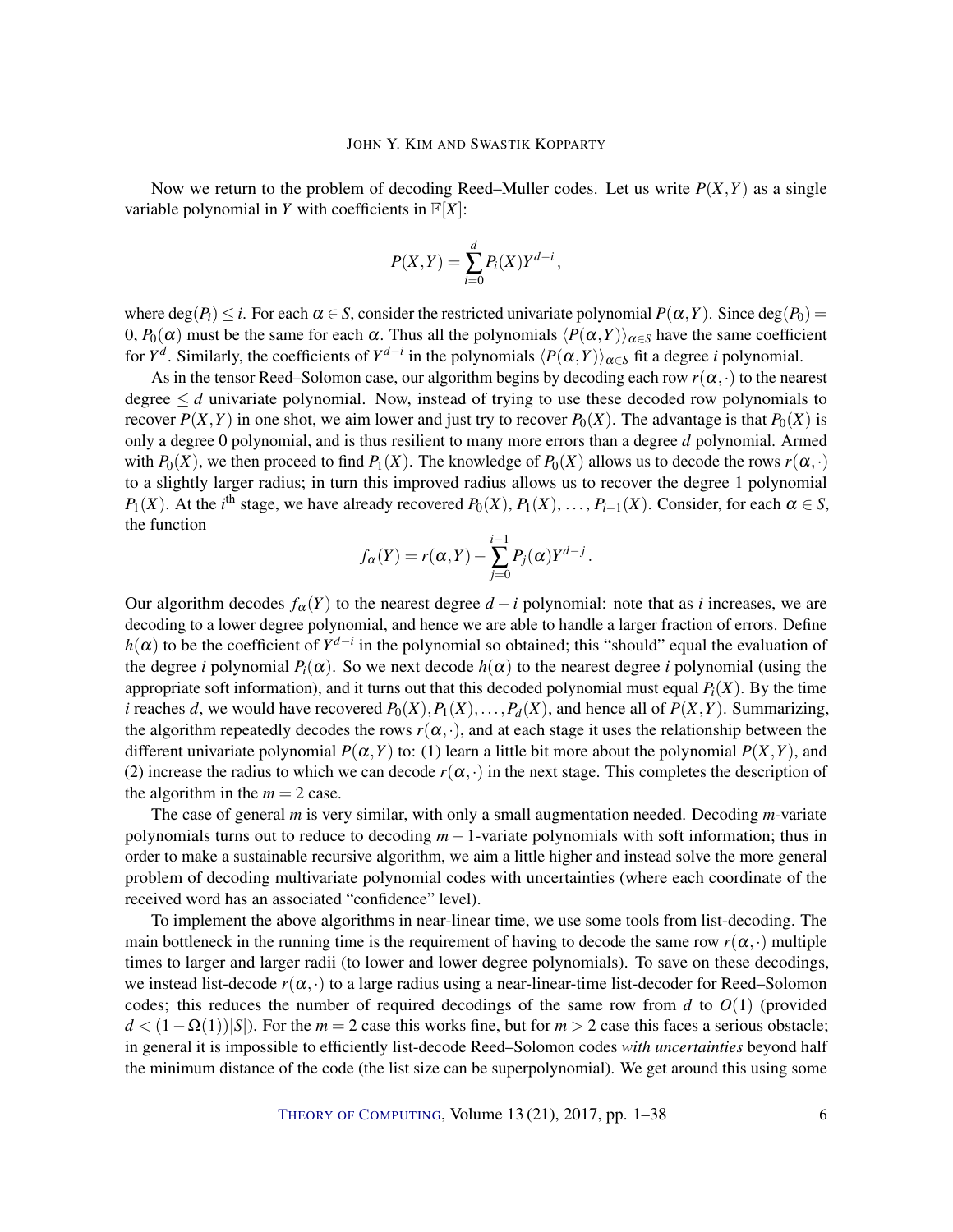technical ideas, based on speeding-up the decoding of Reed–Muller codes with uncertainties when the fraction of errors is significantly smaller than half the minimum distance. For details, see [Section](#page-21-0) [6.](#page-21-0)

## 1.4 Organization of this paper

In [Section](#page-6-0) [2,](#page-6-0) we cover the notion of weighted distance, which will be used in handling Reed–Solomon and Reed–Muller decoding with soft information on the reliability of the symbols in the encoding. In [Section](#page-8-0) [3,](#page-8-0) we give a polynomial-time algorithm for decoding bivariate Reed–Muller codes to half the minimum distance. We then generalize the algorithm to decode multivariate Reed–Muller codes in [Section](#page-11-0) [4.](#page-11-0) In [Section](#page-16-0) [5](#page-16-0) and [Section](#page-21-0) [6,](#page-21-0) we show that decoding Reed–Muller codes to almost half the minimum distance can be done in near-linear time by improving on the algorithms in [Section](#page-8-0) [3](#page-8-0) and [Section](#page-11-0) [4.](#page-11-0) We conclude with some open problems.

# <span id="page-6-0"></span>2 Preliminaries

# 2.1 Weighted functions

At various stages of the decoding algorithm, we will need to deal with symbols and received words in which we have varying amounts of confidence. We now introduce some language to deal with such notions.

Let  $\Sigma$  denote an alphabet. A *weighted symbol* of  $\Sigma$  is simply an element of  $\Sigma \times [0,1]$ . In the weighted symbol  $(\sigma, u)$ , we will be thinking of  $u \in [0, 1]$  as our uncertainty that  $\sigma$  is the symbol we should be talking about. Thus  $u = 0$  represents absolute certainty about  $\sigma$ , while  $u = 1$  represents having no confidence at all in the symbol  $\sigma$ .

For a weighted symbol  $(\sigma, u)$  and a symbol  $\sigma'$ , we define their distance  $\Delta((\sigma, u), \sigma')$  by

$$
\Delta((\sigma, u), \sigma') = \begin{cases} 1 - u/2 & \text{if } \sigma \neq \sigma', \\ u/2 & \text{if } \sigma = \sigma'. \end{cases}
$$

For a weighted function  $w : T \to \Sigma \times [0,1]$ , and a (conventional) function  $f : T \to \Sigma$ , we define their Hamming distance by

$$
\Delta(w, f) = \sum_{t \in T} \Delta(w(t), f(t)).
$$

The key inequality here is the triangle inequality.

**Lemma 2.1** (Triangle inequality for weighted functions). Let  $f, g: T \to \Sigma$  be functions, and let  $w: T \to$  $\Sigma \times [0,1]$  *be a weighted function. Then:* 

$$
\Delta(w, f) + \Delta(w, g) \geq \Delta(f, g).
$$

*Proof.* We will show that if  $t \in T$  is such that  $f(t) \neq g(t)$ , then  $\Delta(w(t), f(t)) + \Delta(w(t), g(t)) \geq 1$ . This will clearly suffice to prove the lemma.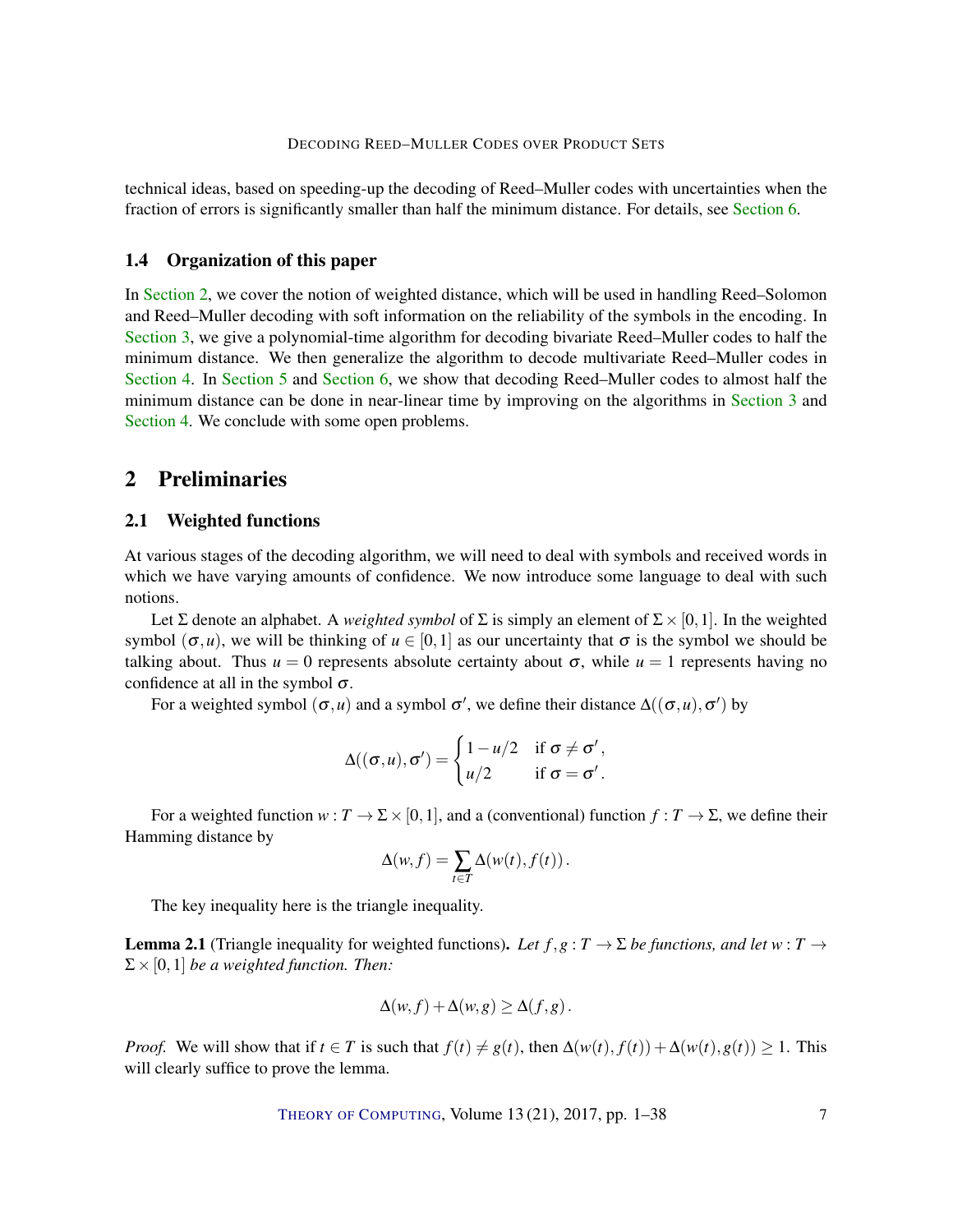<span id="page-7-0"></span>Let  $w(t) = (\sigma, u)$ . Suppose  $f(t) = \sigma_1$  and  $g(t) = \sigma_2$ . Then either  $\sigma \neq \sigma_1$  or  $\sigma \neq \sigma_2$ , or both. Thus either we have

$$
\Delta(w(t), f(t)) + \Delta(w(t), g(t)) = (1 - u/2) + u/2,
$$

or we have

$$
\Delta(w(t), f(t)) + \Delta(w(t), g(t)) = u/2 + (1 - u/2),
$$

or we have

$$
\Delta(w(t), f(t)) + \Delta(w(t), g(t)) = (1 - u/2) + (1 - u/2).
$$

In all cases, we have  $\Delta(w(t), f(t)) + \Delta(w(t), g(t)) \ge 1$ , as desired.

The crucial property that this implies is the unique decodability up to half the minimum distance of a code for *weighted* received words.

**Lemma 2.2.** Let  $\mathcal{C} \subseteq \Sigma^T$  be a code with minimum distance Δ. Let  $w : T \to \Sigma \times [0,1]$  be a weighted *function. Then there is at most one*  $f \in \mathcal{C}$  *satisfying* 

$$
\Delta(w, f) < \Delta/2 \, .
$$

## 2.2 Algorithms for decoding Reed–Solomon codes

We will need to use several known algorithms for decoding Reed–Solomon codes. We list these below:

• Fast Reed–Solomon decoding FastRSDecoder: Given a received word  $r : S \to \mathbb{F}_q$  and an integer  $d < |S|$ , the algorithm FastRSDecoder runs in time  $O(|S| \text{poly}(\log |S|, \log q))$  and finds the unique polynomial  $P(X)$  (if any) of degree at most *d* such that  $\Delta(P,r) < (|S|-d)/2$ .

There are many classical algorithms known for this, see [\[12\]](#page-35-2).

• Weighted Reed–Solomon decoding WeightedRSDecoder: Given a weighted received word  $w : S \to \mathbb{F}_q \times [0,1]$  and an integer  $d < |S|$ , the algorithm WeightedRSDecoder runs in time  $O(|S|^2 \text{poly}(\log |S|, \log q))$  and finds the unique polynomial  $P(X)$  (if any) of degree at most *d* such that  $\Delta(P, w) < (|S| - d)/2$ .

This algorithm, due to Forney [\[7\]](#page-35-7), is via a reduction to standard Reed–Solomon decoding, and is an important part of Forney's Generalized Minimum Distance decoding algorithm. For completeness, we describe it in the appendix.

• Fast weighted Reed–Solomon decoding FastWeightedRSDecoder: Given a weighted received word  $w: S \to \mathbb{F}_q \times [0,1]$  and an integer  $d < |S|$ , the randomized algorithm FastWeightedRSDecoder runs in time  $O(|S|)$  poly(log  $|S|$ ,log q,log  $1/\gamma$ ) and finds (with probability at least  $1-\gamma$ ) the unique polynomial  $P(X)$  (if any) of degree at most *d* such that

$$
\Delta(P, w) < (|S| - d)/2 - \frac{10}{\sqrt{|S|}}.
$$

THEORY OF C[OMPUTING](http://dx.doi.org/10.4086/toc), Volume 13 (21), 2017, pp. 1–38 8

 $\Box$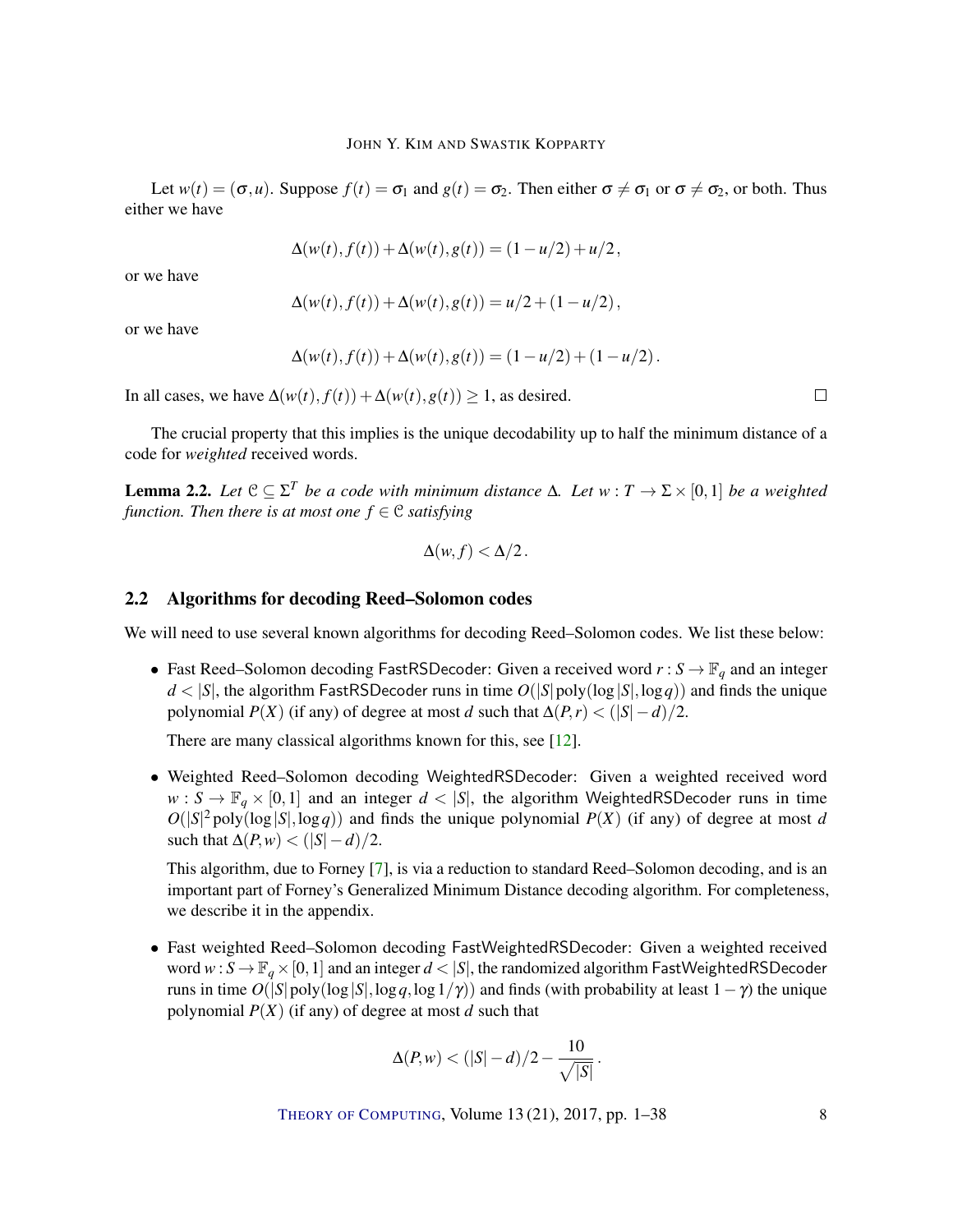<span id="page-8-2"></span>This algorithm is a randomized variant of Forney's algorithm WeightedRSDecoder. The above performance guarantee is folklore, and follows from a simple second moment analysis. For completeness, we describe it in the appendix.

• Fast Reed–Solomon list-decoding FastRSListDecoder: Given a received word  $r : S \to \mathbb{F}_q$ , an integer  $d < |S|$ , and a distance parameter  $\Lambda$  satisfying:

$$
\Lambda < |S| - \sqrt{d|S|} + \varepsilon |S| \,,
$$

the algorithm FastRSListDecoder runs in time  $O(|S| \text{poly}(\log |S|, \log q, 1/\varepsilon))$  and finds *all* polynomials  $P(X)$  of degree at most *d* such that  $\Delta(P,r) < \Lambda$ . The Johnson bound further guarantees that there are at most  $poly(1/\varepsilon)$  such  $P(X)$ .

This algorithm, which is a fast implementation of the fundamental Guruswami-Sudan algorithm [\[20,](#page-36-8) [5\]](#page-35-3) for list-decoding Reed–Solomon codes, is due to Alekhnovich [\[1\]](#page-35-8) (building on Roth and Ruckenstein [\[19\]](#page-36-9)).

For the first three algorithms mentioned above, we assume that if no such polynomial exists, then the algorithm returns a special error symbol ⊥.

# <span id="page-8-0"></span>3 Bivariate Reed–Muller decoding

In this section, we give an algorithm for decoding bivariate Reed–Muller codes to half their minimum distance. Let F be a finite field,  $S \subseteq F$  with  $|S| = n$ , and let  $d < n$ . We are given a received word *r* : *S*<sup>2</sup> → **F**. Suppose that there is a codeword  $C \in \mathbb{F}[X, Y]$  with deg(*C*) ≤ *d*, whose distance  $\Delta(r, C)$  from the received word is at most half the minimum distance  $n(n-d)/2$ . The following result says that there is a polynomial-time algorithm to find *C*.

<span id="page-8-1"></span>**Theorem 3.1.** Let  $\mathbb{F}$  be a finite field and let  $S \subseteq \mathbb{F}$  be a nonempty subset of size  $|S| = n$ .

*There is a*  $O(n^3 \text{ polylog}(n, |\mathbb{F}|))$ -time algorithm, which given a received word  $r : S^2 \to \mathbb{F}$ , finds the *unique polynomial (if any)*  $C \in \mathbb{F}[X, Y]$  *with*  $deg(C) \leq d$  *such that* 

$$
\Delta(r,C) < \frac{1}{2} \left( 1 - \frac{d}{n} \right) n^2 \, .
$$

The algorithm is given in [Algorithm](#page-9-0) [1.](#page-9-0)

# 3.1 Outline of algorithm

The general idea of the algorithm is to write

$$
C(X,Y) = \sum_{i=0}^{d} P_i(X)Y^{d-i} \in \mathbb{F}[X][Y]
$$

as a polynomial in *Y* with coefficients as polynomials in  $F[X]$ , and attempt to uncover the coefficients  $P_i(X)$  one at a time.

THEORY OF C[OMPUTING](http://dx.doi.org/10.4086/toc), Volume 13 (21), 2017, pp. 1–38 9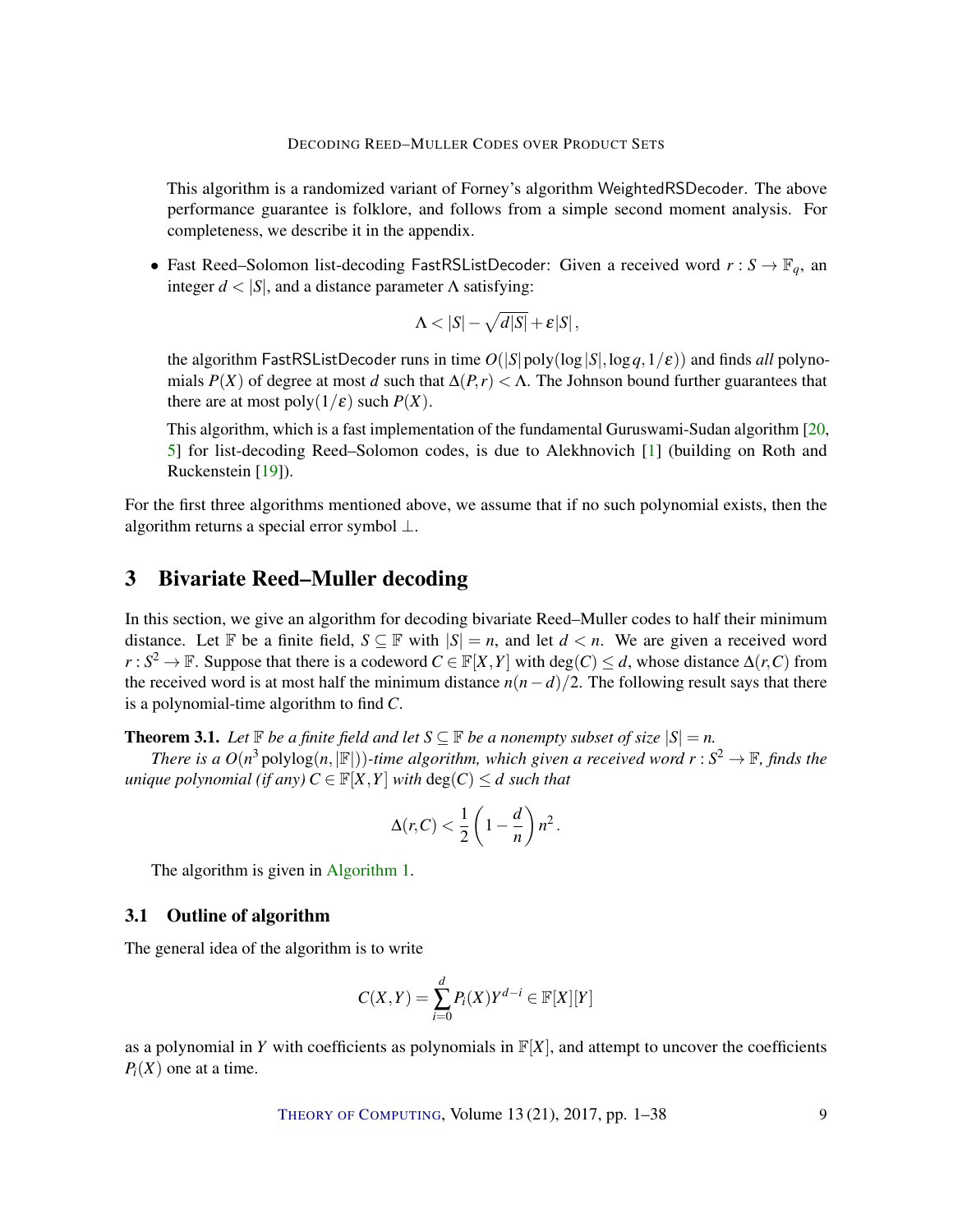We outline the first iteration of the algorithm, which uncovers the coefficient  $P_0(X)$  of degree 0. View the encoded message as a matrix on  $S \times S$ , where the rows are indexed by  $x \in S$  and the columns by *y* ∈ *S*. We first Reed–Solomon decode the rows *r*(*x*,*Y*), *x* ∈ *S* to half the minimum distance (*n*−*d*)/2 and get the polynomial  $G_x(Y)$ . We then extract the coefficient, Coeff<sub>*Yd*</sub>( $G_x$ ), of  $Y^d$  from the polynomial  $G_x(Y)$ . This gives us guesses for what  $P_0(x)$  is for  $x \in S$ . However, this isn't quite enough to determine  $P_0(X)$ . So we will also include some soft information which tells us how uncertain we are that the coefficient is correct. The uncertainty is a number in  $[0,1]$  that is based on how far the decoded codeword  $G<sub>x</sub>(Y)$  is from the received word  $r(x, Y)$ . The farther apart, the higher the uncertainty. A natural choice for the uncertainty is simply the ratio of the distance  $\Delta(G_x(Y), r(x, Y))$  to half the minimum distance  $(n-d)/2$ . Let  $f : S \to F \times [0,1]$  be the function of guesses for  $P_0(x)$  and their uncertainties. We then use a Reed–Solomon decoder with uncertainties to find the degree 0 polynomial that is closest to  $f(X)$ . This will give us  $P_0(X)$ . Finally, subtract  $P_0(X)Y^d$  from  $r(X,Y)$  and repeat to get the subsequent coefficients.

## Algorithm 1 Decoding bivariate Reed–Muller codes

<span id="page-9-0"></span>1: Input:  $r : S^2 \to \mathbb{F}$ .

- 2: for  $i = 0, 1, ..., d$  do
- 3: Define  $r_i$ :  $S \times S \rightarrow \mathbb{F}$  by

$$
r_i(X,Y) = r(X,Y) - \sum_{j=0}^{i-1} Q_j(X)Y^{d-j}
$$

.

4: for  $x \in S$  do

- 5: Define  $r_{i,x}: S \to \mathbb{F}$  by  $r_{i,x}(Y) = r_i(x, Y)$ .
- 6: Define  $G_x(Y) \in \mathbb{F}[Y]$  by  $G_x(Y) = \text{FastRSDecoder}(r_{i,x}(Y), d i)$ .
- 7: **if**  $G_x \neq \perp$  then
- 8:  $\sigma_x = \text{Coeff}_{Y^{d-i}}(G_x).$
- 9:  $\delta_x = \Delta(r_{i,x}, G_x).$
- 10: else
- 11:  $\sigma_x = 0$ .
- 12:  $\delta_x = n$ .
- 13: end if
- 14: end for
- 15: Define the weighted function  $f_i : S \to \mathbb{F} \times [0,1]$  by

$$
f_i(x) = \left(\sigma_x, \min\left\{1, \frac{\delta_x}{(n-d+i)/2}\right\}\right).
$$

16: Define  $Q_i$ :  $S \to \mathbb{F}$  by  $Q_i(X)$  = WeightedRSDecoder( $f_i(X), i$ ). 17: end for 18: Output:  $\sum_{i=0}^{d} Q_i(X)Y^{d-i}$ .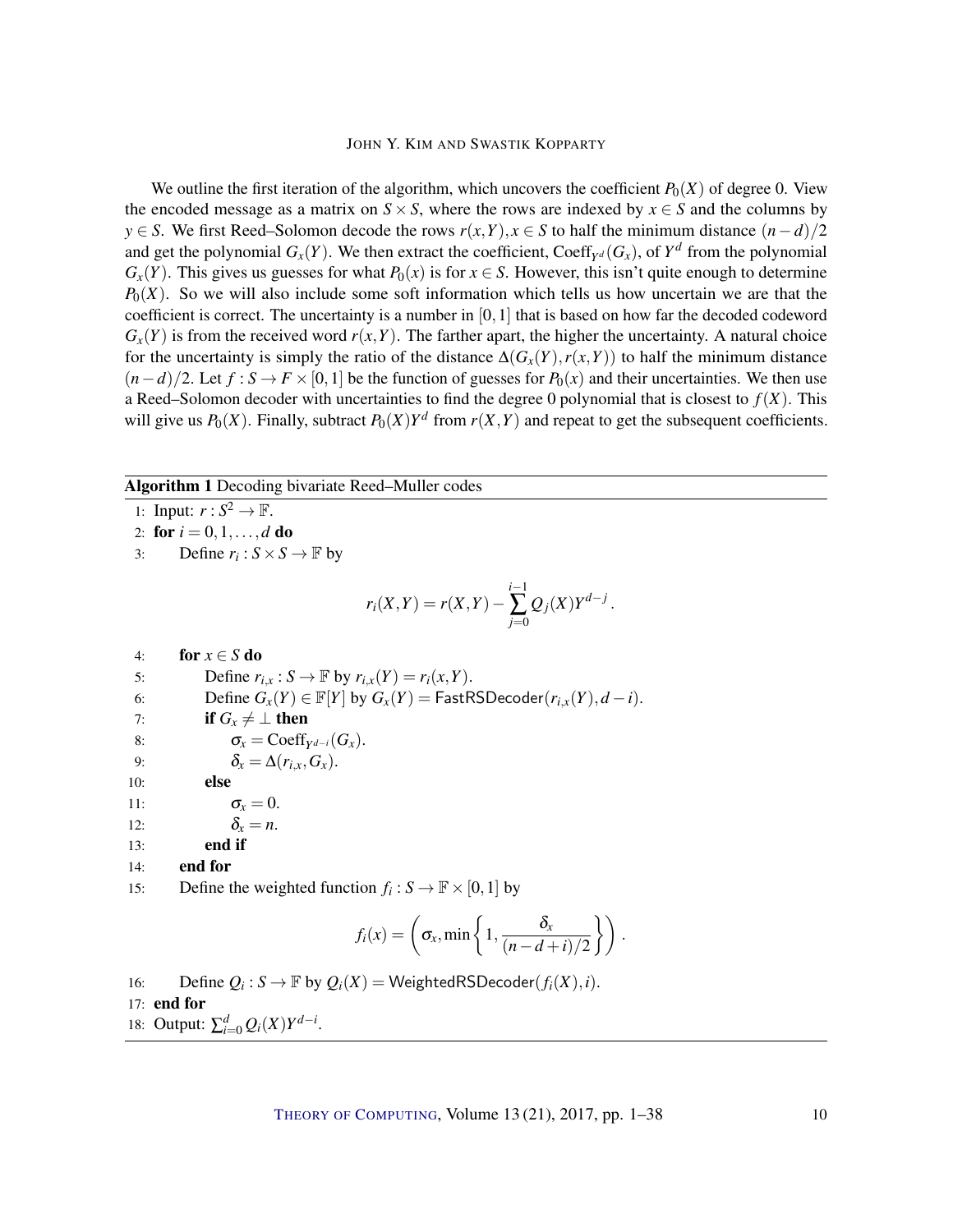## 3.2 Proof of [Theorem](#page-8-1) [3.1](#page-8-1)

**Correctness of Algorithm.** It suffices to show that  $Q_i(X) = P_i(X)$  for  $i = 0, 1, \ldots, d$ , which we prove by induction. For this proof, the base case and inductive step can be handled by a single proof. We assume the inductive hypothesis that we have  $Q_i(X) = P_i(X)$  for  $i < i$ . Note that the base case is  $i = 0$ and in this case, we assume nothing.

It is enough to show

$$
\Delta(f_i(X), P_i(X)) < \frac{n}{2}\left(1-\frac{i}{n}\right).
$$

Then  $P_i(x)$  is the unique polynomial within weighted distance

$$
\frac{n}{2}\left(1-\frac{i}{n}\right)
$$

of  $f_i(X)$ . So WeightedRSDecoder $(f_i(X), i)$  will output  $Q_i(X) = P_i(X)$ .

We first show that  $r_i(X, Y)$  is close to  $C_i(X, Y) = \sum_{j=i}^d P_j(X)Y^{d-j}$ . Observe the following.

$$
r_i(X,Y) - C_i(X,Y) = (r_i(X,Y) + \sum_{j=0}^{i-1} P_j(X)Y^{d-j}) - (C_i(X,Y) + \sum_{j=1}^{i-1} P_j(X)Y^{d-j}))
$$
  
= 
$$
(r_i(X,Y) + \sum_{j=0}^{i-1} Q_j(X)Y^{d-j}) - C(X,Y)
$$
  
= 
$$
r(X,Y) - C(X,Y).
$$

Hence,

$$
\Delta(r_i(X,Y),C_i(X,Y))=\Delta(r(X,Y),C(X,Y))<\frac{n^2}{2}\left(1-\frac{d}{n}\right).
$$

For each  $x \in S$ , define  $C_{i,x}(Y) = C_i(x, Y)$ . Define  $\Delta_x = \Delta(r_{i,x}(Y), C_{i,x}(Y))$ . Let

$$
A = \{x \in S \mid G_x(Y) = C_{i,x}(Y)\}
$$

be the set of choices of *x* such that  $G_x(Y) = \text{FastRSDecoder}(r_{i,x}(Y), d - i)$  produces  $C_{i,x}(Y)$ . Then, for  $x \in A$ , we have

$$
\delta_x = \Delta(r_{i,x}(Y), G_x(Y)) = \Delta(r_{i,x}(Y), C_{i,x}(Y)) = \Delta_x.
$$

And for  $x \notin A$ , we have that the degree  $d - i$  polynomials  $G_x \neq C_{i,x}$ , and so

$$
\delta_x = \Delta(r_{i,x}(Y), G_x(Y)) \ge n - d + i - \Delta(r_{i,x}(Y), C_{i,x}(Y)) = n - d + i - \Delta_x.
$$

Note that this inequality holds even when  $G_x = \perp$ , because the algorithm explicitly sets  $\delta_x = n$ .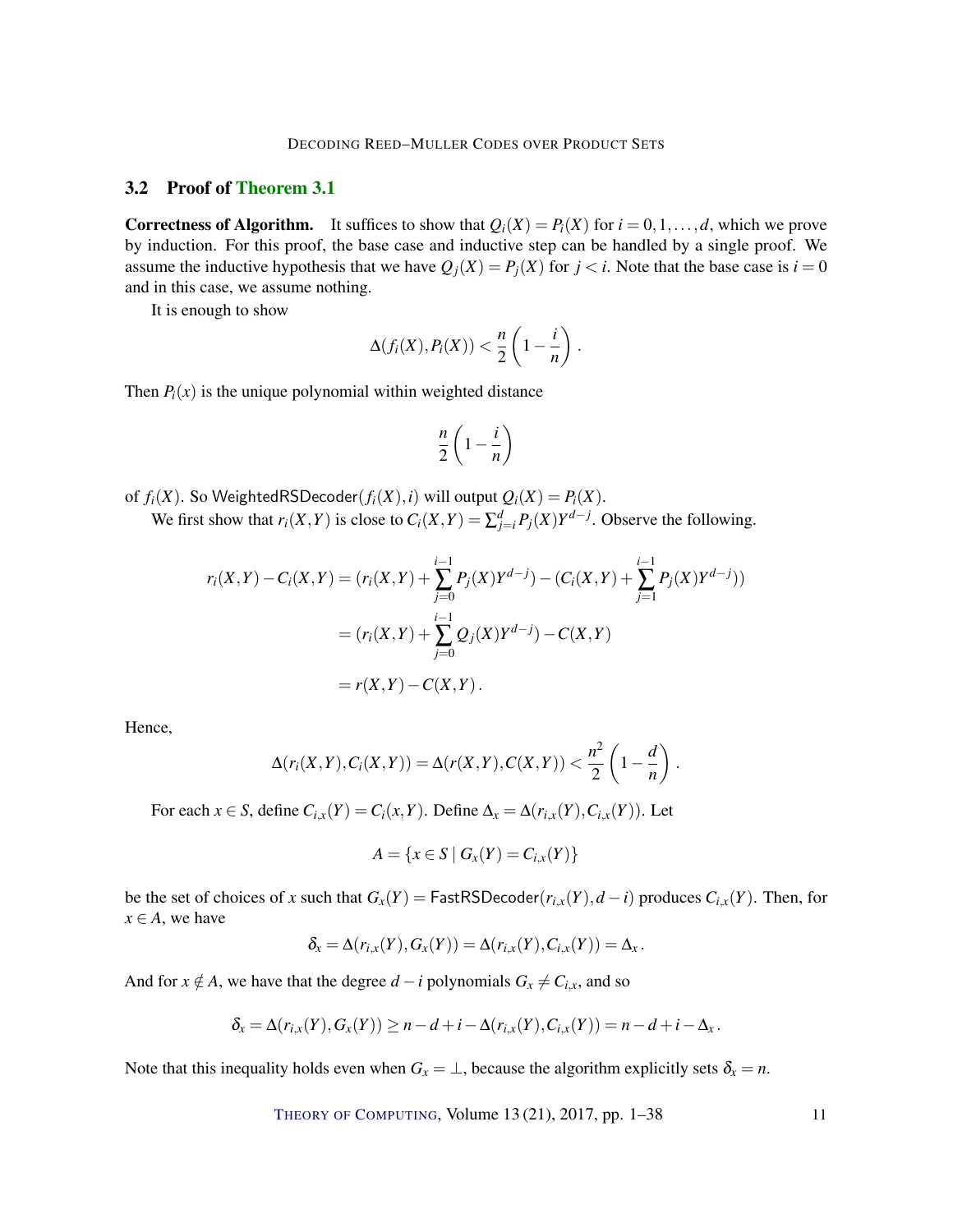We now we give an upper bound on  $\Delta(f_i(X), P_i(X))$ .

$$
\Delta(f_i(X), P_i(X)) \leq \sum_{x \in A} \frac{1}{2} \frac{\delta_x}{(n-d+i)/2} + \sum_{x \notin A} \left( 1 - \frac{1}{2} \frac{\delta_x}{(n-d+i)/2} \right)
$$
  
\n
$$
\leq \sum_{x \in A} \frac{\Delta_x}{n-d+i} + \sum_{x \notin A} \left( 1 - \frac{n-d+i-\Delta_x}{n-d+i} \right)
$$
  
\n
$$
= \sum_{x \in A} \frac{\Delta_x}{n-d+i} + \sum_{x \notin A} \frac{\Delta_x}{n-d+i}
$$
  
\n
$$
= \sum_{x \in S} \frac{\Delta_x}{n-d+i}
$$
  
\n
$$
= \frac{\Delta(r_i(X, Y), C_i(X, Y))}{n-d+i}
$$
  
\n
$$
< \frac{n^2}{2} \left( 1 - \frac{d}{n} \right) \frac{1}{n-d+i}
$$
  
\n
$$
= \frac{n}{2} \cdot \frac{n-d}{n-d+i}
$$
  
\n
$$
\leq \frac{n}{2} \cdot \frac{n-i}{n}
$$
 since  $i \leq d$   
\n
$$
= \frac{n}{2} \left( 1 - \frac{i}{n} \right).
$$
 (3.1)

Running time of Algorithm. We claim that the running time of our algorithm is

<span id="page-11-1"></span> $O(n^3 \text{poly}(\log(n), \log(|\mathbb{F}|))$ .

The algorithm has *d* + 1 iterations. In each iteration, we update *r<sup>i</sup>* , apply FastRSDecoder to *n* rows and apply WeightedRSDecoder a single time to get the leading coefficient. Since field operations take polylog( $|\mathbb{F}|$ )) time, at the cost of a polylog( $|\mathbb{F}|$ ) factor, we can count field operations as running in unit time. As updating takes  $O(n^2)$  time, FastRSDecoder takes  $O(npolylog(n))$  time, and WeightedRSDecodertakes  $O(n^2 \text{polylog}(n))$  time, we get  $O(n^2 \text{polylog}(n))$  for each iteration.  $d+1$ iterations gives a total running time of  $O(dn^2 \text{polylog}(n)) < O(n^3 \text{polylog}(n))$ .  $\Box$ 

# <span id="page-11-0"></span>4 Reed–Muller decoding for general *m*

We now generalize the algorithm for decoding bivariate Reed–Muller codes to handle Reed–Muller codes of any number of variables. As before, we write the codeword as a polynomial in one of the variables and attempt to uncover its coefficients one at a time. Interestingly, this leads us to a Reed–Muller decoding on one fewer variable, but with uncertainties. This lends itself nicely to an inductive approach on the number of variables. However, the generalization requires us to be able to decode Reed–Muller codes with uncertainties. This leads us to our main theorem.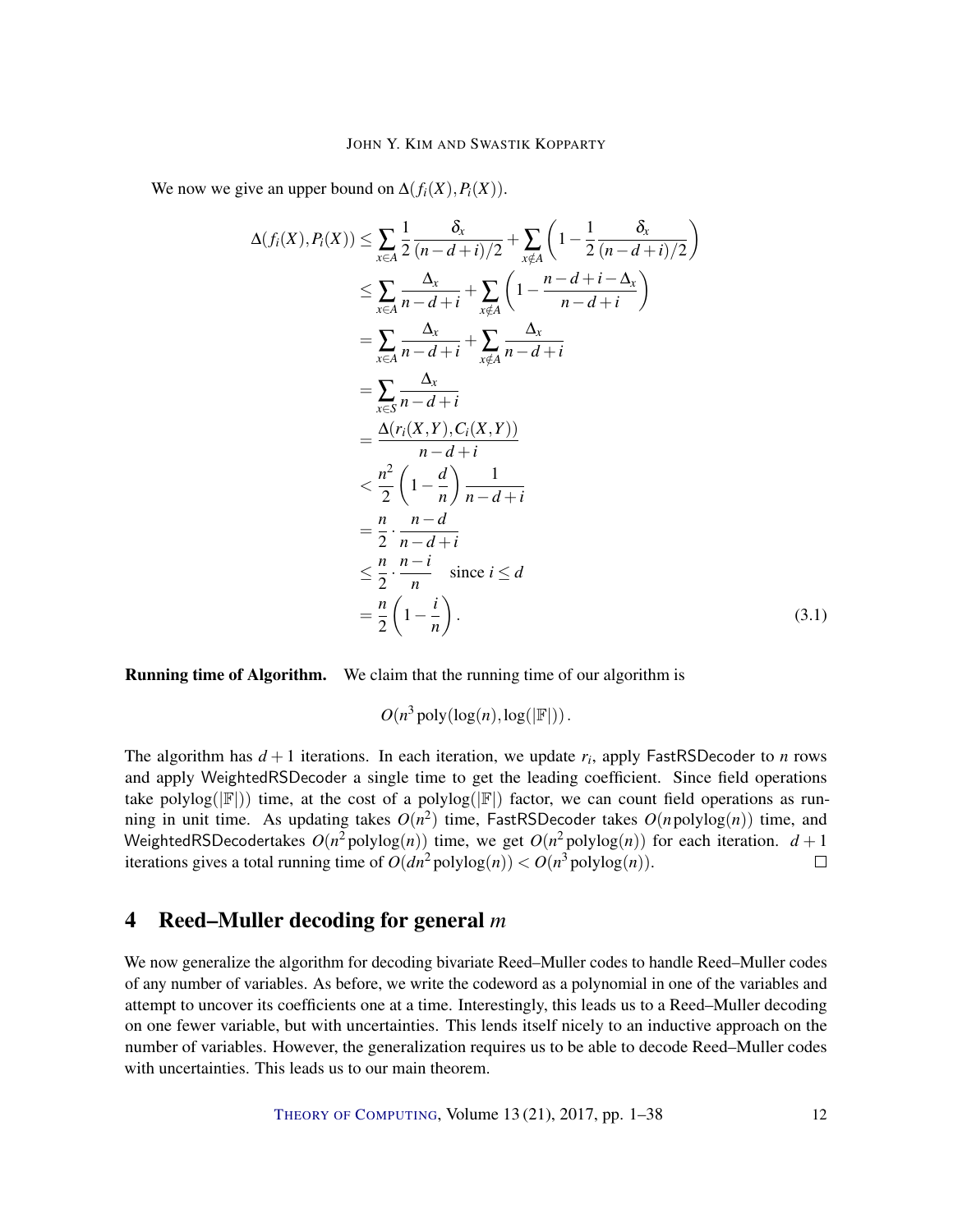**Theorem 4.1.** Let  $\mathbb{F}$  be a finite field and let  $S \subseteq \mathbb{F}$  be a nonempty subset of size  $|S| = n$ .

*There is a*  $O(n^{m+2} \text{polylog}(n, |\mathbb{F}|))$ -time algorithm, which given a weighted received word  $w : S^m \to$  $\mathbb{F} \times [0,1]$ *, finds the unique polynomial (if any)*  $C \in \mathbb{F}[X_1,\ldots,X_m]$  *with*  $\deg(C) \leq d$  *such that* 

$$
\Delta(w, C) < \frac{1}{2} \left( 1 - \frac{d}{n} \right) n^m
$$

.

To decode a pure received word (without uncertainties), we may just set all the initial uncertainties to 0.

Note that in the bivariate case, the algorithm given by the above theorem is slower than the one given by [Theorem](#page-8-1) [3.1.](#page-8-1) This is because the above theorem can also handle uncertainties.

#### *Proof.* The algorithm is given in [Algorithm](#page-13-0) [2.](#page-13-0)

The proof is by induction on the number of variables, and closely mirrors the proof of the bivariate case.

**Base case.** We are given a received word with uncertainties  $w : S \to \mathbb{F} \times [0,1]$  and asked to find the unique polynomial  $C \in \mathbb{F}[X]$  with deg( $C \le d$  within weighted distance  $(n-d)/2$  of *w*. This is just Reed–Solomon decoding with uncertainty, which can be done in time  $O(n^2 \text{polylog}(n))$  via algorithm WeightedRSDecoder.

Inductive step. Assume that the result holds for (*m*−1)-variable Reed–Muller codes. That is, assume we have access to an algorithm WeightedRMDecoder $(w, d)$  which takes as input a received word with uncertainties  $w: S^{m-1} \to \mathbb{F} \times [0,1]$ , and outputs the unique polynomial of degree at most *d* (if any) within weighted distance  $(n^{m-1}/2)(1-d/n)$  from *w*. We want to produce an algorithm for *m* variables.

We are given  $w: S^m \to \mathbb{F} \times [0,1]$ . View *w* as a map from  $S^{m-1} \times S \to \mathbb{F} \times [0,1]$ , and write

$$
w(\boldsymbol{X},Y)=(r(\boldsymbol{X},Y),u(\boldsymbol{X},Y)),
$$

where  $X_1, \ldots, X_{m-1}, Y$  are the *m*-variables, and  $\mathbf{X} = (X_1, \ldots, X_{m-1})$ . Suppose that there exists a polynomial  $C \in \mathbb{F}[\mathbf{X}, Y]$  with deg(*C*)  $\leq d$  such that

$$
\Delta(w,C)<\frac{n^m}{2}\left(1-\frac{d}{n}\right).
$$

View *C* as a polynomial in *Y* with coefficients in  $\mathbb{F}[X]$ ,  $C(X,Y) = \sum_{i=0}^{d} P_i(X)Y^{d-i}$ .

The general strategy of the algorithm is to determine the  $P_i$ 's inductively by performing  $d+1$  iterations from  $i = 0$  to  $i = d$ , and recovering  $P_i(\mathbf{X})$  at the *i*-th iteration. We give an informal overview next, and then give the algorithm itself.

For the *i*-th iteration, consider the word  $w_i : S^m \to \mathbb{F} \times [0,1]$  given by:

$$
w_i(\boldsymbol{X}, Y) = \left( r(\boldsymbol{X}, Y) - \sum_{j=0}^{i-1} P_j(\boldsymbol{X}) Y^{d-j}, u(\boldsymbol{X}, Y) \right).
$$

THEORY OF C[OMPUTING](http://dx.doi.org/10.4086/toc), Volume 13 (21), 2017, pp. 1–38 13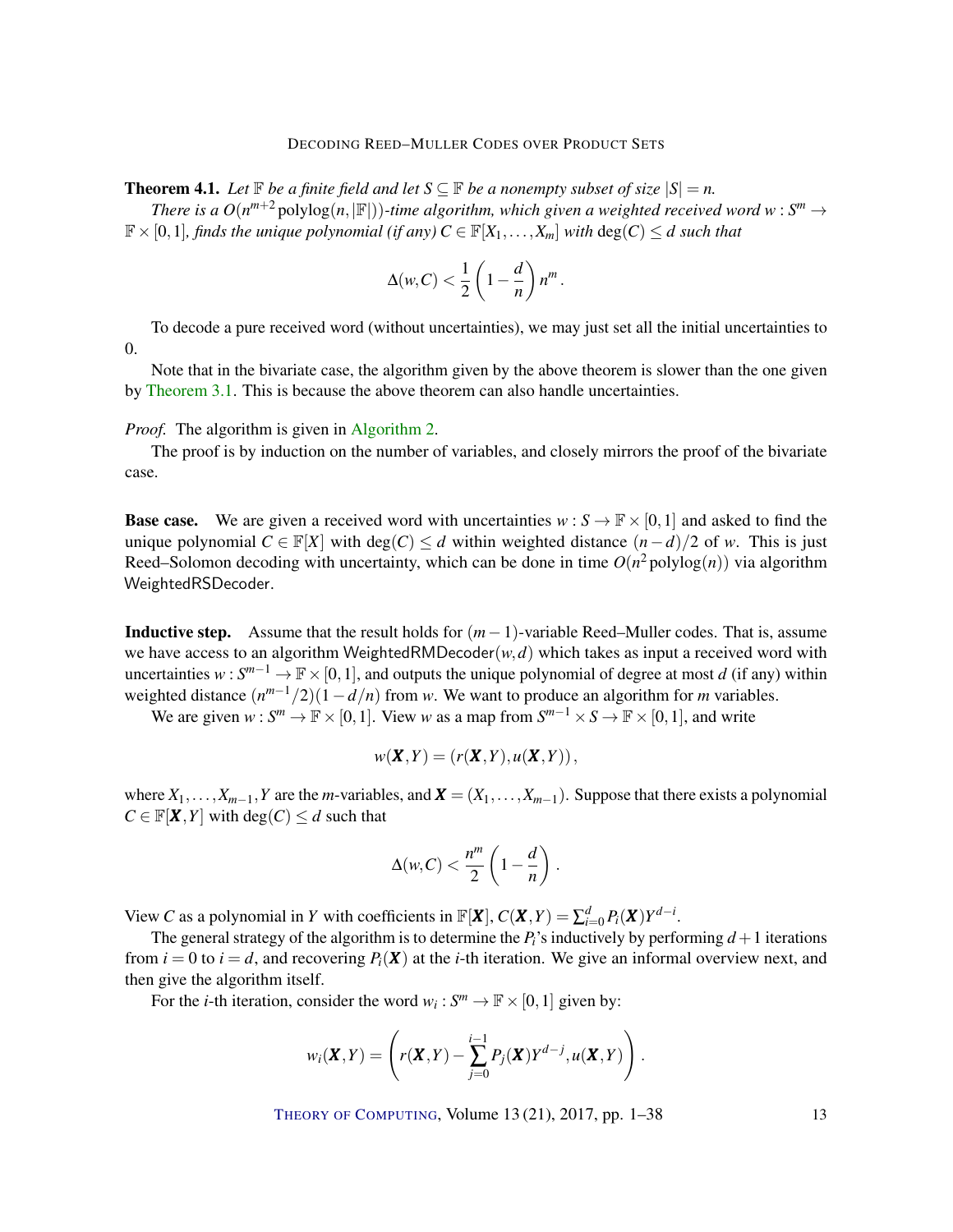Since w is close to  $\sum_{j=0}^{d} P_j(\mathbf{X}) Y^{d-j}$ , w<sub>i</sub> will be close to  $C_i = \sum_{j=i}^{d} P_j(\mathbf{X}) Y^{d-j}$ . Our goal is to find  $P_i(\mathbf{X})$ , the coefficient of  $Y^{d-i}$  when  $C_i$  when viewed as a polynomial in *Y*. For each  $x \in S^{m-1}$ , we decode the Reed–Solomon code with uncertainties given by  $w_i(x, Y)$  and extract the coefficient of  $Y^{d-i}$  along with how uncertain we are about the correctness of this coefficient. This gives us a guess for the value  $P_i(\mathbf{x})$ and our uncertainty for this guess. We construct the function  $f_i: S^{m-1} \to F \times [0,1]$  of guesses for  $P_i$  with their uncertainties. We then apply the algorithm given by induction hypothesis to  $f_i$ , and this gives us  $P_i$ .

Algorithm 2 WeightedRMDecoder: Decoding general Reed–Muller codes with uncertainties

<span id="page-13-0"></span>1: Input:  $w: S^m \to \mathbb{F} \times [0,1].$ 2: Define  $r: S^m \to \mathbb{F}$  and  $u: S^m \to [0,1]$  by:  $w(\mathbf{X}, Y) = (r(\mathbf{X}, Y), u(\mathbf{X}, Y))$ . 3: for  $i = 0, 1, ..., d$  do 4: Define  $w_i : S^m \times S \to \mathbb{F} \times [0,1]$  by  $w_i(\mathbf{X}, Y) = \begin{pmatrix} r(\mathbf{X}, Y) - r(\mathbf{X}, Y) \end{pmatrix}$ *i*−1 ∑ *j*=0  $Q_j(X)Y^{d-j}, u(X, Y)$  $\setminus$ . 5: **for**  $x \in S^{m-1}$  do 6: Define  $w_{i,x}: S \to \mathbb{F} \times [0,1]$  by  $w_{i,x}(Y) = w_i(x,Y)$ . 7: Define  $G_{\mathbf{x}}(Y) \in \mathbb{F}[Y]$  by  $G_{\mathbf{x}}(Y) = \text{WeightedRSDecoder}(w_{i,\mathbf{x}}(Y), d - i)$ . 8: **if**  $G_x \neq \perp$  then 9:  $\sigma_{\mathbf{x}} = \text{Coeff}_{Y^{d-i}}(G_{\mathbf{x}}).$ 10:  $\delta_{\mathbf{r}} = \Delta(w_i, \mathbf{r}, G_{\mathbf{r}}).$ 11: else 12:  $\sigma_x = 0$ . 13:  $\delta_x = n$ . 14: end if 15: end for 16: Define the weighted function  $f_i: S^m \to \mathbb{F} \times [0,1]$  by  $f_i(\mathbf{x}) = \left( \sigma_{\mathbf{x}}, \min \left\{ 1, \frac{\delta_{\mathbf{x}}}{\sqrt{n-1}} \right\} \right)$  $\frac{\delta_{\mathbf{x}}}{(n-d+i)/2}$  .

17: Construct the polynomial  $Q_i(\mathbf{X}) \in \mathbb{F}[X_1,\ldots,X_{m-1}]$  by  $Q_i(\mathbf{X}) = \text{WeightedRMDecoder}(f_i(\mathbf{X}),i)$ . 18: end for

19: Output:  $\sum_{i=0}^{d} Q_i(\mathbf{X}) Y^{d-i}$ .

**Correctness of Algorithm.** Suppose there is a polynomial  $C(X,Y) = \sum_{i=0}^{d} P_i(X)Y^{d-i}$  such that

$$
\Delta(w,C)<\frac{n^m}{2}\left(1-\frac{d}{n}\right).
$$

We will show by induction that the *i*-th iteration of the algorithm produces  $Q_i(\mathbf{X}) = P_i(\mathbf{X})$ . For this proof, the base case and inductive step can be handled by a single proof. We assume the inductive hypothesis that we have  $Q_i(\mathbf{X}) = P_i(\mathbf{X})$  for  $j < i$ . Note that the base case is  $i = 0$  and in this case, we assume nothing.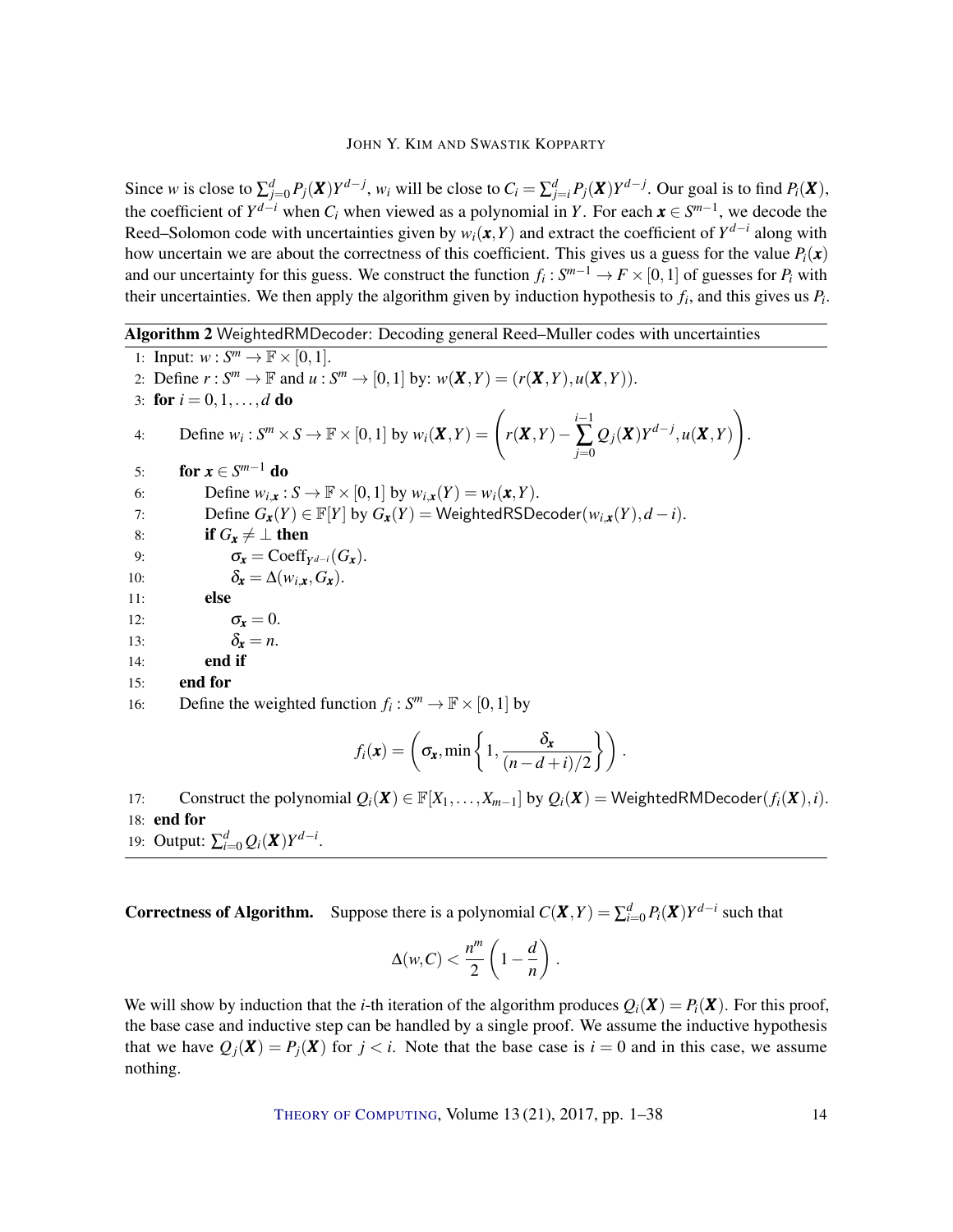It is enough to show

$$
\Delta(f_i(\boldsymbol{X}), P_i(\boldsymbol{X})) < \frac{n^{m-1}}{2}\left(1-\frac{i}{n}\right).
$$

Then  $P_i(\mathbf{X})$  is the unique polynomial within weighted distance  $(n^{m-1}/2)(1-i/n)$  of  $f_i(\mathbf{X})$ . So by the induction hypothesis for  $(m - 1)$ -variate Reed–Muller codes, WeightedRMDecoder $(f_i(\mathbf{X}), m, i)$  will output  $Q_i(\mathbf{X}) = P_i(\mathbf{X})$ .

We first show that  $w_i$  is close to  $C_i(\mathbf{X}, Y) = \sum_{j=i}^d P_j(\mathbf{X}) Y^{d-j}$ . Define  $r_i : S^m \to \mathbb{F}$  and  $u_i : S^m \to [0, 1]$ by:

$$
w_i(\boldsymbol{x},y) = (r_i(\boldsymbol{x},y),u_i(\boldsymbol{x},y))\,.
$$

Observe the following.

$$
r_i(\mathbf{X}, Y) - C_i(\mathbf{X}, Y) = \left(r_i(\mathbf{X}, Y) + \sum_{j=0}^{i-1} P_j(\mathbf{X}) Y^{d-j}\right) - \left(C_i(\mathbf{X}, Y) + \sum_{j=0}^{i-1} P_j(\mathbf{X}) Y^{d-j}\right)
$$
  
= 
$$
\left(r_i(\mathbf{X}, Y) + \sum_{j=0}^{i-1} Q_j(\mathbf{X}) Y^{d-j}\right) - C(\mathbf{X}, Y)
$$
  
= 
$$
r(\mathbf{X}, Y) - C(\mathbf{X}, Y).
$$

Also observe that  $u_i(\mathbf{x}, y) = u(\mathbf{x}, y)$ . Hence,

$$
\Delta(w_i, C_i) = \Delta(w, C) < \frac{n^m}{2} \left( 1 - \frac{d}{n} \right).
$$

For each  $\mathbf{x} \in S^{m-1}$ , define  $C_{i,\mathbf{x}}(Y) = C_i(\mathbf{x}, Y)$ . Define  $\Delta_{\mathbf{x}} = \Delta(w_{i,\mathbf{x}}(Y), C_{i,\mathbf{x}}(Y))$ . Let

$$
A = \{ \mathbf{x} \in S^{m-1} \mid G_{\mathbf{x}}(Y) = C_{i,\mathbf{x}}(Y) \}
$$

be the set of choices of *x* such that  $G_x(Y) = \text{FastRSDecoder}(w_{i,x}(Y), d - i)$  produces  $C_{i,x}(Y)$ .

Then, for  $x \in A$ , we have

$$
\delta_{\mathbf{x}} = \Delta(w_{i,\mathbf{x}}(Y), G_{\mathbf{x}}(Y)) = \Delta(w_{i,\mathbf{x}}(Y), C_{i,\mathbf{x}}(Y)) = \Delta_{\mathbf{x}}.
$$

And for  $\mathbf{x} \notin A$ , we have  $G_{\mathbf{x}} \neq C_{i,\mathbf{x}}$  and both are low-degree polynomials, so  $\Delta(G_{\mathbf{x}}, G_{i,\mathbf{x}}) \geq n - d + i$ . By the triangle inequality, we have:

$$
\delta_{\mathbf{x}} = \Delta(w_{i,\mathbf{x}}(Y), G_{\mathbf{x}}(Y)) \ge n - d + i - \Delta(w_{i,\mathbf{x}}(Y), C_{i,\mathbf{x}}(Y)) = n - d + i - \Delta_{\mathbf{x}}.
$$

Note that this inequality holds even when  $G_x = \perp$ , because the algorithm explicitly sets  $\delta_x = n$ .

THEORY OF C[OMPUTING](http://dx.doi.org/10.4086/toc), Volume 13 (21), 2017, pp. 1–38 15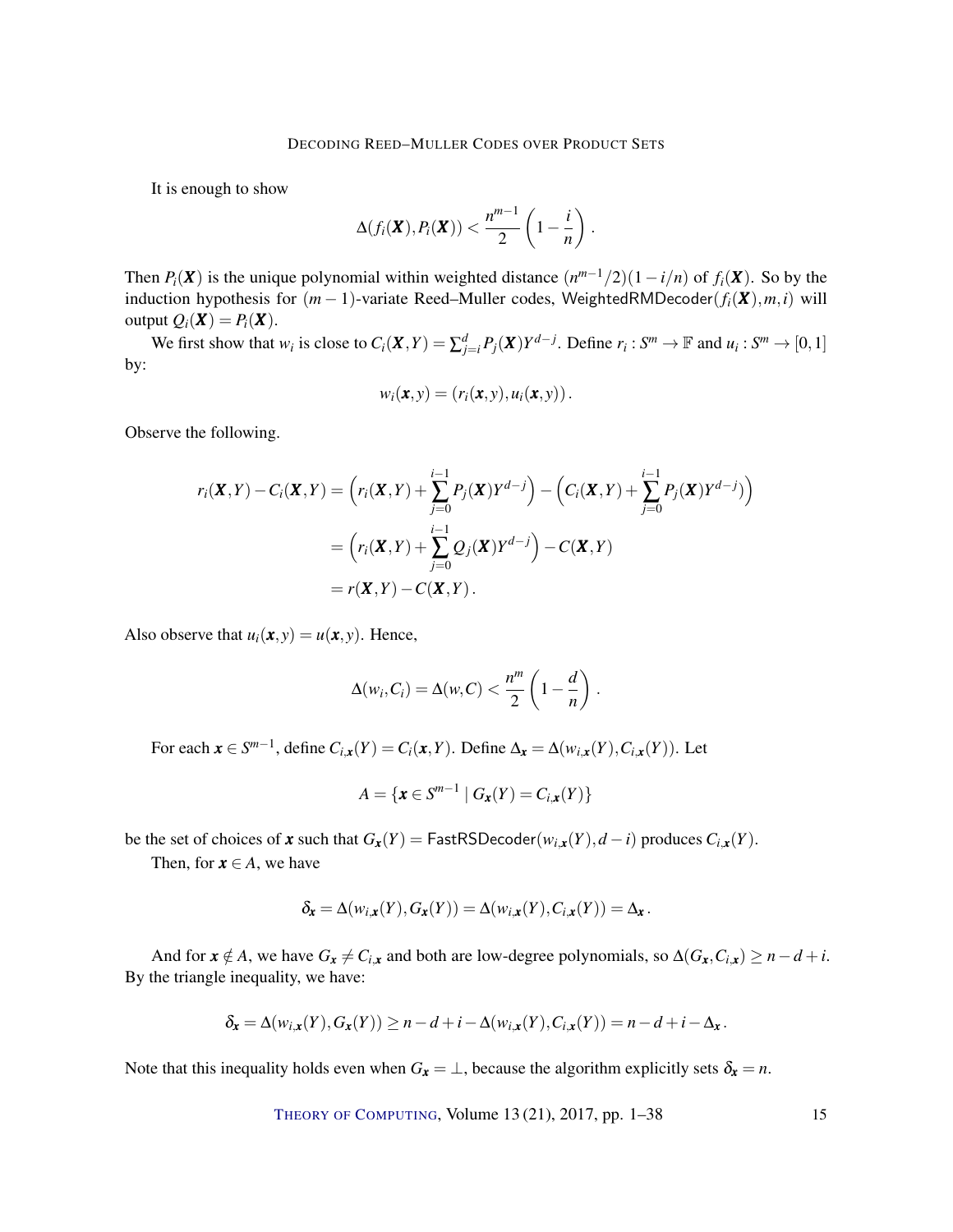We now give an upper bound on  $\Delta(f_i(\mathbf{X}), P_i(\mathbf{X})).$ 

$$
\Delta(f_i(\boldsymbol{X}), P_i(\boldsymbol{X})) \leq \sum_{\boldsymbol{x} \in A} \frac{1}{2} \frac{\delta_{\boldsymbol{x}}}{(n-d+i)/2} + \sum_{\boldsymbol{x} \notin A} \left(1 - \frac{1}{2} \frac{\delta_{\boldsymbol{x}}}{(n-d+i)/2}\right)
$$
(4.1)

$$
\leq \sum_{\mathbf{x} \in A} \frac{\Delta_{\mathbf{x}}}{n - d + i} + \sum_{\mathbf{x} \notin A} \left( 1 - \frac{n - d + i - \Delta_{\mathbf{x}}}{n - d + i} \right) \tag{4.2}
$$

$$
=\sum_{\mathbf{x}\in A} \frac{\Delta_{\mathbf{x}}}{n-d+i} + \sum_{\mathbf{x}\notin A} \frac{\Delta_{\mathbf{x}}}{n-d+i}
$$
(4.3)

$$
=\sum_{\mathbf{x}\in S^{m-1}}\frac{\Delta_{\mathbf{x}}}{n-d+i}\tag{4.4}
$$

<span id="page-15-0"></span>
$$
=\frac{\Delta(w_i(\boldsymbol{X}, Y), C_i(\boldsymbol{X}, Y))}{n-d+i}
$$
\n(4.5)

$$
\langle \frac{n^m}{2} \left( 1 - \frac{d}{n} \right) \frac{1}{n - d + i} \tag{4.6}
$$

$$
=\frac{n^{m-1}}{2}\cdot\frac{n-d}{n-d+i}\tag{4.7}
$$

$$
\leq \frac{n^{m-1}}{2} \cdot \frac{n-i}{n} \tag{4.8}
$$

$$
=\frac{n^{m-1}}{2}\left(1-\frac{i}{n}\right). \tag{4.9}
$$

This implies that  $P_i = Q_i$ , as desired.

Running time of Algorithm. We now show that the running time of our *m*-variate Reed–Muller decoder is  $O(n^{m+2} \text{polylog}(n) \text{polylog}(|\mathbb{F}|))$ . We again proceed by induction on *m*. In the base case of  $m = 1$ , we simply run the Reed–Solomon decoder with uncertainties, which runs in  $O(n^2 \text{polylog}(n))$ time (which is even a factor *n* better than what we need to show). Now suppose the (*m* − 1)-variate Reed–Muller decoder runs in time  $O(n^{m+1} \text{polylog}(n))$ . We need to show that the *m*-variate Reed–Muller decoder runs in time  $O(n^{m+2} \text{polylog}(n))$ .

The algorithm makes *d* +1 iterations. In each iteration, we first (1) perform *n <sup>m</sup>*−<sup>1</sup> Reed–Solomon decodings with uncertainties and extract the leading coefficient along with its uncertainty for each one, and then (2) do an (*m* − 1)-variate Reed–Muller decoding with uncertainties. Each Reed–Solomon decoding takes  $O(n^2 \text{polylog}(n))$  time, while computing an uncertainty of a leading coefficient takes  $O(n \text{polylog}(n))$ . So in this step, we have cumulative running time

$$
O(n^{m-1} \cdot n^2 \cdot \text{polylog}(n)) = O(n^{m+1} \text{polylog}(n)).
$$

The  $(m-1)$ -variate Reed–Muller decoding with uncertainties takes  $O(n^{m+1} \text{polylog}(n))$  time by our induction hypothesis.

This makes the total running time for all iterations  $O(dn^{m+1} \text{polylog}(n)) \leq O(n^{m+2} \text{polylog}(n))$ , as desired.  $\Box$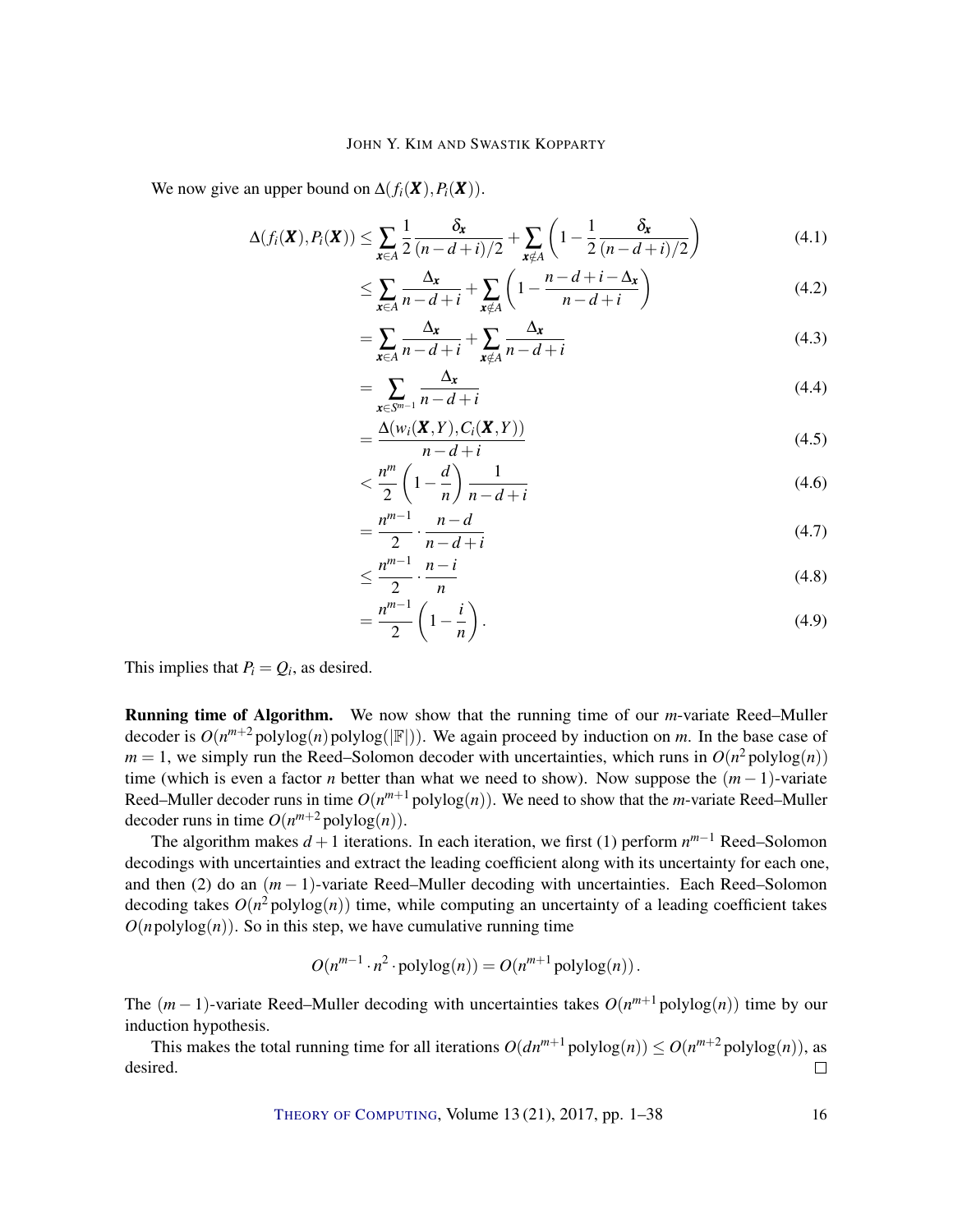# <span id="page-16-0"></span>5 Near-linear-time decoding in the bivariate case

In this section, we present our near-linear-time, randomized decoding algorithm for bivariate Reed–Muller codes.

<span id="page-16-1"></span>**Theorem 5.1.** *Let*  $\alpha \in (0,1)$  *be a constant. Let*  $\mathbb{F}$  *be a finite field and let*  $S \subseteq \mathbb{F}$  *be a nonempty subset of size*  $|S| = n$ *. Let*  $d = \alpha n$ *.* 

*There is a*  $O(n^2 \text{polylog}(n, |\mathbb{F}|))$ -time randomized algorithm which, given a received word  $r : S^2 \to \mathbb{F}$ , *finds the unique polynomial (if any)*  $C \in \mathbb{F}[X, Y]$  *with*  $\deg(C) \leq d$  *such that* 

$$
\Delta(r,C) < \frac{1}{2}\left(1-\alpha - \frac{10}{\sqrt{n}}\right)n^2.
$$

## 5.1 Outline of improved algorithm

Recall that the decoding algorithm we presented in the previous sections make  $d+1$  iterations, revealing a single coefficient of the nearest codeword during one iteration. In a given iteration, the bivariate algorithm decodes each row of  $r_i(X, Y)$  to the nearest polynomial of degree  $d - i$ , extracting the coefficient of  $Y^{d-i}$ and its uncertainty. Then the algorithm Reed–Solomon decodes (with uncertainties) to get the leading coefficient of  $C(X, Y)$ , when viewed as a polynomial in *Y*.

The running time of this algorithm is  $O(n^3 \text{polylog}(n))$ . Each iteration has *n* Reed–Solomon decodings and a single Reed–Solomon decoding with uncertainties. As Reed–Solomon decoding takes  $O(n \text{polylog}(n))$  time and Reed–Solomon decoding with uncertainties takes  $O(n^2 \text{polylog}(n))$  time, we get a running time of  $O(n^3 \text{polylog}(n))$  with  $d+1$  iterations. To achieve near-linear time, we need to shave off a factor of *n* on both the number of Reed–Solomon decodings and the running time of Reed–Solomon decoding with uncertainties.

To save on the number of Reed–Solomon decodings, we will instead list decode beyond half the minimum distance (using the near-linear time Reed–Solomon list-decoder FastRSListDecoder), and show that the list we get is both small and essentially contains all of the decoded polynomials we require for  $\Omega(n)$  iterations of *i* (thus we can reduce the number of decodings by a factor  $\Omega(n)$ ). So we will do  $O(n)$  Reed–Solomon list-decodings total instead of  $O(n^2)$  Reed–Solomon unique decodings to half the minimum distance.

To save on the running time of Reed–Solomon decoding with uncertainties, we will use the faster probabilistic variant FastWeightedRSDecoder of Forney's generalized minimum distance decoding algorithm, which runs in near-linear time, but reduces the decoding radius from  $1/2$  the minimum distance to  $1/2 - o(1)$  of the minimum distance.

## 5.2 Ingredients of the algorithm

Reducing the number of decodings. To reduce the number of decodings, we will list decode past half the minimum distance. Let  $r_{i,x}: S \to \mathbb{F}$  be a received word for a Reed–Solomon code  $\mathcal{C}_i$  of degree at most  $d_i = d - i$ . Let *t* be the radius to which we list decode, and let  $L_{i,x} = \{C \in \mathcal{C}_i \mid \Delta(C, r_{i,x}) < t\}$  be the list of codewords within distance  $t$  of  $r_{i,x}$ . The radius to which we can decode while maintaining a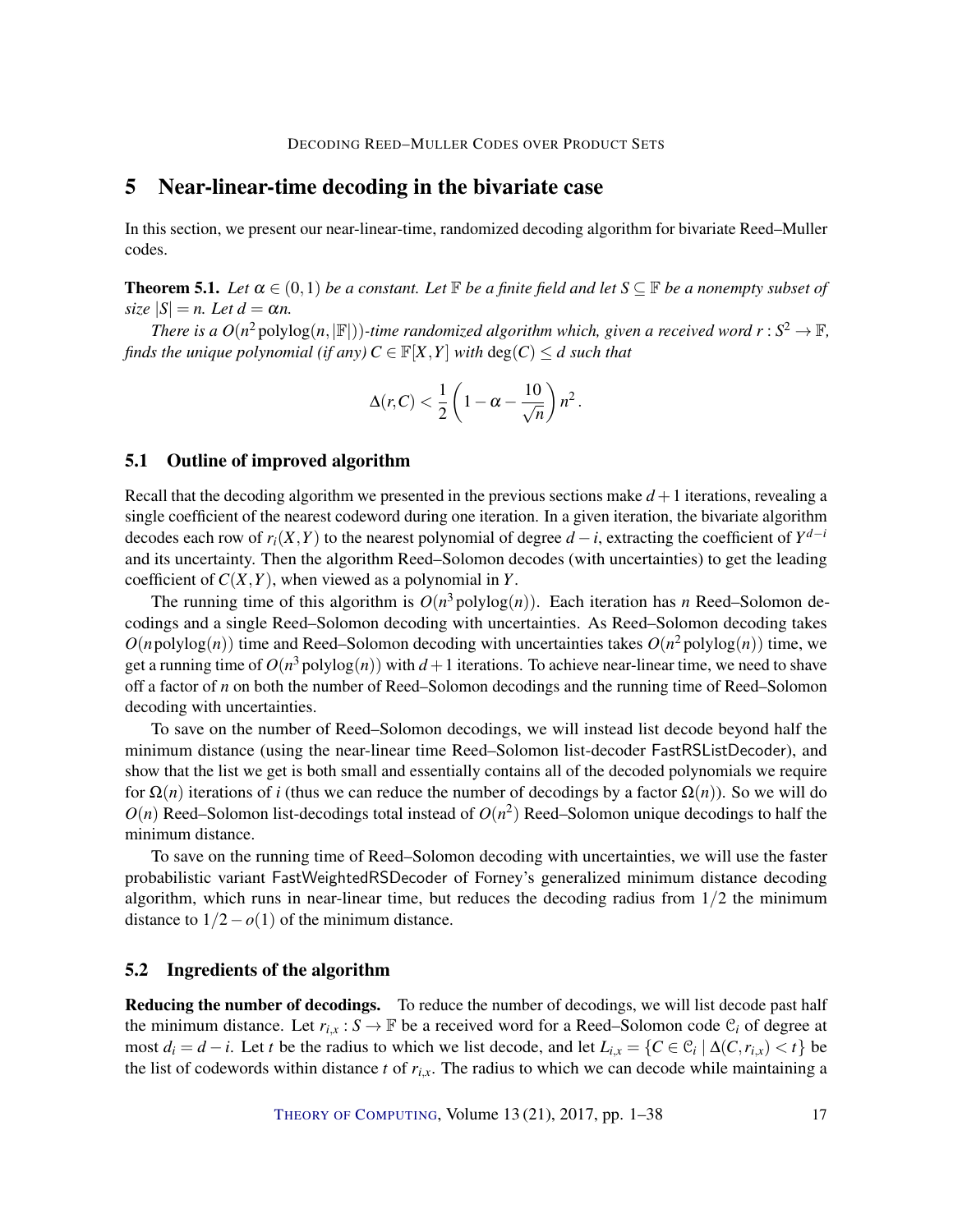<span id="page-17-0"></span>polynomial-size list is given by the Johnson bound:

$$
n\big(1-\sqrt{1-\delta_i}\big)\,,
$$

where

$$
\delta_i=1-\frac{d-i}{n}>1-\frac{d}{n}=1-\alpha
$$

is the relative distance of the code. By Taylor approximating the square root, we see that the Johnson bound exceeds half the minimum distance by  $Ω(n)$ :

$$
n(1 - \sqrt{1 - \delta_i}) > n(1 - (1 - (\delta_i/2 + \delta_i^2/8 + 3\delta_i^3/16)))
$$
  
=  $n(\delta_i/2 + (1 - \alpha)^2/8 + 3(1 - \alpha)^3/16)$   
=  $(n - d + i)/2 + ((1 - \alpha)^2/8)n + \epsilon n$ ,

where  $\varepsilon = 3(1 - \alpha)^3/16$  is a positive constant. By the quantitative version of the Johnson bound (such as the one by Cassuto and Bruck  $[3]$ , we see that if we set the list decoding radius

$$
t = (n - d + i)/2 + ((1 - \alpha)^2/8)n,
$$

then the size of the list  $|L_{i,x}| < 1/\varepsilon$  is constant. So the list decoding radius exceeds half the minimum distance by Ω(*n*), and the list size is constant. The algorithm FastRSListDecoder (due to Alekhnovich [\[1\]](#page-35-8)) can find this list  $L_{i,x}$  in time  $(1/\alpha)^{O(1)}n\log^2 n\log\log(n) = O(np\log\log(n))$ . More precisely, we will let FastRSListDecoder(*r*,*d*,Λ) denote this algorithm, that outputs a list of all polynomials *P* of degree at most *d* within distance Λ of the received word *r*.

Faster Reed–Solomon decoding with uncertainties. We will use a faster randomized algorithm for decoding Reed–Solomon codes with uncertainties. We will refer to this algorithm as FastWeightedRSDecoder( $f, d$ ), where  $f : S \to \mathbb{F} \times [0, 1]$  is a received word with uncertainties, and *d* is the degree of the code. More precisely, FastWeightedRSDecoder( $f$ , $d$ , $\gamma$ ) will run in time *n* poly(log(*n*),log 1/γ) and output the codeword within distance  $(n - d - 10\sqrt{n})/2$  (if any) with probability at least  $1-\gamma$ . In our Reed–Muller decoding algorithms, we will invoke FastWeightedRSDecoder with  $\gamma$  set to  $n^{-c}$  for some large *c*. This will allow us to say, by a union bound, that the probability that any of the invocations return a wrong answer is at most  $o(1)$ . We may thus assume (for the sake of analysis of the correctness of the algorithms) that FastWeightedRSDecoder always correctly decodes Reed–Solomon codes (with uncertainties) up to radius  $(n - d - 10\sqrt{n})/2$ .

*Proof of [Theorem](#page-16-1) [5.1.](#page-16-1)* The algorithm is given in [Algorithm](#page-18-0) [3.](#page-18-0) We claim that it has the required properties. We first analyze correctness, and then we analyze the running time.

**Correctness of Algorithm.** Let  $r : S \times S \to \mathbb{F}$  be a received word, and let  $C(X, Y)$  be a polynomial of degree at most *d* such that

$$
\Delta(r,C) < \frac{1}{2}\left(1-\alpha - \frac{10}{\sqrt{n}}\right)n^2.
$$

THEORY OF C[OMPUTING](http://dx.doi.org/10.4086/toc), Volume 13 (21), 2017, pp. 1–38 18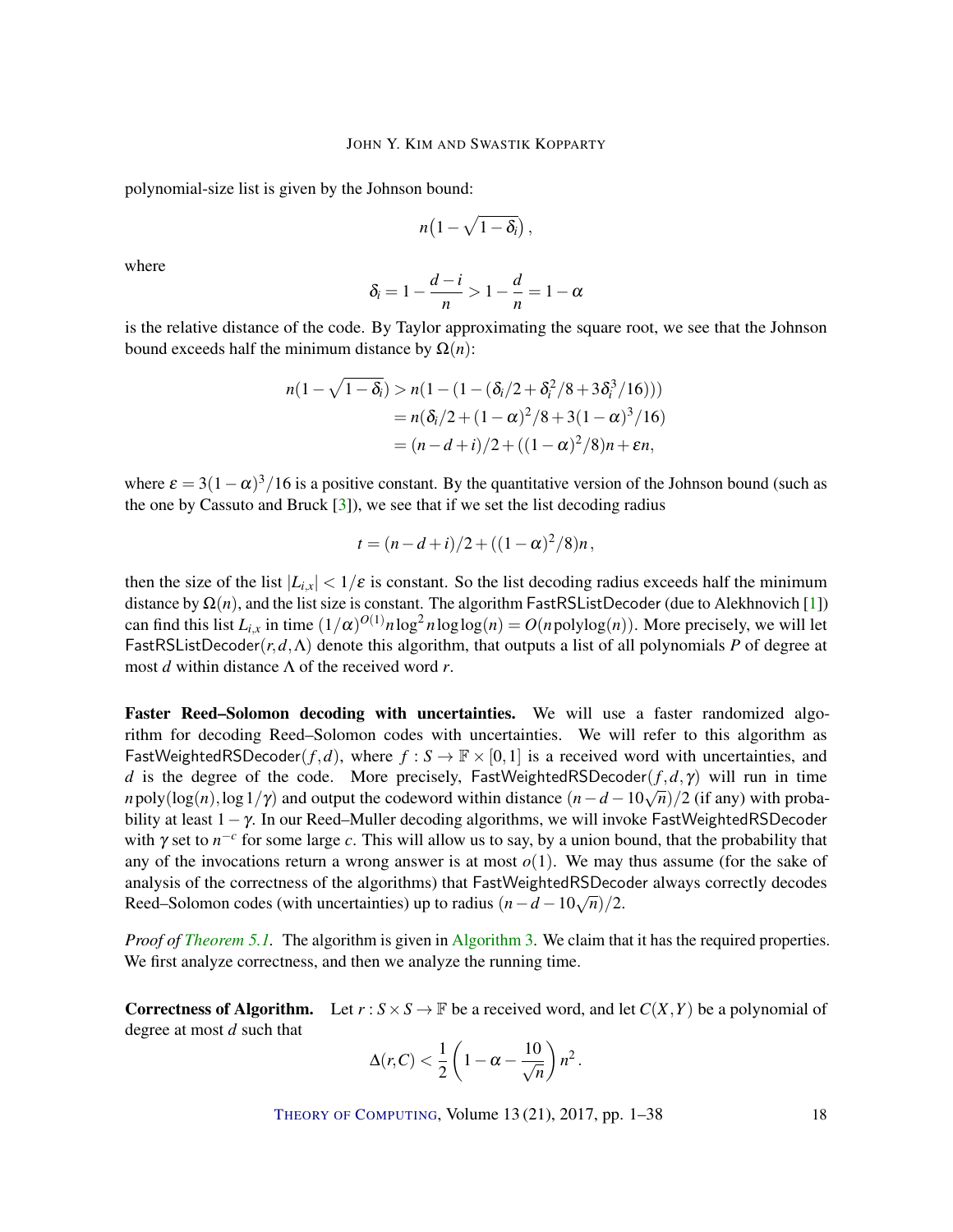Algorithm 3 Fast decoding of bivariate Reed–Muller codes

<span id="page-18-0"></span>1: Input:  $r : S^2 \to \mathbb{F}$ . 2: Let  $c = ((1 - \alpha)^2/8)$ . 3: Let  $e = |2cn|$ . 4: for  $i = 0, 1, ..., d$  do 5: Define  $r_i$ :  $S \times S \rightarrow \mathbb{F}$  by  $r_i(X,Y) = r(X,Y)$ *i*−1  $\sum_{\ell=0}$  $Q_{\ell}(X)Y^{d-\ell}$ . 6: **for**  $x \in S$  do 7: Define  $r_{i,x}: S \to \mathbb{F}$  by  $r_{i,x}(Y) = r_i(x, Y)$ . 8: **if**  $(e+1) | i$  then 9: Let  $j = \frac{i}{e^+}$  $\frac{l}{e+1}$ . 10: Let  $t_j = \frac{n-d+i}{2} + cn$ . 11: Define  $L_{i,x} = \text{FastRSListDecoder}(r_{i,x}, d-i,t_j).$ 12: else 13: Define  $L_{i,x} = \{R(Y) - Q_{i-1}(x)Y^{d-i+1} | R(Y) \in L_{i-1,x}, \text{Coeff}_{Y^{d-i+1}}(R) = Q_{i-1}(x)\}.$ 14: end if 15: Define  $G_x(Y)$  to be the unique element (if any) of the list  $L_{i,x}$  with degree at most  $d - i$  and:  $\Delta(G_x, r_{i,x}) < \frac{n-d+i}{2}$ 2

16: **if**  $G_x \neq \perp$ : **then** 17:  $\sigma_x = \text{Coeff}_{Y^{d-i}}(G_x).$ 18:  $\delta_x = \Delta(G_x, r_{i,x}).$ 19: else 20:  $\sigma_x = 0$ 

21:  $\delta_x = n$ 

22: end if

23: end for

24: Define the weighted function  $f_i : S \to \mathbb{F} \times [0,1]$  by

$$
f_i(x) = \left(\sigma_x, \min\{1, \frac{\delta_x}{(n-d+i)/2}\}\right).
$$

25: Define  $Q_i : S \to \mathbb{F}$  by

 $Q_i(X) = {\sf FastWeightedRSDecoder}(f_i(X), i, n^{-5})$  .

26: end for

27: Output:  $\sum_{i=0}^{d} Q_i(\mathbf{X}) Y^{d-i}$ .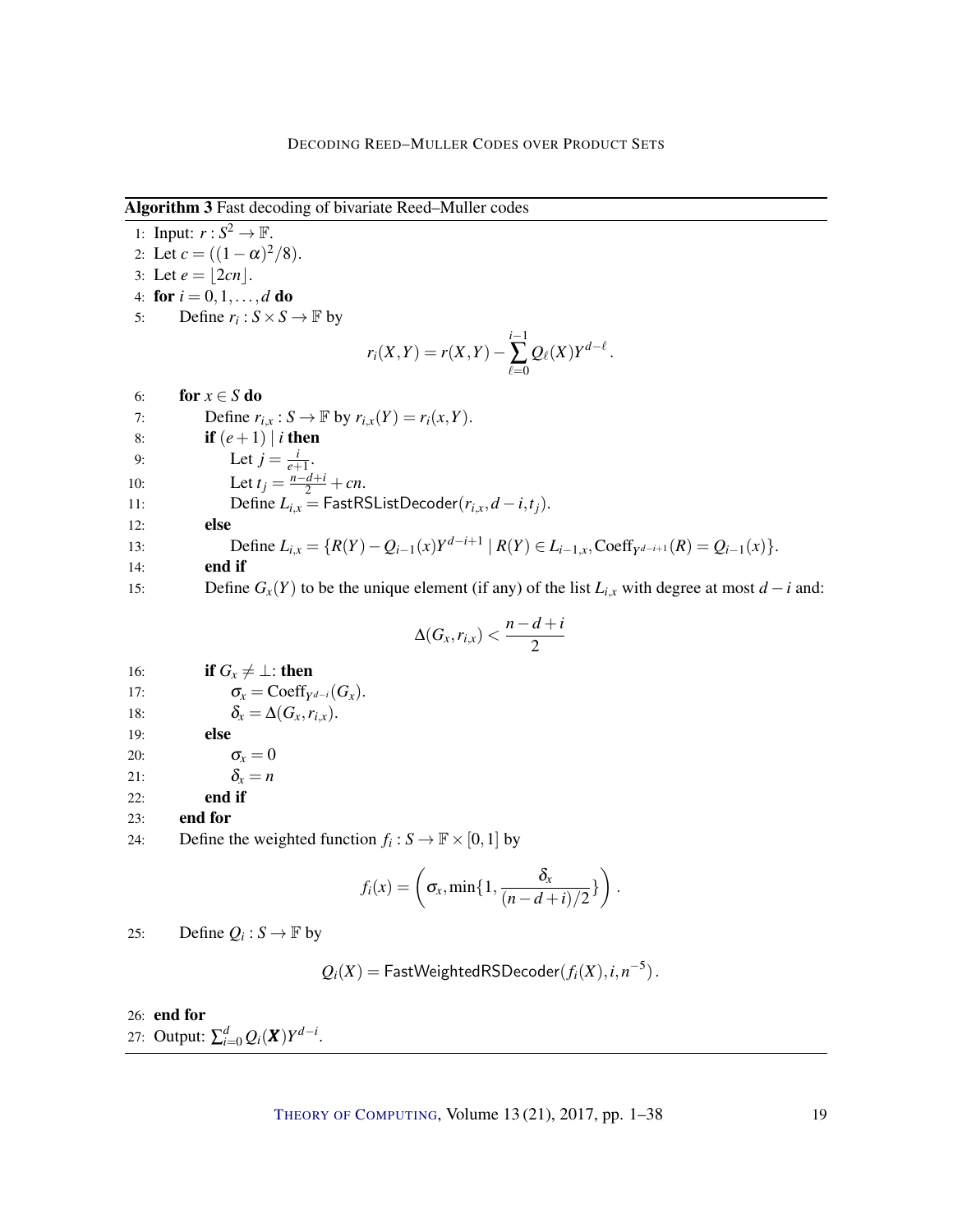Let  $C(X,Y) = \sum_{i=0}^{d} P_i(X)Y^{d-i}$ . We will show that the  $Q_i$  produced by the algorithm satisfy  $Q_i(X) = P_i(X)$ for  $i = 0, \ldots, d$  (with high probability over the randomness of FastWeightedRSDecoder).

As commented earlier, we will assume that every invocation of FastWeightedRSDecoder is successful: this is allowed since we have tuned the parameter  $\gamma$  to be a suitably small polynomial function of *n*.

By induction on *i*, we will show that all the following statements hold for each  $i \leq d$ .

- [1](#page-9-0).  $r_{i,x}$  in [Algorithm](#page-18-0) 1 and Algorithm [3](#page-18-0) are the same for all  $x \in S$ ,
- 2. For  $j = \frac{i}{e^{\frac{i}{2}}}$  $\frac{i}{e+1}$ , *L*<sub>*i*,*x*</sub> contains all polynomials *R*<sup>'</sup>(*Y*) of degree at most *d* − *i* such that

$$
\Delta(R', r_{i,x}) \leq t_j.
$$

3.  $Q_i(X) = P_i(X)$ .

The analysis will follow the analysis of [Algorithm](#page-9-0) [1](#page-9-0) very closely.

For  $i = 0$ , Item 1 is trivial (since in both [Algorithm](#page-18-0) [1](#page-9-0) and Algorithm [3,](#page-18-0)  $r_{0,x}(y) = r(x, y)$ ). For other *i*, Item 1 follows immediately from the definition of  $r_{i,x}$  and from Item 3 of the induction hypothesis for *i*−1.

For every *i* with  $(e+1) | i$  (and in particular for  $i = 0$ ), Item 2 follows from Step [11.](#page-18-0) For other *i*,  $L_{i,x}$ is obtained from  $L_{i-1,x}$  in Step [13](#page-18-0) of the algorithm. Suppose  $R'(Y)$  is a polynomial of degree at most  $d-i$ such that  $\Delta(R', r_{i,x}) \le t_j$ . Consider the polynomial  $R(Y) = R'(Y) - Q_{i-1}(x)Y^{d-i+1}$  which is of degree at most  $d - i + 1$ . We will show that  $R(Y) \in L_{i-1,x}$ , and then Step [13](#page-18-0) of the algorithm will put  $R'(Y)$  into *Li*,*x*. By construction,

$$
\Delta(R, r_{i-1,x}) = \Delta(R'(Y) - Q_{i-1}(x)Y^{d-i+1}, r_{i-1,x})
$$
  
=  $\Delta(R'(Y), r_{i-1,x} + Q_{i-1}(x)Y^{d-i+1})$   
=  $\Delta(R', r_{i,x})$   
 $\leq t_j.$ 

This, along with the induction hypothesis for  $i-1$ , implies that  $R(Y) \in L_{i-1,x}$ , as desired.

Now we discuss Item 3. Let  $j = |i/(e+1)|$ . If Item 2 holds for some *i*, then using the fact that

$$
t_j = \frac{n-d+j\cdot(e+1)}{2} + cn = \frac{n-d+j\cdot(e+1)+2cn}{2} > \frac{n-d+j\cdot(e+1)+e}{2} \ge \frac{n-d+i}{2},
$$

we conclude that  $G_x(Y)$  is the unique polynomial in  $\mathbb{F}[Y]$  (if any) of degree at most  $d - i$  with

$$
\Delta(G_x,r_{x,i})<\frac{n-d+i}{2}.
$$

Thus the  $G_x$  produced in Step [15](#page-18-0) of [Algorithm](#page-9-0) [3](#page-18-0) is the same as the corresponding  $G_x$  in Algorithm [1.](#page-9-0) This implies that the function  $f_i$  in [Algorithm](#page-18-0) [1](#page-9-0) and Algorithm [3](#page-18-0) are the same.

We will now show that

<span id="page-19-0"></span>
$$
\Delta(f_i, P_i) < \frac{n - i - 10\sqrt{n}}{2} \tag{5.1}
$$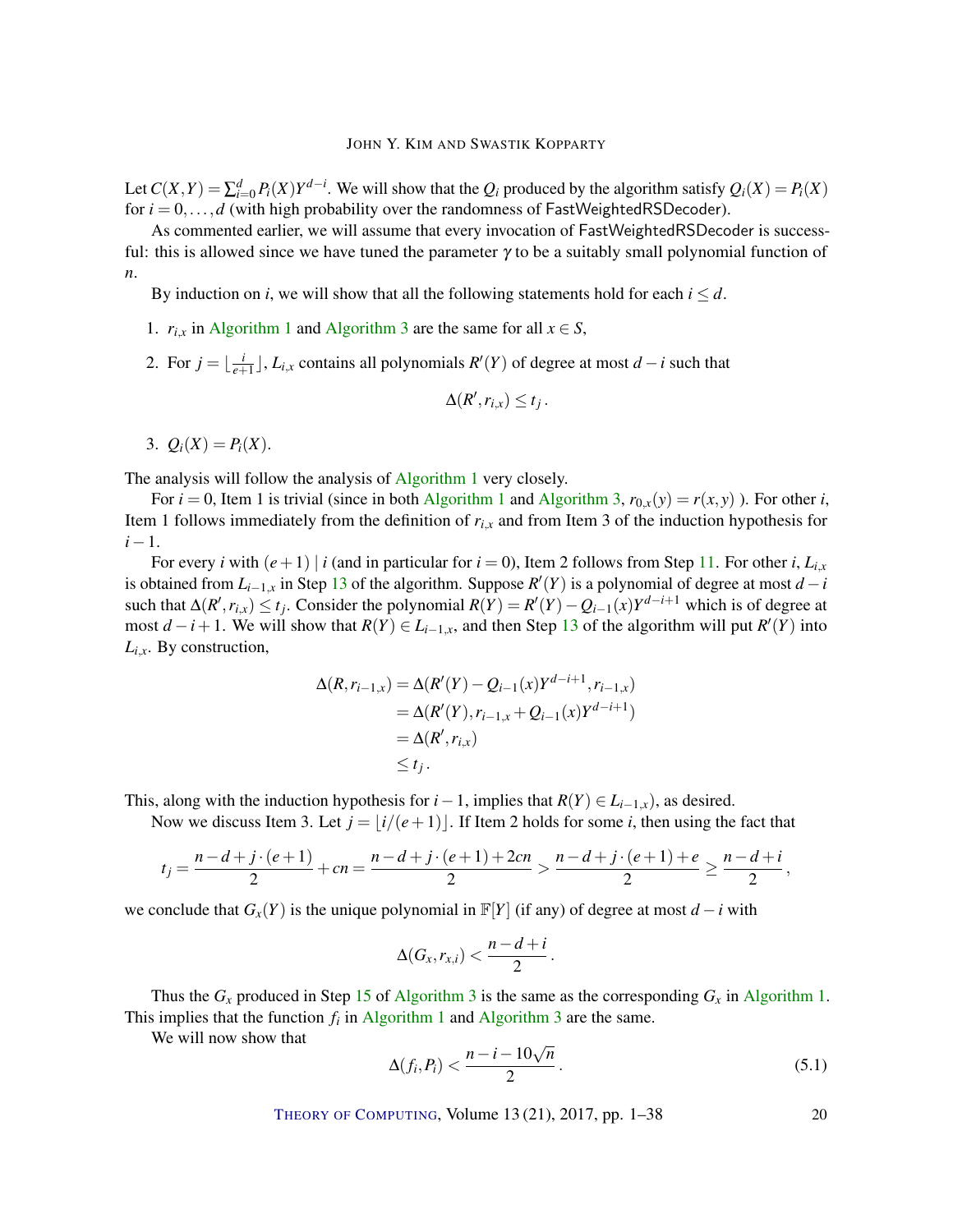By induction, we may assume that we have already shown that  $P_\ell = Q_\ell$  for each  $\ell \in \{0,1,\ldots,i-1\}$ . Letting:

$$
C_i(X,Y) = \sum_{j=i}^d P_j(X)Y^{d-j},
$$

we get that  $\Delta(r_i, C_i) = \Delta(r, C)$ . Following the same calculation as in [\(3.1\)](#page-11-1), we have the following.

$$
\Delta(f_i, P_i) < \frac{\Delta(r_i, C_i)}{n - d + i}
$$
\n
$$
= \frac{\Delta(r, C)}{n - d + i}
$$
\n
$$
\leq \frac{\frac{1}{2}(1 - \alpha - \frac{10}{\sqrt{n}})n^2}{n(1 - \alpha) + i}
$$
\n
$$
\leq \frac{1}{2}\frac{1 - \alpha - \frac{10}{\sqrt{n}}}{1 - \alpha + \frac{i}{n}} \cdot n
$$
\n
$$
\leq \frac{1}{2}\left(1 - \frac{i}{n} - \frac{10}{\sqrt{n}}\right) \cdot n
$$
\n
$$
= \frac{1}{2}(n - i - 10\sqrt{n}),
$$

as required. $<sup>1</sup>$ </sup>

Now, Inequality [\(5.1\)](#page-19-0) implies that the invocation of FastWeightedRSDecoder in Step [25](#page-18-0) will return  $P_i$ , and thus  $Q_i = P_i$ . This completes the proof of the inductive step.

Now that we have shown that for all *i* we have  $Q_i = P_i$ , we can conclude that the output of the algorithm is indeed  $C(X, Y)$ , as desired.

Analysis of running time of bivariate Reed–Muller decoder. [Algorithm](#page-18-0) [3](#page-18-0) invokes the algorithm FastRSListDecoder

$$
\frac{d}{e+1}n \le \frac{\alpha}{2c}n \le \frac{4\alpha}{(1-\alpha)^2}n
$$

times, and invokes FastWeightedRSDecoder  $d = \alpha n$  times. As both of these algorithms run in  $O(n \cdot \text{polylog}(n))$  time, the total running time of [Algorithm](#page-18-0) [3](#page-18-0) is  $O(n^2 \text{polylog}(n, |\mathbb{F}|))$  (after accounting for the remaining operations), as desired.  $\Box$ 

$$
\frac{u}{u+\gamma}\leq 1-\gamma,
$$

which holds for nonnegative reals *u*,  $\gamma$  with  $u + \gamma \leq 1$ . For our application, we set

$$
u = 1 - \alpha - \frac{10}{\sqrt{n}}
$$
 and  $\gamma = \frac{i}{n} + \frac{10}{\sqrt{n}}$ 

.

<sup>&</sup>lt;sup>1</sup>In the penultimate step, we used the inequality: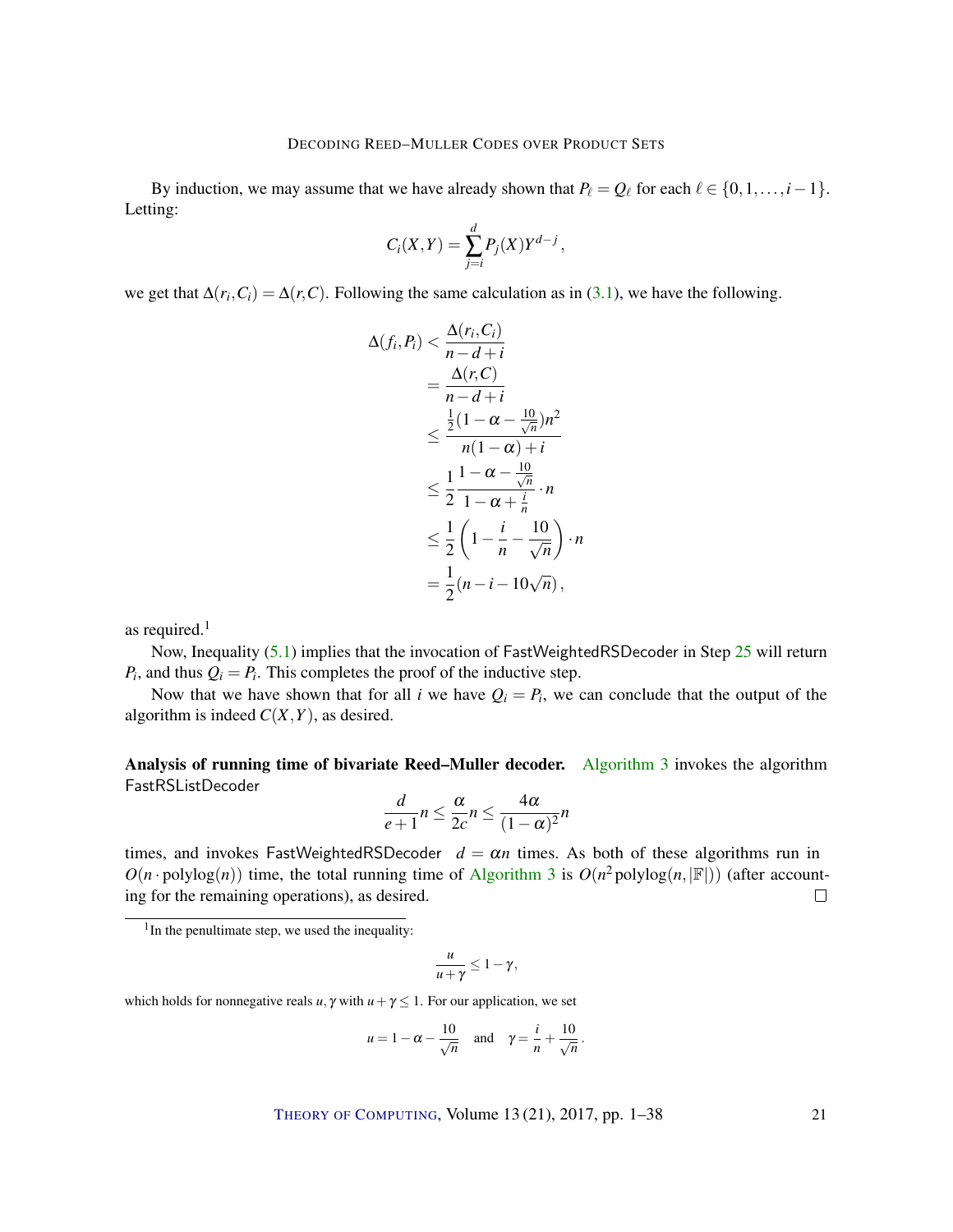# <span id="page-21-0"></span>6 Near-linear-time decoding in the general case

In this section, we give a more involved variation of the previous algorithm to get a near-linear time, randomized algorithm for decoding Reed–Muller codes up to half the minimum distance over any number of variables. It is worth noting that we do not know how to decode Reed–Muller codes *with uncertainties* up to half the minimum distance in near-linear time. Nevertheless, our algorithm for decoding Reed–Muller codes in near-linear time is based on a subroutine which decodes Reed–Muller codes with uncertainties from  $(1/2 - \varepsilon)$  of the minimum distance in near-linear time.

Below we state the main theorem of this section.

<span id="page-21-2"></span>**Theorem 6.1.** *Let*  $\alpha \in (0,1)$  *be a constant. Let*  $\mathbb{F}$  *be a finite field and let*  $S \subseteq \mathbb{F}$  *be a nonempty subset of*  $size |S| = n$ . Let  $d = \alpha n$ .

*There is a*  $O(n^m \cdot \text{polylog}(n, |\mathbb{F}|))$ -time randomized algorithm FastRMDecoder, which given a re*ceived word*  $r: S^m \to \mathbb{F}$ , finds with probability 2/3, the unique (if any) polynomial  $C \in \mathbb{F}[X_1,\ldots,X_m]$  with  $deg(C) \leq d$  *such that* √

$$
\Delta(r,C) < \frac{1}{2}\left(1-\alpha - \frac{10(m-1)\sqrt{n}}{n}\right)n^m.
$$

As part of this algorithm for near-linear-time Reed–Muller decoding to a radius nearly half the minimum distance, we will need to quickly decode Reed–Muller codes with uncertainties to various radii significantly less than half the minimum distance. Such an algorithm, which comes with a tunable slack parameter *e*, is given by the following theorem. The larger *e* is, the faster the algorithm runs, at the cost of reducing the number of errors that can be corrected.

<span id="page-21-1"></span>**Theorem 6.2.** Let  $\mathbb{F}$  be a finite field and let  $S \subseteq \mathbb{F}$  be a nonempty subset of size  $|S| = n$ . Let e,d be *nonnegative integers, with*  $e \leq d \leq n$ *.* 

*There is a randomized algorithm* FastWeightedRMDecoder*<sup>e</sup> with running time*

$$
O\left(\frac{1}{e+1} \cdot n^m \cdot (d+1) \cdot \text{polylog}\left(n, |\mathbb{F}|, \frac{1}{\gamma}\right)\right)
$$

*which, given a received word with uncertainties*  $w : S^m \to \mathbb{F} \times [0,1]$ *, finds, with probability*  $1 - \gamma$ *, the unique (if any) polynomial*  $C \in \mathbb{F}[X_1, \ldots, X_m]$  *with*  $\text{deg}(C) \leq d$  *such that* 

$$
\Delta(w, C) < \frac{1}{2} \left( 1 - \frac{d}{n} - \frac{10m\sqrt{n} + e}{n} \right) n^m.
$$

**Remark 6.3.** By setting  $e = d/\text{polylog}(n)$  in [Theorem](#page-21-1) [6.2,](#page-21-1) the resulting algorithm is almost as good as the algorithm from [Theorem](#page-21-2) [6.1.](#page-21-2) The algorithm from [Theorem](#page-21-1) [6.2](#page-21-1) is still near-linear time, but decodes from a number of errors which is a  $(1/2 - 1/\text{polylog}(n))$ -fraction of the minimum distance, instead of  $\left(\frac{1}{2}-\frac{1}{\sqrt{n}}\right)$ -fraction of the minimum distance.

## 6.1 The main subroutine: decoding Reed–Muller codes with uncertainties

*Proof of [Theorem](#page-21-1) [6.2.](#page-21-1)* The proof is by induction on the number of variables *m*. The proof of the base case of  $m = 1$  follows by simply noting that the algorithm FastWeightedRSDecoder mentioned earlier satisfies the requirement.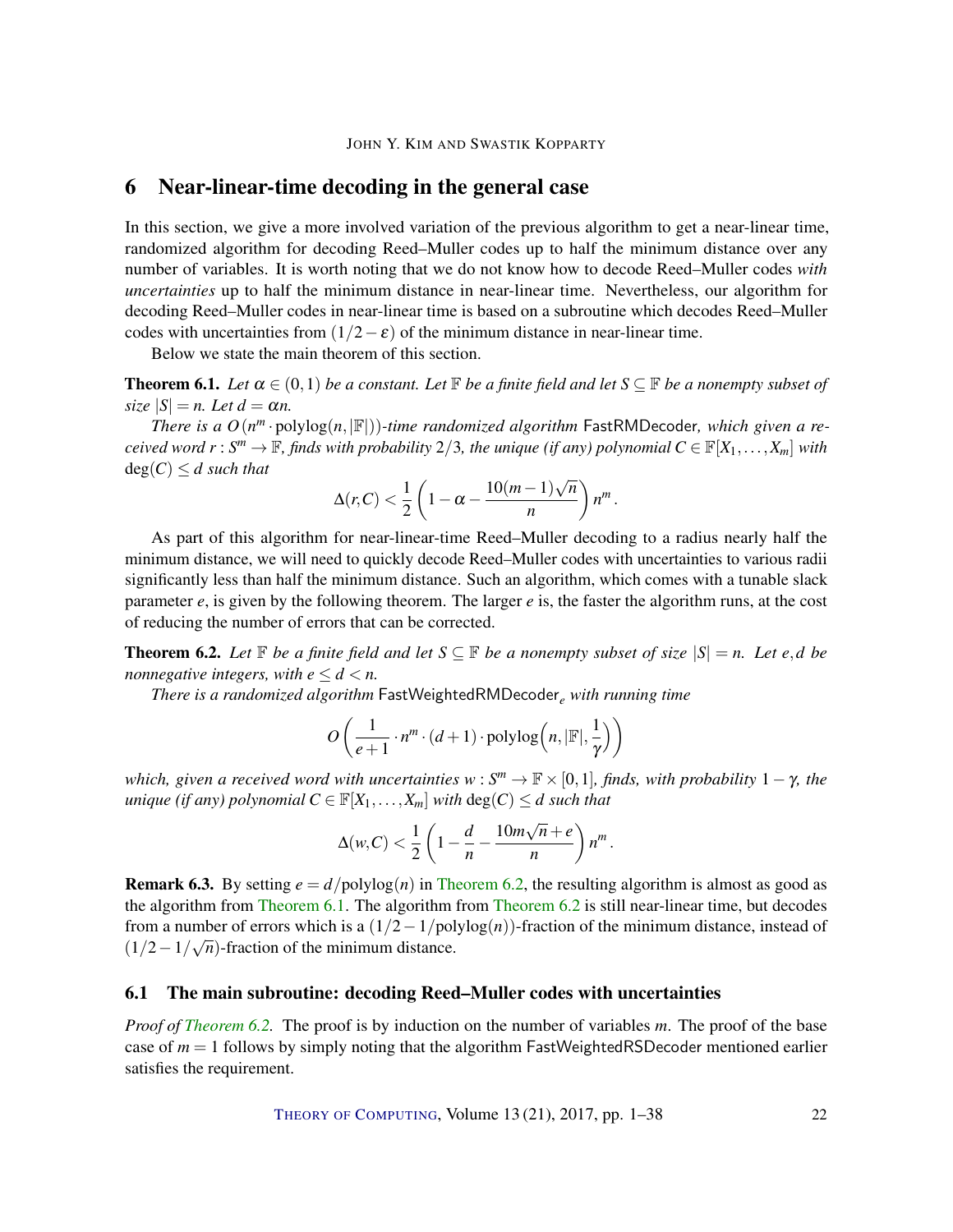Now we will show how to decode *m*-variate Reed–Muller codes, assuming that we have already shown how to decode *m*−1-variate Reed–Muller codes. Thus we will assume access to the algorithm FastWeightedRMDecoder*<sup>e</sup>* (*f*,*d*, γ) with running time

$$
O\left(\frac{n^{m-1}(d+1)}{e+1}\cdot \text{polylog}\left(n, |\mathbb{F}|, \frac{1}{\gamma}\right)\right)
$$

that finds, with probability  $1 - \gamma$ , the unique polynomial (if any) of degree at most *d* within distance  $\Lambda$ from *f*, where  $f : S^{m-1} \to \mathbb{F} \times [0,1]$  and

$$
\Lambda = \frac{n^{m-1}}{2} \left( 1 - \frac{d}{n} - \frac{10(m-1)\sqrt{n} + e}{n} \right).
$$

First some convenient notation. Instead of working with the *m* variables  $X_1, X_2, \ldots, X_m$ , we work with the *m* variables  $X_1, X_2, \ldots, X_{m-1}$  and *Y*. We will use *X* to denote  $(X_1, \ldots, X_{m-1})$ .

We begin by observing that it suffices to give a randomized  $O(n^m(d+1)/(e+1)) \cdot \text{polylog}(n, |\mathbb{F}|))$ time algorithm that succeeds with probability only 2/3: the success probability can be amplified to  $1-\gamma$ by repeating  $O(\log 1/\gamma)$  times.

See [Algorithm](#page-23-0) [4](#page-23-0) for a formal description of the algorithm (which has success probability  $2/3$ ). We now give a high-level description of what it does.

At the high level, the key difference between [Algorithm](#page-23-0) [4](#page-23-0) and [Algorithm](#page-13-0) [2](#page-13-0) is that we reduce the number of Reed–Solomon decodings, at the cost of reducing the radius to which our overall Reed–Muller decoder works. We write the nearby polynomial  $C(X,Y)$  as  $\sum_{i=0}^{d} P_i(X)Y^{d-i}$ , and find the  $P_i$  iteratively. In the *i*-th iteration, we would like to decode row  $w_{i,x}$ ,  $x \in S^{m-1}$  to a nearby degree  $d - i$  univariate polynomial. To reduce the number of times we decode, we only do the decoding for one in every  $e+1$ iterations of *i*, and use this decoding for the subsequent *e* iterations. This reduces the number of decodings by a factor  $e+1$ , at the cost of reducing the radius to which we decode a univariate polynomial by  $e$  (at most). These univariate decodings allow us to construct the weighted function  $f_i: S^{m-1} \to \mathbb{F}$ , where for each  $\mathbf{x} \in S^{m-1}$ ,  $f_i(\mathbf{x})$  is our guess for  $P_i(\mathbf{x})$ . The algorithm then recovers  $P_i$  by recursively calling the (*m*−1)-variable Reed–Muller decoder to decode *f<sup>i</sup>* , with the parameter *e* set to a carefully chosen value (denoted *e<sup>i</sup>* above). Analyzing this recursion gives the claimed running time.

Overall, this translates into a faster Reed–Muller decoder, albeit with a slightly smaller decoding radius.

**Proof of Correctness.** We will show that for each  $i \in [0,d]$ ,  $Q_i(\mathbf{X}) = P_i(\mathbf{X})$ .

Formally, we will show by induction on *i*, the following two statements.

1. If  $j = \lfloor i/(e+1) \rfloor$ , then for all  $\mathbf{x} \in S^{m-1}$ ,  $G_{i,\mathbf{x}}$  is the unique (if any) polynomial of degree at most  $d - i$  such that:

$$
\Delta(G_{i,\mathbf{x}}, w_{i,\mathbf{x}}) \le \frac{n-d+j\cdot(e+1))}{2} - \frac{10\sqrt{n}}{2}
$$

.

2.  $Q_i = P_i$ .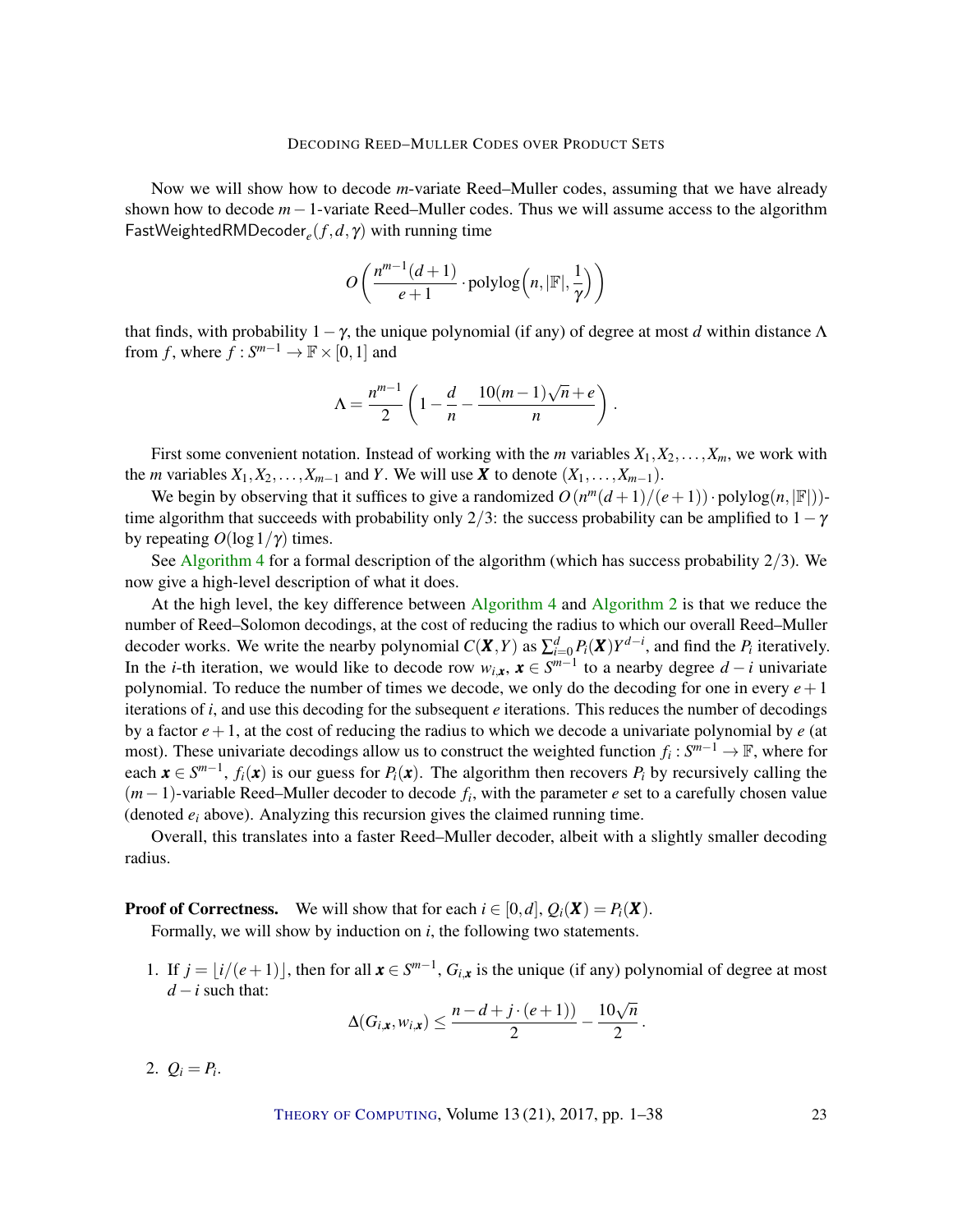Algorithm 4 FastWeightedRMDecoder*<sup>e</sup>* : (Quite) Fast decoding of general Reed–Muller codes with Uncertainties

<span id="page-23-0"></span>1: Input:  $w: S^m \to \mathbb{F} \times [0,1].$ 2: Define  $r: S^m \to \mathbb{F}$  and  $u: S^m \to [0,1]$  by:  $w(\mathbf{X}, Y) = (r(\mathbf{X}, Y), u(\mathbf{X}, Y)).$ 3: for  $i = 0, 1, ..., d$  do 4: Define  $r_i: S^{m-1} \times S \to \mathbb{F}$  by  $r_i(X,Y) = r(X,Y)$ *i*−1  $\sum_{\ell=0}$  $Q_{\ell}(\boldsymbol{X})Y^{d-\ell}$ . 5: **for**  $x \in S^{m-1}$  do 6: **if**  $(e+1) | i$  then 7: Define  $w_{i,x}: S \to \mathbb{F} \times [0,1]$  by  $w_{i,x}(Y) = (r_i(x, Y), u(x, Y)).$ 8: Define  $G_{i,x}(Y) = \text{FastWeightedRSDecoder}(w_{i,x}(Y), d - i, n^{-2m}).$ 9: else 10: Define  $G_{i,x}(Y) = G_{i-1,x}(Y) - Q_{i-1}(x)Y^{d-i+1}$ . 11: end if 12: **if** deg( $G_{i,x}(Y)$ )  $\leq d - i$  then 13:  $\sigma_{\mathbf{x}} = \text{Coeff}_{Y^{d-i}}(G_{i,\mathbf{x}}(Y)).$ 14:  $\delta_{\mathbf{x}} = \Delta(G_{i,\mathbf{x}}, w_{i,\mathbf{x}}).$ 15: else 16:  $\sigma_x = 0$ . 17:  $\delta_x = n$ . 18: end if 19: end for 20: Define the weighted function  $f_i: S^{m-1} \to \mathbb{F} \times [0,1]$  by

$$
f_i(\mathbf{x}) = \left(\sigma_{\mathbf{x}}, \min\left\{1, \frac{\delta_{\mathbf{x}}}{(n-d+i-10\sqrt{n}-e)/2}\right\}\right).
$$

21: Define 
$$
e_i
$$
 by:

$$
e_i = \left\lfloor \frac{(i+10(m-1)\sqrt{n})(d-i)}{n-(d-i)} \right\rfloor.
$$

22: Define  $Q_i: S^{m-1} \to \mathbb{F}$  by

$$
Q_i(\pmb{X}) = \textsf{FastWeightedRMDecoder}_{e_i}\left(f_i, i, n^{-2m}\right)
$$

23: end for

24: Output:  $\sum_{i=0}^{d} Q_i(\mathbf{X}) Y^{d-i}$ .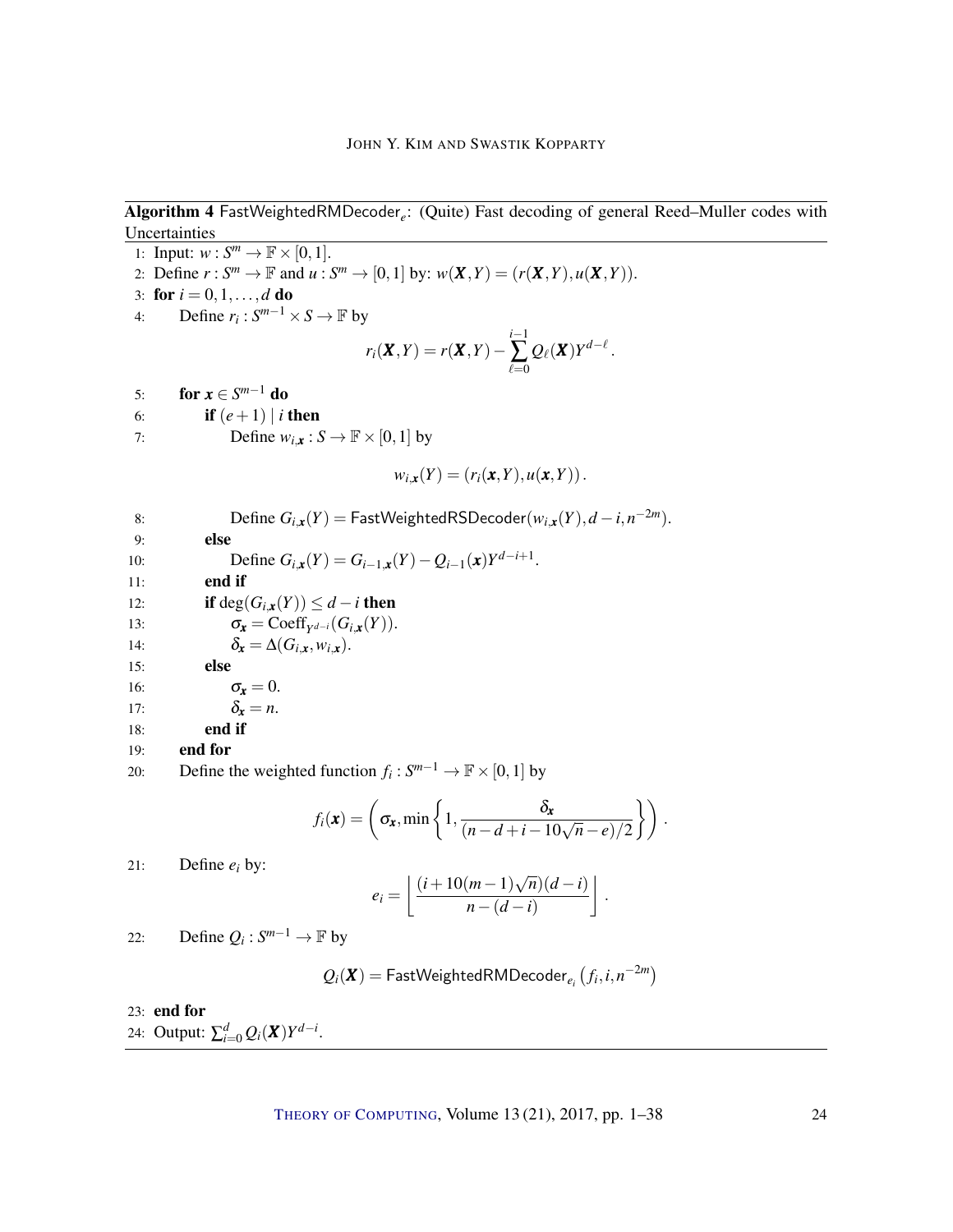Item 1 implies, in particular, that  $G_i$ <sub>*x*</sub> is the unique polynomial (if any) of degree at most *d* − *i* within distance

$$
\frac{n-d+i}{2} - \frac{10\sqrt{n} + e}{2}
$$

from  $w_{i,x}$ .

We first prove Item 1. If  $(e+1)$  | *i*, then Step [8](#page-23-0) of the algorithm immediately implies Item 1. For other *i*,  $G_{i,x}$  is obtained from  $G_{i-1,x}$  in Step [10](#page-23-0) of the algorithm. Suppose  $R'(Y) \in \mathbb{F}[Y]$  is a polynomial of degree at most  $d - i$  such that

$$
\Delta(R', w_{i,x}) \leq \frac{n-d+j\cdot(e+1))}{2} - \frac{10\sqrt{n}}{2}.
$$

Consider the polynomial  $R(Y) = R'(Y) + Q_{i-1}Y^{d-i+1}$ , which is a polynomial of degree at most  $d - i + 1$ . By Item 2 of the induction hypothesis,  $R(Y) = R'(Y) + P_{i-1}Y^{d-i+1}$ . Thus:<sup>2</sup>

$$
\Delta(R, w_{i-1,x}) = \Delta(R', w_{i-1,x} - P_{i-1}Y^{d-i+1}) = \Delta(R', w_{i,x}) \le \frac{n-d+j \cdot (e+1))}{2} - \frac{10\sqrt{n}}{2}.
$$

By Item 1 of the induction hypothesis, we have that *R* must equal  $G_{i-1,x}$ , and thus Step [10](#page-23-0) of the algorithm sets  $G_{i,x}(Y) = R'(Y)$ .

Now we prove Item 2. Since  $Q_i$  is found by decoding  $f_i$  to a nearby polynomial (in Step [22\)](#page-23-0), it will be enough for us to show that  $P_i$  is sufficiently close  $f_i$ . We begin by computing the radius  $\Lambda_i$  to which the error-correction algorithm in Step [22](#page-23-0) decodes. Recall that

$$
e_i = \left\lfloor \frac{(i+10(m-1)\sqrt{n})(d-i)}{n-(d-i)} \right\rfloor.
$$

Thus we have the following.

$$
\begin{split}\n\Lambda_i &= \frac{1}{2} n^{m-1} \left( 1 - \frac{i}{n} - \frac{10(m-1)\sqrt{n} + e_i}{n} \right) \\
&\ge \frac{1}{2} n^{m-1} \left( 1 - \frac{i}{n} - \frac{10(m-1)\sqrt{n}}{n} - \frac{(i+10(m-1)\sqrt{n})(d-i)}{(n-(d-i))n} \right) \\
&= \frac{1}{2} n^{m-1} \left( 1 - \frac{i(n-(d-i)) + 10(m-1)(n-(d-i))\sqrt{n} + (i+10(m-1)\sqrt{n})(d-i)}{n(n-(d-i))} \right) \\
&= \frac{1}{2} n^{m-1} \left( 1 - \frac{in+10(m-1)n\sqrt{n}}{n(n-(d-i))} \right) \\
&= \frac{1}{2} n^{m-1} \left( 1 - \frac{i+10(m-1)\sqrt{n}}{n-(d-i)} \right).\n\end{split}
$$

<sup>2</sup>Here we use a simple fact. For a weighted word  $w = (\sigma, u) : S \to \mathbb{F} \times [0, 1]$  and a pure word  $r : S \to \mathbb{F}$ , define  $w + r$  by:

$$
(w+r)(y) = (\sigma(y) + r(y), u(y)).
$$

Then for a pure word  $q : S \to \mathbb{F}$ , we have:

$$
\Delta(q-r,w) = \Delta(q, w+r).
$$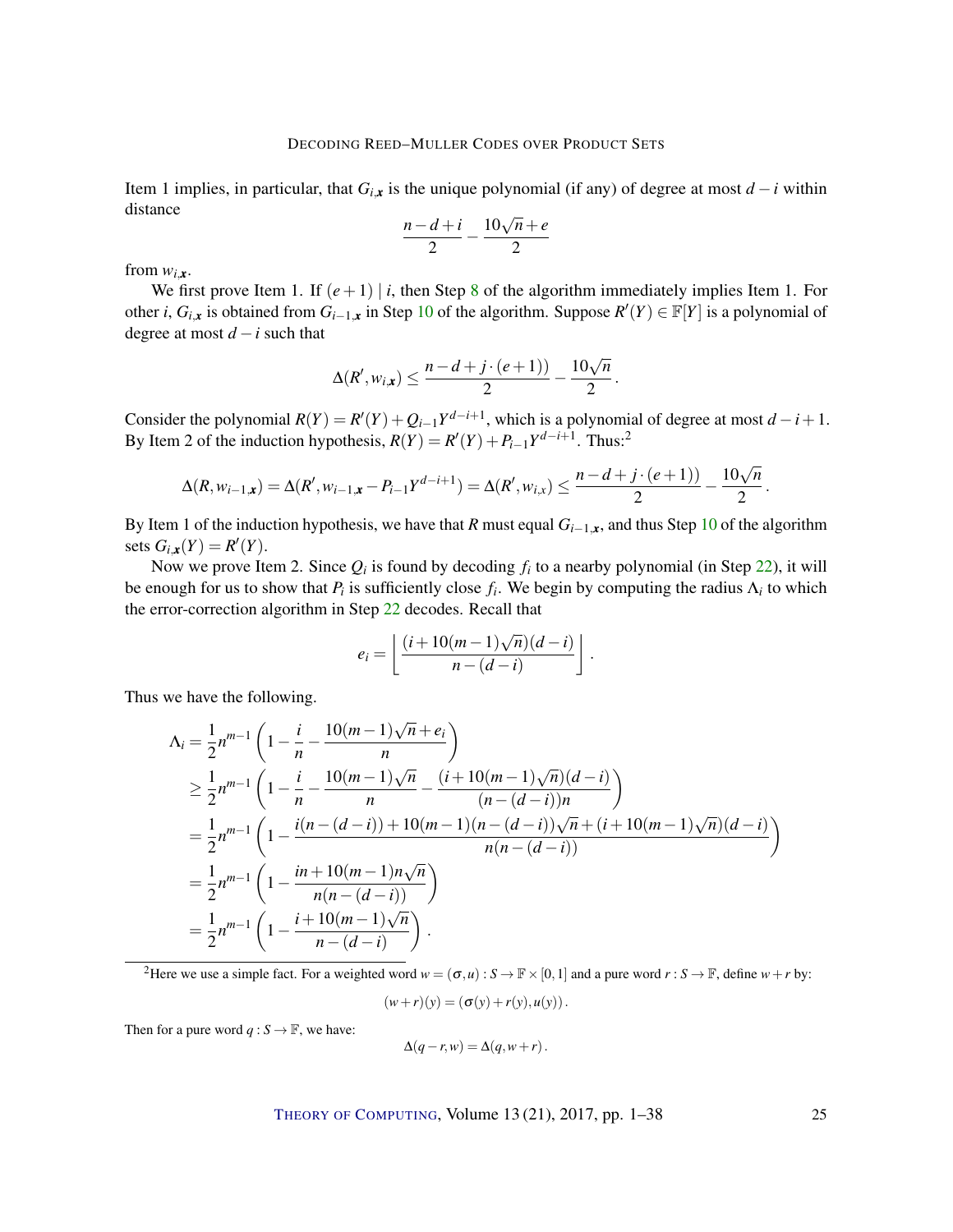Thus, if we show that

$$
\Delta(f_i, P_i) < \frac{1}{2} \left( 1 - \frac{i + 10(m - 1)\sqrt{n}}{n - d + i} \right),\tag{6.1}
$$

then it will mean that  $P_i$  is the unique polynomial of degree *i* within distance  $\Lambda_i$  of  $f_i$ , and thus Step [22](#page-23-0) will set  $Q_i = P_i$ .

We now show that Inequality  $(6.1)$  holds. Letting

<span id="page-25-0"></span>
$$
C_i(\mathbf{X}, Y) = \sum_{j=i}^d P_j(\mathbf{X}) Y^{d-j},
$$

we get that  $\Delta(w_i, C_i) = \Delta(w, C)$ . For  $\mathbf{x} \in S^{m-1}$ , let  $C_{i,\mathbf{x}}(Y) = C_i(\mathbf{x}, Y)$ .

By Item 1, we have that  $G_{i,x}$  is the result of decoding  $w_{i,x}$  to radius

$$
\frac{1}{2}(n-d+i-10\sqrt{n}-e).
$$

There are four possibilities.

1. The decoding is unsuccessful (i. e.,  $G_{i,x} = \perp$ ). In this case,  $\delta_x = n$ , and so the the uncertainty in *f*<sub>*i*</sub>(*x*) equals 1. The contribution of *x* to ∆(*f*<sub>*i*</sub>,*P*<sub>*i*</sub>) is ∆(*f*<sub>*i*</sub>(*x*)) = 1/2, which is bounded above by

$$
\frac{1}{2} \frac{\Delta(w_{i,\mathbf{x}}, C_{i,\mathbf{x}})}{(n-d+i-10\sqrt{n}-e)/2} = \frac{\Delta(w_{i,\mathbf{x}}, C_{i,\mathbf{x}})}{n-d+i-10\sqrt{n}-e}.
$$

2. The decoding succeeds and is correct. In this case,  $G_{i,x} = C_{i,x}$ , so we have

$$
\Delta(f_i(\mathbf{x}), P_i(\mathbf{x})) = \frac{1}{2} \frac{\Delta(w_{i,\mathbf{x}}, C_{i,\mathbf{x}})}{(n - d + i - 10\sqrt{n} - e)/2}
$$

$$
= \frac{\Delta(w_{i,\mathbf{x}}, C_{i,\mathbf{x}})}{n - d + i - 10\sqrt{n} - e}.
$$

3. The decoding succeeds, but is the wrong codeword, whose leading coefficient disagrees with that of the correct codeword. In this case, the degree  $d - i$  polynomials  $G_{i,x} \neq C_{i,x}$ , and so we have

$$
\Delta(f_i(\mathbf{x}), P_i(\mathbf{x})) = 1 - \frac{1}{2} \frac{\Delta(w_{i,\mathbf{x}}, G_{i,\mathbf{x}})}{(n - d + i - 10\sqrt{n} - e)/2}
$$
  
\n
$$
\leq 1 - \frac{(n - d + i) - \Delta(w_{i,\mathbf{x}}, C_{i,\mathbf{x}})}{n - d + i - 10\sqrt{n} - e}
$$
  
\n
$$
\leq 1 - \frac{(n - d + i - 10\sqrt{n} - e) - \Delta(w_{i,\mathbf{x}}, C_{i,\mathbf{x}})}{n - d + i - 10\sqrt{n} - e}
$$
  
\n
$$
\leq \frac{\Delta(w_{i,\mathbf{x}}, C_{i,\mathbf{x}})}{n - d + i - 10\sqrt{n} - e}.
$$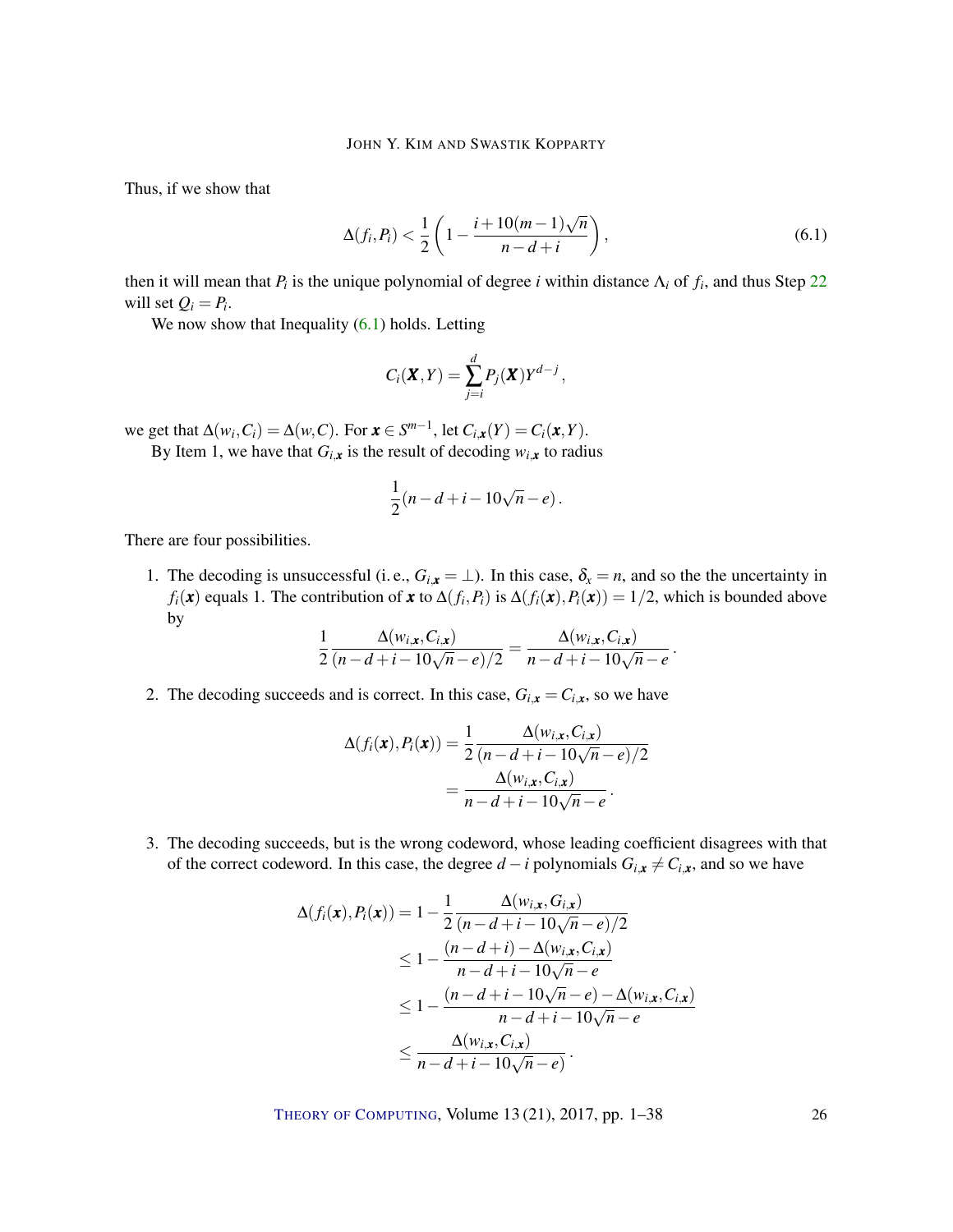4. The decoding succeeds, but is the wrong codeword, whose leading coefficient matches that of the correct codeword. As in the previous case,  $G_{i,x} \neq C_{i,x}$ , and we have

$$
\Delta(f_i(\mathbf{x}), P_i(\mathbf{x})) = \frac{1}{2} \frac{\Delta(w_{i,\mathbf{x}}, G_{i,\mathbf{x}})}{(n - d + i - 10\sqrt{n} - e)/2}
$$
\n
$$
\leq 1 - \frac{1}{2} \frac{\Delta(w_{i,\mathbf{x}}, G_{i,\mathbf{x}})}{(n - d + i - 10\sqrt{n} - e)/2} \qquad \text{since } \frac{1}{2}\varepsilon \leq 1 - \frac{1}{2}\varepsilon \text{ if } \varepsilon \leq 1
$$
\n
$$
\leq \frac{\Delta(w_{i,\mathbf{x}}, C_{i,\mathbf{x}})}{n - d + i - 10\sqrt{n} - e},
$$

where the deduction of the last step follows from exactly the same argument as in the previous case.

Putting it all together, we have the following inequalities.

$$
\Delta(f_i, P_i) \leq \sum_{\mathbf{x} \in S^{m-1}} \frac{\Delta(w_{i,\mathbf{x}}, C_{i,\mathbf{x}})}{n - d + i - 10\sqrt{n} - e}
$$
  
= 
$$
\frac{\Delta(w_i, C_i)}{n - d + i - 10\sqrt{n} - e}
$$
  
= 
$$
\frac{\Delta(w, C)}{n - d + i - 10\sqrt{n} - e}
$$
  

$$
\leq \frac{\frac{n^m}{2} \left(1 - \frac{d + 10m\sqrt{n} + e}{n}\right)}{n - d + i - 10\sqrt{n} - e}
$$
  
= 
$$
\frac{n^{m-1}}{2} \frac{n - d - 10m\sqrt{n} - e}{n - d + i - 10\sqrt{n} - e}
$$
  

$$
\leq \frac{n^{m-1}}{2} \frac{n - d - 10(m - 1)\sqrt{n}}{n - d + i}
$$
  
= 
$$
\frac{n^{m-1}}{2} \left(1 - \frac{i + 10(m - 1)\sqrt{n}}{n - d + i}\right)
$$

.

Analysis of running time. The algorithm can be divided into two parts.

- 1. Constructing the  $f_i$ ,  $i = 0, \ldots, d$ .
- 2. Decoding the  $f_i$  to get the  $P_i$ ,  $i = 0, \ldots, d$ .

The dominant contribution to the running time when constructing *f<sup>i</sup>* comes from all the Reed–Solomon decodings with uncertainties we have to do to get the  $G_{i,x}(Y)$ . For every  $e + 1$  iterations, we have to decode each row  $x \in S^{m-1}$  again. The total number of such decodings is given by

$$
\frac{d+1}{e+1} \cdot n^{m-1} = \frac{n^{m-1}(d+1)}{e+1}.
$$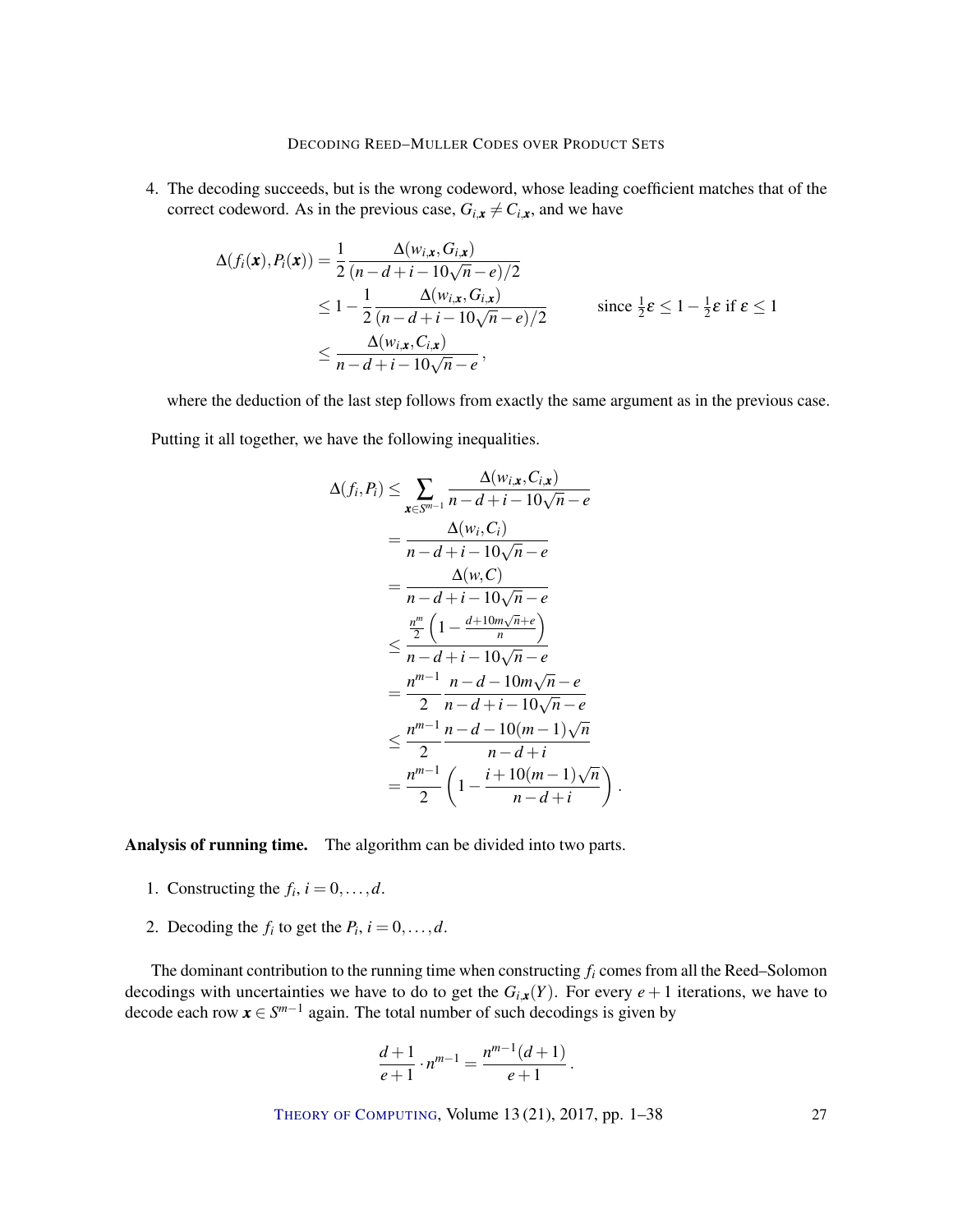Since each Reed–Solomon decoding with uncertainty can be done in  $O(n \text{polylog}(n))$  time via the FastWeightedRSDecoder, we have that the running time of this part of the algorithm is

$$
O\left(\frac{n^m(d+1)}{e+1}\operatorname{polylog}(n)\right).
$$

To understand the running time of the second part of the algorithm, we will compute the running time of decoding *f<sup>i</sup>* for each *i*. By induction, we know that the running time for this decoding during iteration *i* is at most

$$
O\left(\frac{n^{m-1}\cdot (i+1)}{e_i+1}\cdot \mathrm{polylog}(n)\right).
$$

Summing this up over all *i*, we get that the total running time for decoding all the *fi*s is

$$
O\left(\sum_{i=0}^d \frac{n^{m-1} \cdot (i+1)}{e_i+1} \cdot \mathrm{polylog}(n)) \leq O(n^{m-1} \mathrm{polylog}(n)\right) \cdot \left(\sum_{i=0}^d \frac{i+1}{e_i+1}\right).
$$

It remains to bound  $\sum_{i=0}^{d} \frac{i+1}{e_i+1}$  $\frac{l+1}{e_i+1}$  from above.

$$
\sum_{i=0}^{d} \frac{i+1}{e_i+1} \le \sum_{i=0}^{d-1} \frac{i+1}{e_i+1} + (d+1) \n\le \sum_{i=0}^{d-1} \frac{i+1}{\frac{(i+10(m-1)\sqrt{n})(d-i)}{n-d+i}} + (d+1) \n\le \sum_{i=0}^{d-1} \frac{(i+1)(n-d+i)}{(i+10(m-1)\sqrt{n})(d-i)} + (d+1) \n\le \sum_{i=0}^{d-1} \frac{(i+1)(n-d+i)}{(i+10(m-1)\sqrt{n})(d-i)} + (d+1) \n\le \sum_{i=0}^{d-1} \frac{n}{d-i} + (d+1) \n\le O(n \log d).
$$

So the running time for decoding the  $f_i$  for all  $d+1$  iterations is:

$$
O\left(n^{m-1}(n \log d) \operatorname{polylog}(n)\right) = O(n^m \operatorname{polylog}(n))
$$

This means the running time for both parts of the algorithm is just

$$
O\left(\frac{n^m(d+1)}{e+1}\operatorname{polylog}(n)\right),
$$

as desired.

It is worth noting that the bottleneck for the running time is the the first part; that is, for the Reed– Solomon decodings. This will be speeded up in the subsequent algorithm.

THEORY OF C[OMPUTING](http://dx.doi.org/10.4086/toc), Volume 13 (21), 2017, pp. 1–38 28

 $\Box$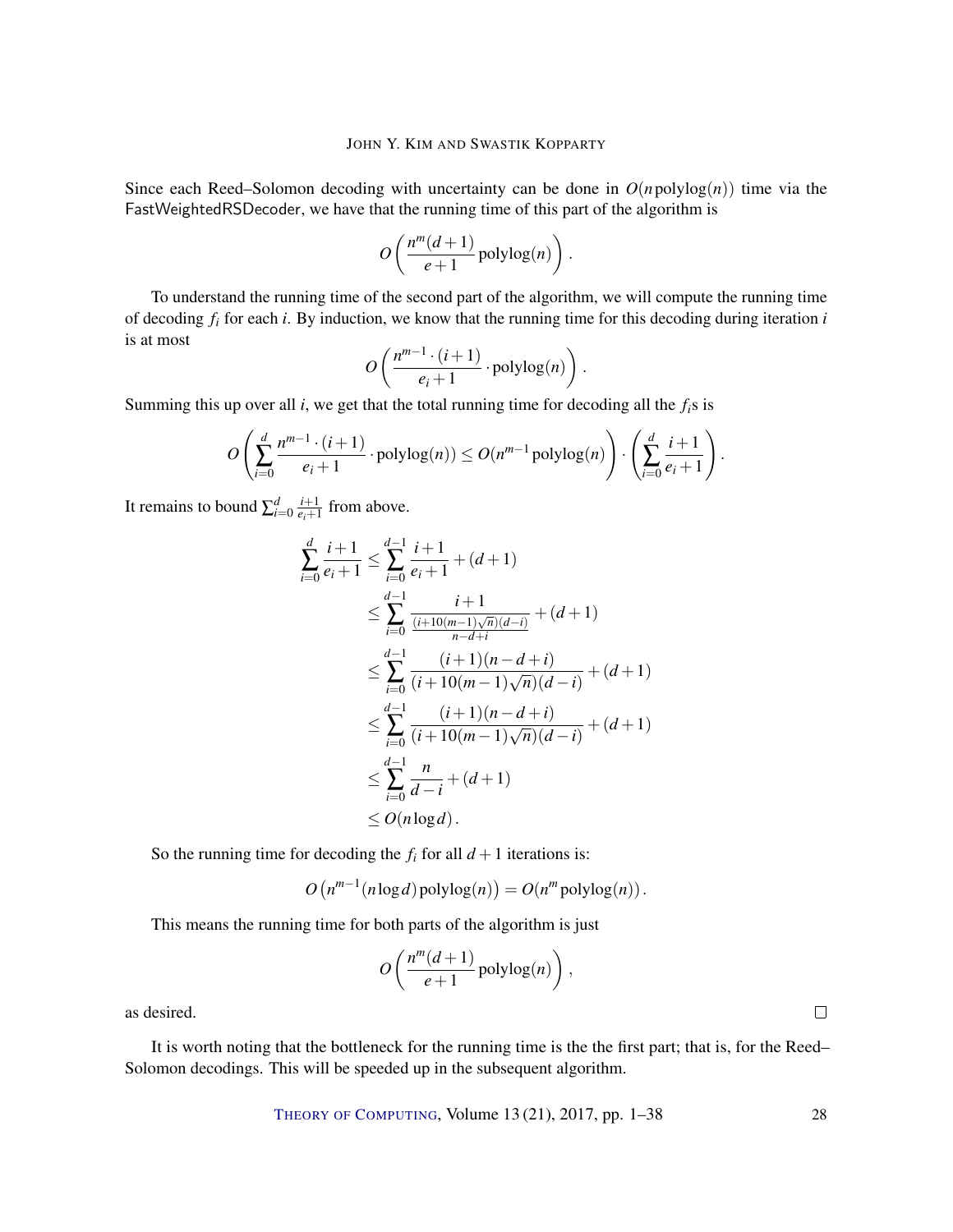## 6.2 Decoding Reed–Muller codes in near-linear time

We now prove [Theorem](#page-21-2) [6.1.](#page-21-2) This algorithm combines aspects of the fast bivariate Reed–Muller decoding algorithm, [Algorithm](#page-18-0) [3,](#page-18-0) and the previous algorithm, [Algorithm](#page-23-0) [4.](#page-23-0)

*Proof of [Theorem](#page-21-2) [6.1.](#page-21-2)* The decoding algorithm is given in [Algorithm](#page-29-0) [5.](#page-29-0)

**Proof of Correctness.** As commented earlier, since we have set the error probability argument  $\gamma$  suitably small, we may assume for the analysis that all invocations of the randomized decoder FastWeightedRMDecoder give the correct answer.

Suppose  $C(\boldsymbol{X}, Y) = \sum_{i=0}^{d} P_i(\boldsymbol{X}) Y^{d-i}$  is a codeword such that

$$
\Delta(r,C) < \frac{n^m}{2} \left( 1 - \frac{d}{n} - \frac{10(m-1)\sqrt{n}}{n} \right).
$$

We want to show that for each *i*,  $Q_i(\mathbf{X}) = P_i(\mathbf{X})$ . We will do this by induction on *i*.

By induction on *i*, we will show the following.

- 1.  $r_{i,x}$  in [Algorithm](#page-29-0) [2](#page-13-0) and Algorithm [5](#page-29-0) are the same for all  $x \in S^{m-1}$ .
- 2. For  $j = \frac{i}{e^{\frac{i}{2}}}$  $\frac{i}{e+1}$ , *L*<sub>*i*,*x*</sub> contains all polynomials *R*<sup>'</sup>(*Y*) of degree at most *d* − *i* such that

$$
\Delta(R',r_{i,\mathbf{x}})\leq t_j.
$$

$$
3. \ Q_i(X) = P_i(X).
$$

The analysis will follow the analyses of [Algorithm](#page-13-0) [2,](#page-13-0) [Algorithm](#page-18-0) [3](#page-18-0) and [Algorithm](#page-23-0) [4](#page-23-0) very closely.

For  $i = 0$ , Item 1 is trivial (since in both [Algorithm](#page-29-0) [2](#page-13-0) and Algorithm [5,](#page-29-0)  $r_{0,x}(y) = r(x, y)$ ). For other *i*, Item 1 follows immediately from the definition of  $r_{i,x}$  and from Item 3 of the induction hypothesis for *i*−1.

For every *i* with  $(e+1) | i$  (and in particular for  $i = 0$ ), Item 2 follows from Step [11](#page-29-0) of the algorithm. For other *i*,  $L_{i,x}$  is obtained from  $L_{i-1,x}$  in Step [13](#page-29-0) of the algorithm. Suppose  $R'(Y)$  is a polynomial of degree at most  $d-i$  such that  $\Delta(R', r_{i,x}) \le t_j$ . Consider the polynomial  $R(Y) = R'(Y) - Q_{i-1}(x)Y^{d-i+1}$ which is of degree at most  $d - i + 1$ . We will show that  $R(Y) \in L_{i-1,x}$ , and then Step [13](#page-29-0) of the algorithm will put  $R'(Y)$  into  $L_{i,x}$ . By construction,

$$
\Delta(R, r_{i-1,x}) = \Delta(R'(Y) - Q_{i-1}(x)Y^{d-i+1}, r_{i-1,x})
$$
  
=  $\Delta(R'(Y), r_{i-1,x} + Q_{i-1}(x)Y^{d-i+1})$   
=  $\Delta(R', r_{i,x})$   
 $\leq t_j.$ 

This, along with the induction hypothesis for  $i-1$ , implies that  $R(Y) \in L_{i-1,x}$ , as desired.

Now we discuss Item 3. Let  $j = |i/(e+1)|$ . If Item 2 holds for some *i*, then using the fact that

$$
t_j = \frac{n-d+j\cdot(e+1)}{2} + cn = \frac{n-d+j\cdot(e+1)+2cn}{2} > \frac{n-d+j\cdot(e+1)+e}{2} \ge \frac{n-d+i}{2},
$$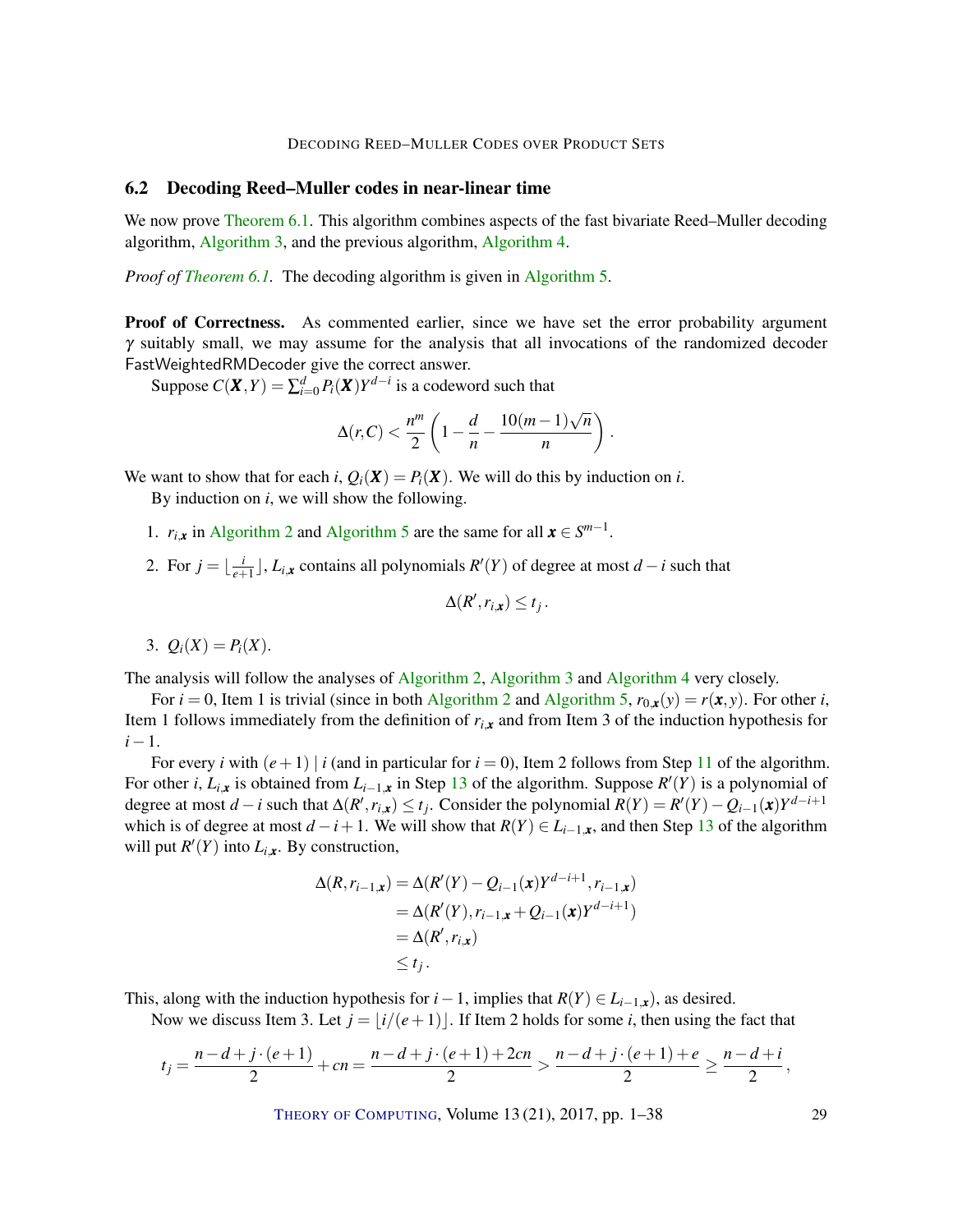Algorithm 5 FastRMDecoder: Fast decoding of general Reed–Muller codes

<span id="page-29-0"></span>1: Input:  $r: S^m \to \mathbb{F}$ . 2: Let  $c = ((1 - \alpha)^2/8)$ . 3: Let  $e = |2cn|$ . 4: **for**  $i = 0, 1, ..., d$  **do** 5: Define  $r_i: S^{m-1} \times S \to \mathbb{F}$  by  $r_i(X,Y) = r(X,Y)$ *i*−1  $\sum_{\ell=0}$  $Q_{\ell}(\boldsymbol{X})Y^{d-\ell}$ . 6: **for**  $x \in S^{m-1}$  do 7: Define  $r_{i,x}: S \to \mathbb{F}$  by  $r_{i,x}(Y) = r_i(x, Y)$ . 8: **if**  $(e+1) | i$  then 9: Let  $j = \frac{i}{e^+}$  $\frac{l}{e+1}$ . 10: Let  $t_j = \frac{n - d + i}{2} + cn$ . 11: Define  $L_{i,x}$  = FastRSListDecoder( $r_{i,x}, d-i, t_j$ ). 12: else 13: Define  $L_{i,x} = \{R(Y) - Q_{i-1}(x)Y^{d-i+1} | R(Y) \in L_{i-1,x}, \text{Coeff}_{Y^{d-i+1}}(R) = Q_{i-1}(x)\}.$ 14: end if 15: Define  $G_x(Y) \in \mathbb{F}[Y]$  to be the unique element (if any) of the list  $L_{i,x}$  with degree at most  $d - i$  and  $\Delta(G_{\mathbf{x}}, r_{i,\mathbf{x}}) < (n - d + i)/2$ 16: **if**  $G_x \neq \perp$ : then 17:  $\sigma_{\mathbf{x}} = \text{Coeff}_{Y^{d-i}}(G_{\mathbf{x}}).$ 18:  $\delta_{\mathbf{r}} = \Delta(G_{\mathbf{r}}, r_{i\mathbf{r}}).$ 19: else 20:  $\sigma_x = 0$ . 21:  $\delta_x = n$ . 22: end if 23: end for 24: Define the weighted function  $f_i: S^{m-1} \to \mathbb{F} \times [0,1]$  by  $f_i(\mathbf{x}) = \left( \sigma_{\mathbf{x}}, \min \left\{ 1, \frac{\delta_{\mathbf{x}}}{\sqrt{n-1}} \right\} \right)$  $\frac{\delta_{\mathbf{x}}}{(n-d+i)/2}$  . 25: Define  $e_i = \left( \frac{(i+10(m-1)\sqrt{n})(d-i)}{(d-i)} \right)$ *n*−(*d* −*i*) . 26: Obtain the polynomial  $Q_i(\mathbf{X}) \in \mathbb{F}[X_1, \ldots, X_m]$  by  $Q_i(\boldsymbol{X}) = \mathsf{FastWeightedRMDecoder}_{e_i}(f_i(\boldsymbol{X}), i, n^{-2m})$  .

## 27: end for

28: Output:  $\sum_{i=0}^{d} Q_i(\mathbf{X}) Y^{d-i}$ .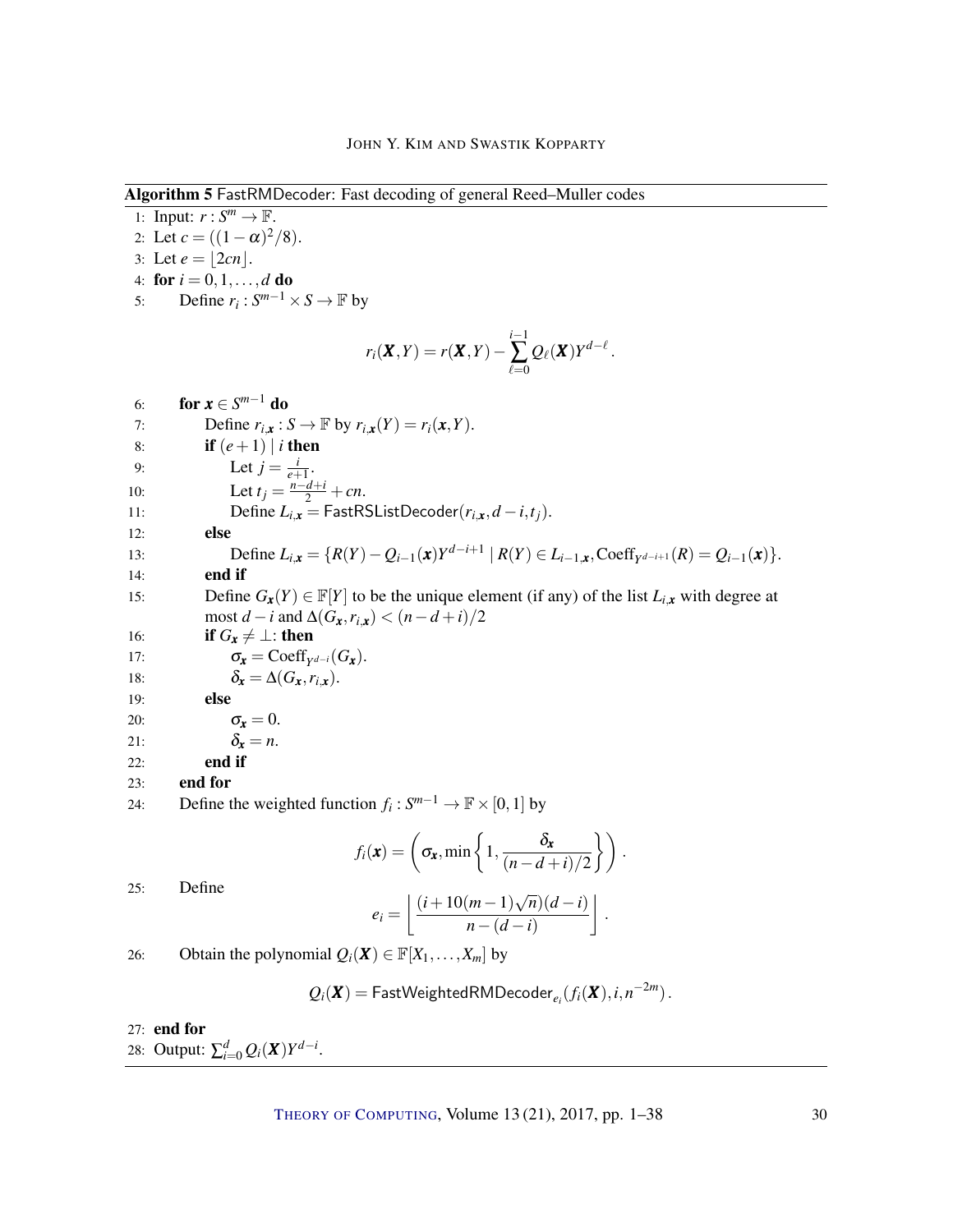we conclude that  $G_x(Y)$  is the unique polynomial in  $\mathbb{F}[Y]$  (if any) of degree at most *d* − *i* with

$$
\Delta(G_{\pmb{x}},r_{\pmb{x},i})<\frac{n-d+i}{2}.
$$

Thus the  $G_x$  produced in Step [15](#page-29-0) of [Algorithm](#page-13-0) [5](#page-29-0) is the same as the corresponding  $G_x$  in Algorithm [2.](#page-13-0) This implies that the function  $f_i$  in [Algorithm](#page-29-0) [2](#page-13-0) and Algorithm [5](#page-29-0) are the same.

We will now show that

<span id="page-30-0"></span>
$$
\Delta(f_i, P_i) < \frac{1}{2} \left( 1 - \frac{i + 10(m - 1)\sqrt{n}}{n - d + i} \right) \cdot n^{m - 1}.\tag{6.2}
$$

By induction, we may assume that we have already shown that  $P_\ell = Q_\ell$  for each  $\ell \in \{0,1,\ldots,i-1\}$ . Letting

$$
C_i(\mathbf{X}, Y) = \sum_{j=i}^d P_j(\mathbf{X}) Y^{d-j},
$$

we get that  $\Delta(r_i, C_i) = \Delta(r, C)$ . Following the same calculation as in [\(4.5\)](#page-15-0), we have the following inequalities.

$$
\Delta(f_i, P_i) < \frac{\Delta(r_i, C_i)}{n - d + i} \\
= \frac{\Delta(r, C)}{n - d + i} \\
\leq \frac{\frac{1}{2}(1 - \alpha - \frac{10(m-1)}{\sqrt{n}})n^m}{n - d + i} \\
\leq \frac{1}{2}\frac{n - d - 10(m - 1)\sqrt{n}}{n - d + i} \cdot n^{m - 1} \\
= \frac{1}{2}\left(1 - \frac{i + 10(m - 1)\sqrt{n}}{n - d + i}\right) \cdot n^{m - 1} \,.
$$

This completes the proof of Inequality [\(6.2\)](#page-30-0).

Now we study what happens in the invocation of FastWeightedRMDecoder in Step [26](#page-29-0) of the algorithm. To do this, we need to compute the radius  $\Lambda_i$  to which the decoder FastWeightedRMDecoder $_{e_i}$ in Step [26](#page-29-0) will decode. Recall that

$$
e_i = \left\lfloor \frac{(i+10(m-1)\sqrt{n})(d-i)}{n-(d-i)} \right\rfloor.
$$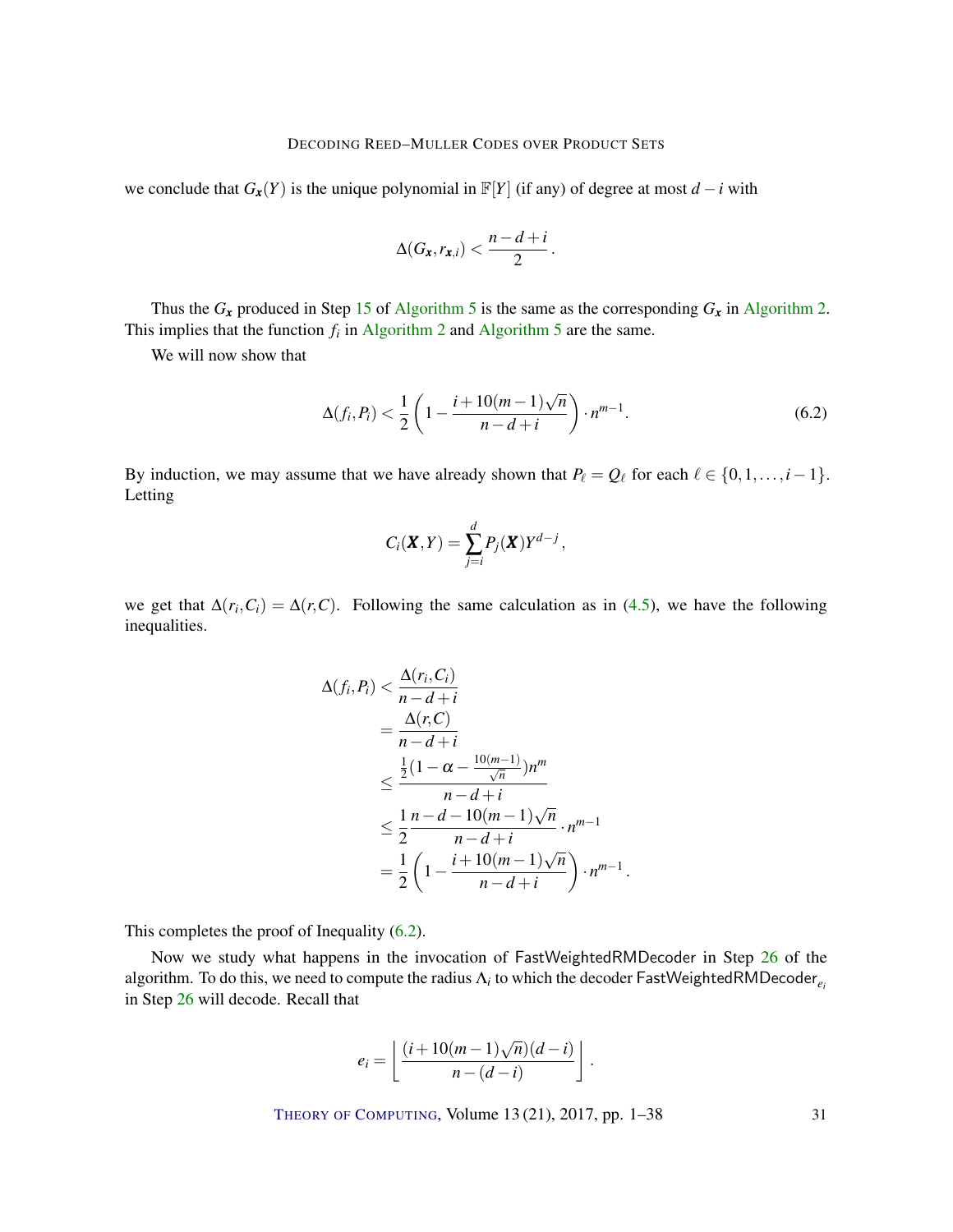<span id="page-31-0"></span>Thus we have

$$
\begin{split}\n\Lambda_i &= \frac{1}{2} n^{m-1} \left( 1 - \frac{i}{n} - \frac{10(m-1)\sqrt{n} + e_i}{n} \right) \\
&\ge \frac{1}{2} n^{m-1} \left( 1 - \frac{i}{n} - \frac{10(m-1)\sqrt{n}}{n} - \frac{i(d-i)}{(n-(d-i))n} \right) \\
&= \frac{1}{2} n^{m-1} \left( 1 - \frac{i(n-(d-i)) + 10(m-1)(n-(d-i))\sqrt{n} + (i+10(m-1)\sqrt{n})(d-i)}{n(n-(d-i))} \right) \\
&= \frac{1}{2} n^{m-1} \left( 1 - \frac{in + 10(m-1)n\sqrt{n}}{n(n-(d-i))} \right) \\
&= \frac{1}{2} n^{m-1} \left( 1 - \frac{i+10(m-1)\sqrt{n}}{n-(d-i)} \right).\n\end{split}
$$

Combining this with Inequality [\(6.2\)](#page-30-0), we see that  $\Lambda_i > \Delta(f_i, P_i)$ . This implies that the invocation of FastWeightedRMDecoder in Step [25](#page-18-0) will return  $P_i$ , and thus  $Q_i = P_i$ . This completes the proof of the inductive step.

Now that we have shown that for all *i* we have  $Q_i = P_i$ , we can conclude that the output of the algorithm is indeed  $C(X, Y)$ , as desired.

Analysis of running time. All the invocations of FastWeightedRMDecoder to decode the *f<sup>i</sup>* over the  $d+1$  values of *i* take time  $O(n^m \text{polylog}(n))$  in total, following the exact same running-time analysis from [Theorem](#page-21-1) [6.2.](#page-21-1) Now we analyze the time required to construct the *f<sup>i</sup>* . This involves a total of

$$
n^{m-1} \cdot \frac{d}{e+1} = O(n^{m-1})
$$

invocations of FastRSListDecoder, along with some other simpler operations. The total running time for this part is thus also  $O(n^m \text{polylog}(n))$ .  $\Box$ 

# 7 Open problems

We conclude with some open problems.

- 1. The problem of list-decoding Reed–Muller codes over general product sets *S <sup>m</sup>* up to the Johnson radius is a very interesting open problem left open by our work. Again, when *S* is algebraically special, it is known how to solve this problem [\[15\]](#page-36-7). Generalizing our approach seems to require progress on another very interesting open problem, that of list-decoding Reed–Solomon concatenated codes. See [\[6\]](#page-35-10) for the state of the art on this problem.
- 2. It would be interesting to understand the relationship between our algorithms and the  $m+1$ -variate interpolation-based list-decoding algorithm of Sudan [\[20\]](#page-36-8). Their decoding radii are incomparable, and perhaps there is some insight into the polynomial method, which is known to face some difficulties in  $> 2$  dimensions, that can be gained here.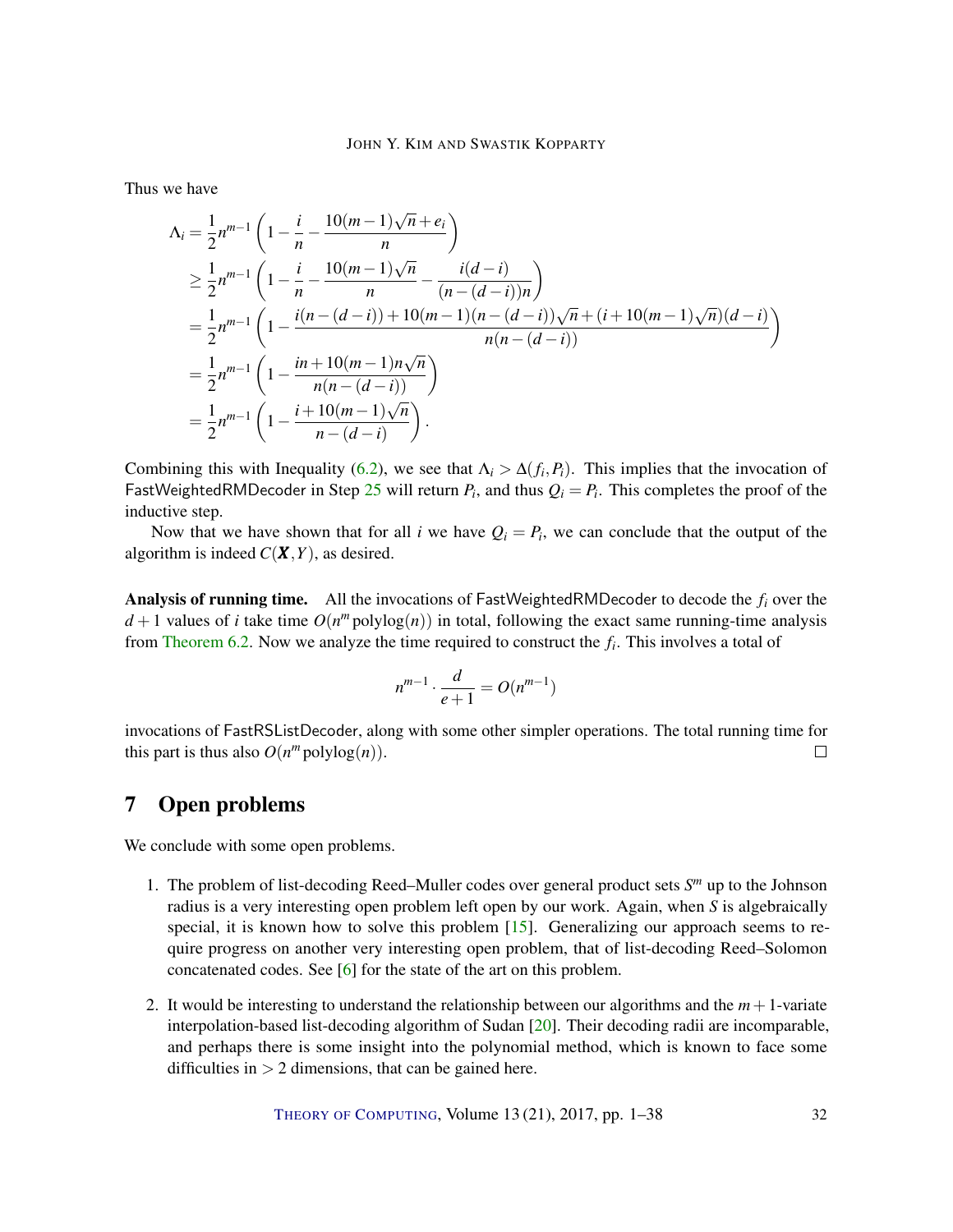<span id="page-32-0"></span>3. It would be interesting to see if one can decode multiplicity codes [\[11\]](#page-35-1) on arbitrary product sets *S <sup>m</sup>* up to half their minimum distance. Here too, we know algorithms that decode up to half the minimum distance only in the case when *S* is very algebraically special (from [\[10\]](#page-35-11)), or if the degree *d* is very small compared to |*S*| (via an  $m+1$ -variate interpolation algorithm, similar to [\[20\]](#page-36-8)).

# Acknowledgments

We are grateful to Madhu Sudan for introducing this problem to us many years ago. Many thanks to the anonymous reviewers for very detailed comments that greatly improved the presentation.

# A Decoding of Reed–Solomon codes with uncertainties

In this section, we present algorithms for decoding Reed–Solomon codes with uncertainties. We first present Forney's near-quadratic-time deterministic algorithm to decode Reed–Solomon codes with uncertainties up to half the minimum distance. We then present a randomized near-linear-time version of that algorithm that decodes Reed–Solomon codes with uncertainties up to almost half the minimum distance.

**Lemma A.1.** Let  $\mathbb{F}$  be a finite field and let  $S \subseteq \mathbb{F}$  be a nonempty subset of size  $|S| = n$ .

*There is a deterministic algorithm* WeightedRSDecoder *which, given a weighted received word*  $w : S \to \mathbb{F} \times [0,1]$ *, finds the unique polynomial (if any)*  $C \in \mathbb{F}[X]$  *satisfying* 

$$
\deg(C) \le d \quad \text{and} \quad \Delta(w, C) < \frac{n - d}{2}
$$

*in time*  $O(n^2 \text{poly}(\log(n),\log(1/\gamma)))$ *.* 

*Proof.* We first present a randomized algorithm, and then we show how to derandomize it.

Let  $r : S \to \mathbb{F}$  and  $u : S \to [0,1]$  be the components of *w*.

The randomized algorithm is based on randomly rounding the weighted received word *w* to an "errors and erasures" received word (i. e., a word  $r' : S \to \mathbb{F} \cup \{? \}$ , where ? denotes erasure).

Concretely, for each  $x \in S$ , the algorithm decides to make  $r'(x) = r(x)$  with probability 1 − *u*, and decides to make  $r'(x) = ?$  with probability *u*.

If  $C(X)$  is a polynomial of degree at most *d* with  $\Delta(w, C) = \delta$ , then a simple analysis shows that

$$
\mathbb{E}[2E+F]=2\delta\,,
$$

where *E* is the number of errors (= the number of *x* with  $r'(x) \neq C(x)$  and  $r'(x) \neq ?$ ) and *F* is the number of erasures (= the number of *x* with  $r'(x) = ?$ ).

Furthermore, this holds even if the random choices in the construction of  $r'$  are made in the following correlated way: we first pick  $p \in [0,1]$  uniformly at random, and then we set  $r'(x) = ?$  if and only if  $p \le u(x)$ , and we set  $r'(x) = r(x)$  otherwise.

Thus there is a choice of  $p \in [0,1]$  (and in fact  $p \in \{u(x) : x \in S\} \cup \{0,1\}$ ) such that the resulting function *r'* has  $2E + F \le 2\delta$ .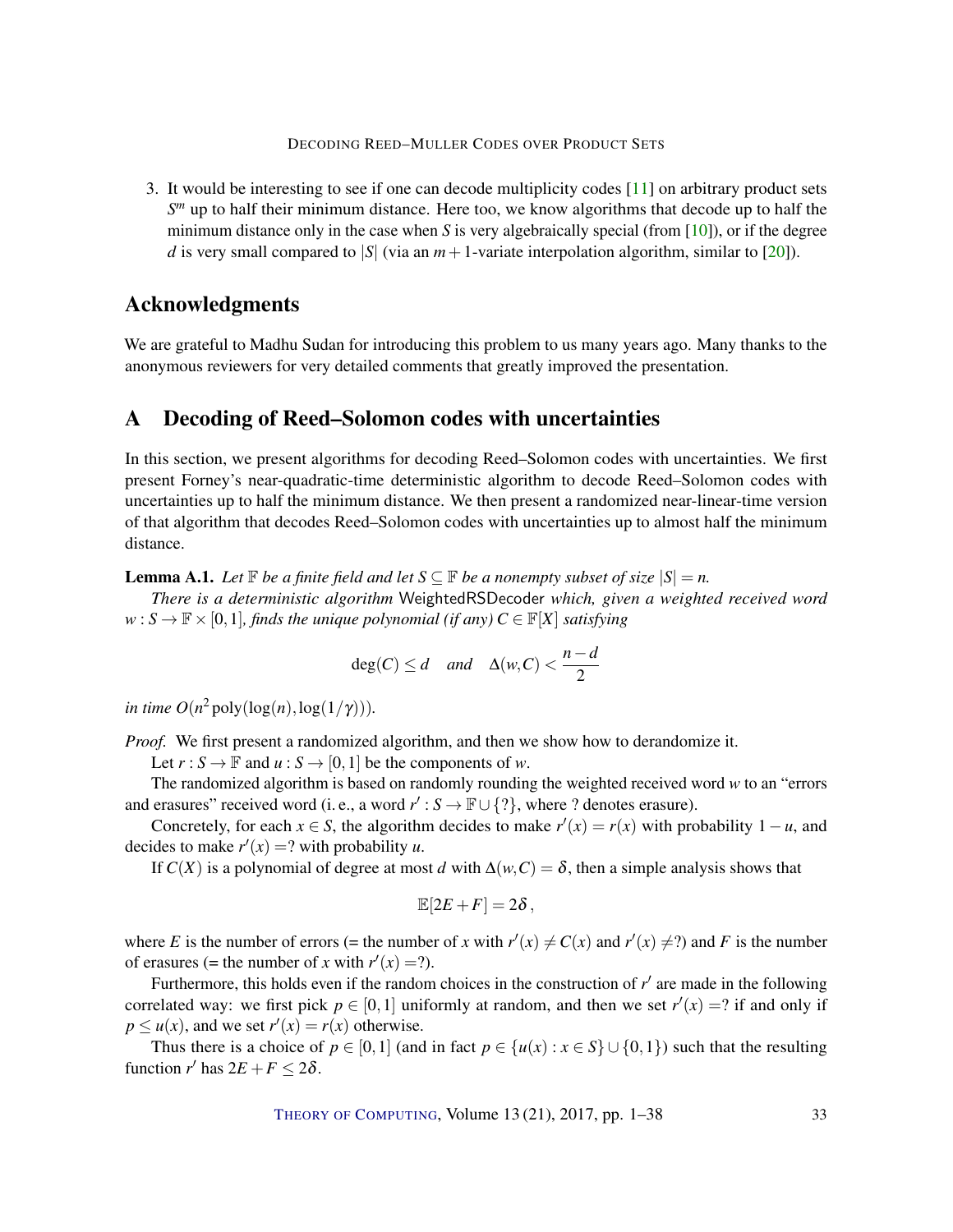<span id="page-33-1"></span>Finally, a standard fast Reed–Solomon decoding algorithm, such as FastRSDecoder, can decode Reed–Solomon codes of degree *d* when

$$
2 \cdot (num\ errors) + (num\ erasures) < n - d.
$$

This uses the fact that erasures can be thought of as changing the domain *S* to a subset of *S*.

To make this algorithm deterministic, we simply cycle over all choices of  $p \in \{u(x) : x \in S\} \cup \{0,1\}$ and consider the corresponding  $r'$ . There are at most  $O(n)$  such choices of  $p$ , and this gives us the desired algorithm and running time. For details, see Forney [\[7\]](#page-35-7).  $\Box$ 

The faster randomized variant simply augments Forney's randomized decoding algorithm with a variance analysis to show that it succeeds with high probability (provided  $\Delta(w, C)$ ) is somewhat smaller than half the minimum distance of the Reed–Solomon code).

**Lemma A.2.** Let  $\mathbb{F}$  be a finite field and let  $S \subseteq \mathbb{F}$  be a nonempty subset of size  $|S| = n$ .

*There is a randomized algorithm* FastWeightedRSDecoder *which, given a weighted received word*  $w : S \to \mathbb{F} \times [0,1]$ *, finds the unique polynomial (if any)*  $C \in \mathbb{F}[X]$  *satisfying* 

$$
deg(C) \le d \quad and \quad \Delta(w, C) < \frac{n - d - 10\sqrt{n}}{2}
$$

*with probability*  $1 - \gamma$  *in time O*(*n* poly(log(*n*), log(1/ $\gamma$ ))).

*Proof.* The algorithm is given in [Algorithm](#page-33-0) [6.](#page-33-0)

For a given weighted received word  $w : S \to \mathbb{F} \times [0,1]$ , with  $w = (r,u)$ , suppose there is a polynomial *C* of degree at most *d* such that √

$$
\Delta(w,C)<\frac{n-d-\sqrt{n}}{2}.
$$

We will show how to design such an algorithm with success probability  $2/3$ . This can be amplified to 1 – γ by repeating  $O(\log 1/\gamma)$  times.

Algorithm 6 Fast Reed–Solomon Decoding with Uncertainties

<span id="page-33-0"></span>1: Input:  $w : S \to \mathbb{F} \times [0,1].$ 

2: Let  $r : S \to \mathbb{F}$ ,  $u : S \to [0,1]$  be the components of *w*.

3: for  $x \in S$  do

4: Pick  $p_x \in [0,1]$  uniformly at random.

5: Define  $r': S \to \mathbb{F} \cup \{? \}$  by

$$
r'(x) = \begin{cases} r(x) & \text{if } p_x \le u(x), \\ ? & \text{if } p_x > u(x). \end{cases}
$$

6: end for 7:  $g = \text{FastRSDecoder}(r', d)$ . 8: Output: *g*.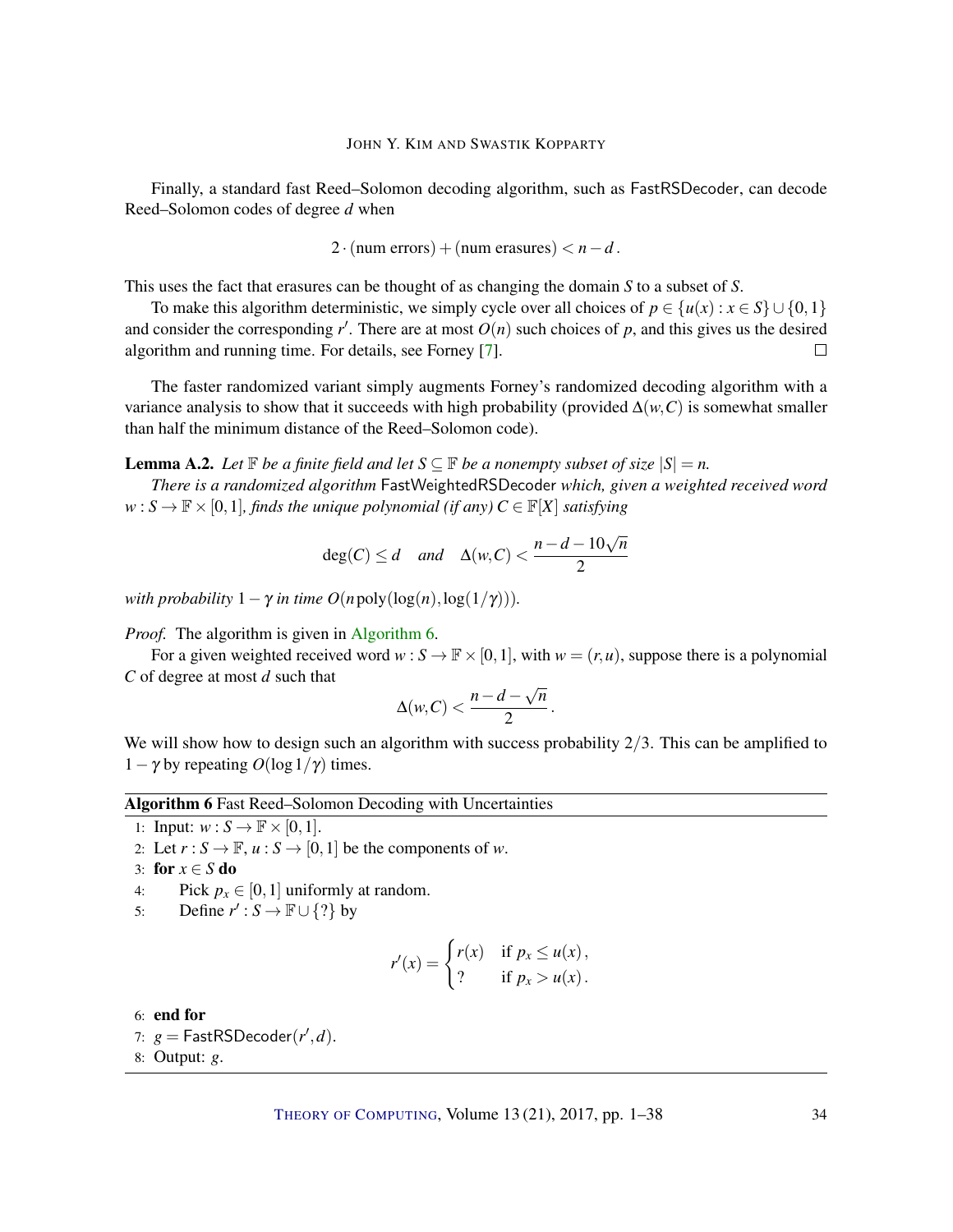As before, we have  $\mathbb{E}[2E + F] < n - d$ .

We will use Chebyshev's inequality to show that  $2E + F < n - d$  with probability at least 3/4. To help us compute the expectation and variance of  $2E + F$ , we write *E* and *F* as a sum of indicator random variables. Let  $A = \{x \in S \mid C(x) = r(x)\}$  be the set of agreeing indices, and let  $D = \{x \in S \mid r(x) \neq C(x)\}$ be the set of disagreeing indices. Let  $T = \{x \in X \mid r'(x) = ?\}$  be the set of erasure indices.

Then we can write

$$
E = \sum_{x \in D} 1_{x \notin T},
$$
  

$$
F = \sum_{x \in S} 1_{x \in T}.
$$

We then can show  $\mathbb{E}[2E + F]$  is less than *n* − *d* by a significant amount  $\sqrt{n}$ :

$$
\mathbb{E}[2E + F] = 2 \sum_{x \in D} (1 - u(x)) + \sum_{s \in X} u(x)
$$
  
= 2 \sum\_{x \in D} (1 - u(x)) + \sum\_{x \in D} u(x) + \sum\_{x \in A} u(x)  
= 2 \left( \sum\_{x \in D} \left( 1 - \frac{u(x)}{2} \right) + \sum\_{x \in A} \frac{u(x)}{2} \right)  
= 2\Delta(w, C)  
< n - d - 10\sqrt{n}.

Finally, we show that  $Var(2E + F)$  is small:

$$
\begin{split}\n\text{Var}(2E+F) \\
&=4\,\text{Var}(E) + 4\,\text{Cov}(E,F) + \text{Var}(F) \\
&=4\,\sum_{x\in D} u(x)(1-u(x)) + 4\left(\mathbb{E}\left[\sum_{x\in D}\sum_{y\in S} 1_{x\notin T\wedge y\in T}\right] - \sum_{x\in D} (1-u(x))\sum_{y\in S} u(y)\right) + \sum_{y\in S} u(y)(1-u(y)) \\
&=4\,\sum_{x\in D} u(x)(1-u(x)) + 4\left(\mathbb{E}\left[\sum_{x\in D}\sum_{y\neq x} (1-u(x))u(y)\right] - \sum_{x\in D}\sum_{y\in S} (1-u(x))u(y)\right) + \sum_{y\in S} u(y)(1-u(y)) \\
&=4\,\sum_{x\in D} u(x)(1-u(x)) - 4\,\sum_{x\in D} u(x)(1-u(x)) + \sum_{y\in S} u(y)(1-u(y)) \\
&= \sum_{y\in S} u(y)(1-u(y)) \\
&\leq \frac{n}{4}.\n\end{split}
$$

By Chebyshev's inequality,  $Pr(2E + F \ge n - d) \le 1/4$ . Hence we have  $Pr(2E + F < n - d) \ge 3/4$ . That is, with probability at least 3/4, the algorithm outputs *C*.  $\Box$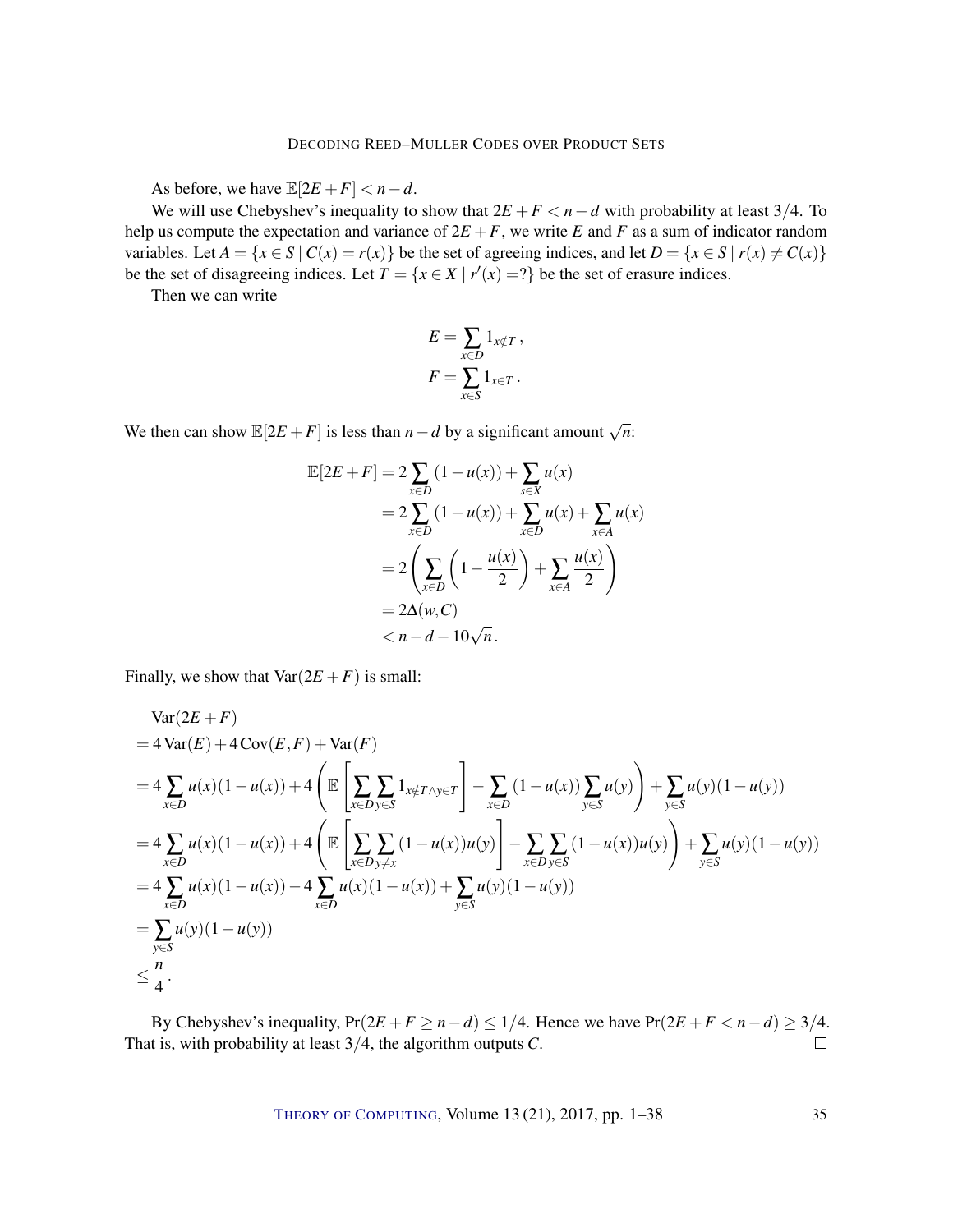# References

- <span id="page-35-8"></span>[1] MIKHAIL ALEKHNOVICH: Linear diophantine equations over polynomials and soft decoding of Reed–Solomon codes. *IEEE Trans. Inform. Theory*, 51(7):2257–2265, 2005. Preliminary version in [FOCS'02.](http://doi.org/10.1109/SFCS.2002.1181968) [\[doi:10.1109/TIT.2005.850097\]](http://dx.doi.org/10.1109/TIT.2005.850097) [9,](#page-8-2) [18](#page-17-0)
- <span id="page-35-5"></span>[2] LÁSZLÓ BABAI, LANCE FORTNOW, LEONID LEVIN, AND MARIO SZEGEDY: Checking computations in polylogarithmic time. In *Proc. 23rd STOC*, pp. 21–31. ACM Press, 1991. [\[doi:10.1145/103418.103428\]](http://dx.doi.org/10.1145/103418.103428) [4](#page-3-0)
- <span id="page-35-9"></span>[3] YUVAL CASSUTO AND JEHOSHUA BRUCK: A combinatorial bound on the list size. Technical Report ETR 058, Paradise Laboratory, 2004. Avaliable at [CalTech Library.](http://resolver.caltech.edu/CaltechPARADISE:2004.ETR058) [18](#page-17-0)
- <span id="page-35-6"></span>[4] PARIKSHIT GOPALAN, VENKATESAN GURUSWAMI, AND PRASAD RAGHAVENDRA: List decoding tensor products and interleaved codes. *SIAM J. Comput.*, 40(5):1432–1462, 2011. Preliminary version in [STOC'09.](http://doi.org/10.1145/1536414.1536419) [\[doi:10.1137/090778274\]](http://dx.doi.org/10.1137/090778274) [5](#page-4-0)
- <span id="page-35-3"></span>[5] VENKATESAN GURUSWAMI AND MADHU SUDAN: Improved decoding of Reed-Solomon and algebraic-geometric codes. *IEEE Trans. Inform. Theory*, 45(6):1757–1767, 1999. Preliminary version in [FOCS'98.](http://doi.org/10.1109/SFCS.1998.743426) [\[doi:10.1109/18.782097\]](http://dx.doi.org/10.1109/18.782097) [4,](#page-3-0) [9](#page-8-2)
- <span id="page-35-10"></span>[6] VENKATESAN GURUSWAMI AND MADHU SUDAN: Decoding concatenated codes using soft information. In *Proc. 17th IEEE Conf. on Computational Complexity (CCC'02)*, pp. 148–157. IEEE Comp. Soc. Press, 2002. [\[doi:10.1109/CCC.2002.1004350\]](http://dx.doi.org/10.1109/CCC.2002.1004350) [32](#page-31-0)
- <span id="page-35-7"></span>[7] GEORGE DAVID FORNEY JR.: Generalized minimum distance decoding. *IEEE Trans. Inform. Theory*, 12(2):125–131, 1966. [\[doi:10.1109/TIT.1966.1053873\]](http://dx.doi.org/10.1109/TIT.1966.1053873) [5,](#page-4-0) [8,](#page-7-0) [34](#page-33-1)
- <span id="page-35-4"></span>[8] TADAO KASAMI, SHU LIN, AND WILLIAM WESLEY PETERSON: Polynomial codes. *IEEE Trans. Inform. Theory*, 14(6):807–814, 1968. [\[doi:10.1109/TIT.1968.1054226\]](http://dx.doi.org/10.1109/TIT.1968.1054226) [4](#page-3-0)
- <span id="page-35-0"></span>[9] JOHN Y. KIM AND SWASTIK KOPPARTY: Decoding Reed-Muller codes over product sets. In *Proc. 31st Conf. on Computational Complexity (CCC'16)*, volume 50 of *Leibniz Internat. Proc. in Informatics (LIPIcs)*, pp. 11:1–28. Schloss Dagstuhl–Leibniz-Zentrum fuer Informatik, 2016. [\[doi:10.4230/LIPIcs.CCC.2016.11\]](http://dx.doi.org/10.4230/LIPIcs.CCC.2016.11) [1](#page-0-0)
- <span id="page-35-11"></span>[10] SWASTIK KOPPARTY: List-decoding multiplicity codes. *Theory of Computing*, 11(5):149–182, 2015. [\[doi:10.4086/toc.2015.v011a005\]](http://dx.doi.org/10.4086/toc.2015.v011a005) [33](#page-32-0)
- <span id="page-35-1"></span>[11] SWASTIK KOPPARTY, SHUBHANGI SARAF, AND SERGEY YEKHANIN: High-rate codes with sublinear-time decoding. *J. ACM*, 61(5):28:1–28:20, 2014. Preliminary version in [STOC'11.](http://doi.org/10.1145/1993636.1993660) [\[doi:10.1145/2629416\]](http://dx.doi.org/10.1145/2629416) [3,](#page-2-0) [33](#page-32-0)
- <span id="page-35-2"></span>[12] FLORENCE JESSIE MACWILLIAMS AND NEIL J. A. SLOANE: *The Theory of Error-Correcting Codes*. Elsevier/North-Holland, Amsterdam, New York, 1981. [3,](#page-2-0) [8](#page-7-0)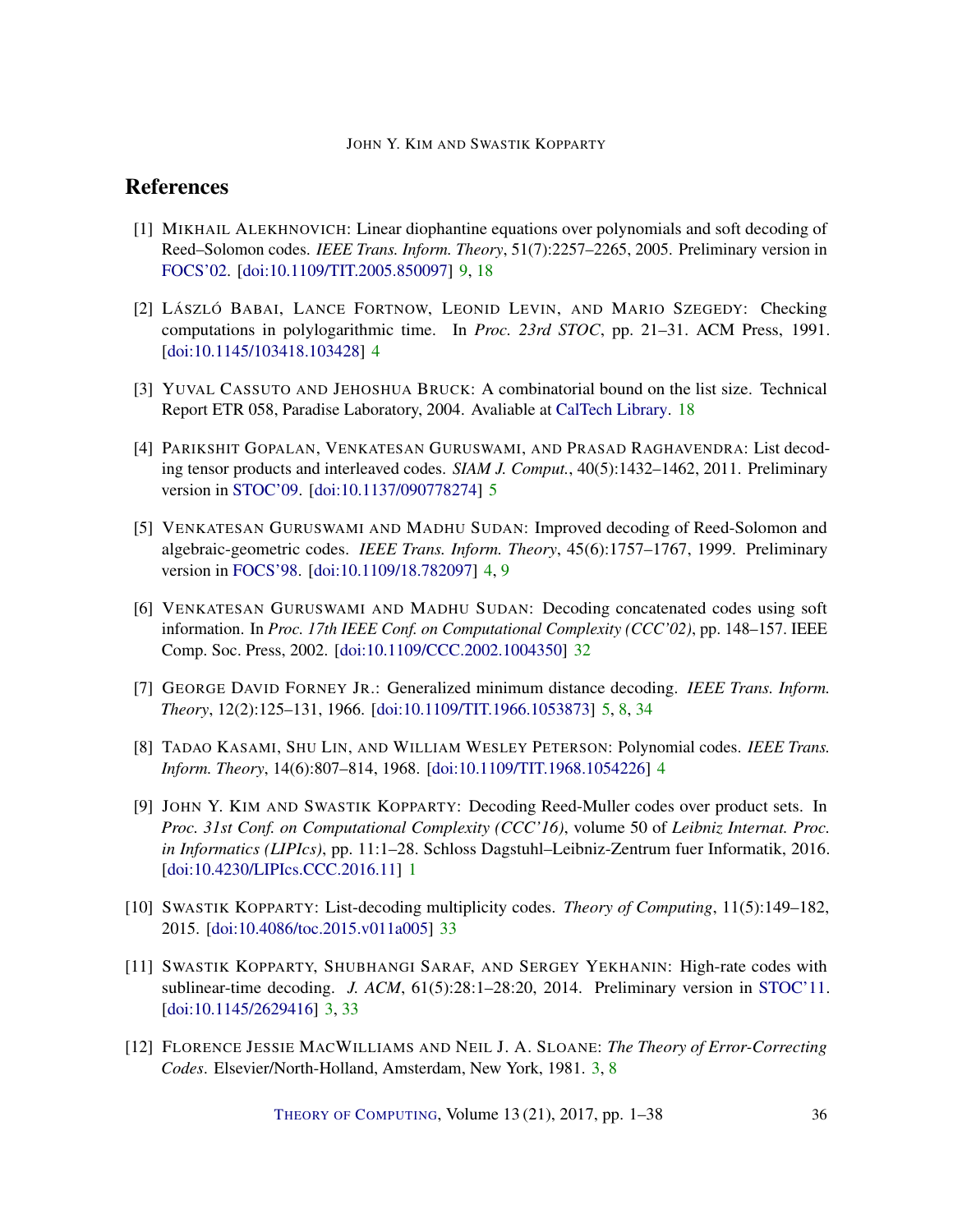- <span id="page-36-5"></span>[13] JAMES LEE MASSEY: Shift-register synthesis and BCH decoding. *IEEE Trans. Inform. Theory*, 15(1):122–127, 1969. [\[doi:10.1109/TIT.1969.1054260\]](http://dx.doi.org/10.1109/TIT.1969.1054260) [3](#page-2-0)
- <span id="page-36-2"></span>[14] DAVID EUGENE MULLER: Application of boolean algebra to switching circuit design and to error detection. *IEEE Trans. on Computers*, EC-3(3):6–12, 1954. [\[doi:10.1109/IREPGELC.1954.6499441\]](http://dx.doi.org/10.1109/IREPGELC.1954.6499441) [2](#page-1-1)
- <span id="page-36-7"></span>[15] RUUD PELLIKAAN AND XIN-WEN WU: List decoding of *q*-ary Reed-Muller codes. *IEEE Trans. Inform. Theory*, 50(4):679–682, 2004. [\[doi:10.1109/TIT.2004.825043\]](http://dx.doi.org/10.1109/TIT.2004.825043) [4,](#page-3-0) [32](#page-31-0)
- <span id="page-36-4"></span>[16] WILLIAM WESLEY PETERSON: Encoding and error-correction procedures for Bose-Chaudhuri codes. *IEEE Trans. Inform. Theory*, 6(4):459–470, 1960. [\[doi:10.1109/TIT.1960.1057586\]](http://dx.doi.org/10.1109/TIT.1960.1057586) [3](#page-2-0)
- <span id="page-36-3"></span>[17] IRVING STOY REED: A class of multiple-error-correcting codes and the decoding scheme. *IEEE Trans. Inform. Theory*, 4(4):38–49, 1954. [\[doi:10.1109/TIT.1954.1057465\]](http://dx.doi.org/10.1109/TIT.1954.1057465) [2](#page-1-1)
- <span id="page-36-1"></span>[18] IRVING STOY REED AND GUSTAV SOLOMON: Polynomial codes over certain finite fields. *J. Soc. Indust. Appl. Math.*, 8(2):300–304, 1960. [\[doi:10.1137/0108018\]](http://dx.doi.org/10.1137/0108018) [2](#page-1-1)
- <span id="page-36-9"></span>[19] RONNY ROTH AND GITIT RUCKENSTEIN: Efficient decoding of Reed-Solomon codes beyond half the minimum distance. *IEEE Trans. Inform. Theory*, 46(1):246–257, 2000. Preliminary version in [ISIT'98.](http://doi.org/10.1109/ISIT.1998.708637) [\[doi:10.1109/18.817522\]](http://dx.doi.org/10.1109/18.817522) [9](#page-8-2)
- <span id="page-36-8"></span>[20] MADHU SUDAN: Decoding of Reed Solomon codes beyond the error-correction bound. *J. Complexity*, 13(1):180–193, 1997. Preliminary version in [FOCS'96.](http://doi.org/10.1109/SFCS.1996.548475) [\[doi:10.1006/jcom.1997.0439\]](http://dx.doi.org/10.1006/jcom.1997.0439) [4,](#page-3-0) [9,](#page-8-2) [32,](#page-31-0) [33](#page-32-0)
- <span id="page-36-6"></span>[21] LLOYD RICHARD WELCH AND ELWYN RALPH BERLEKAMP: Error correction of algebraic block codes. US Patent Number 4,633,470, December 1986. URL: [www.google.com/patents/US4633470.](https://www.google.com/patents/US4633470) [3](#page-2-0)

<span id="page-36-0"></span>AUTHORS

John Y. Kim Trader Virtu Financial Austin, TX jonykim@gmail.com <http://www.math.rutgers.edu/~jonykim/>